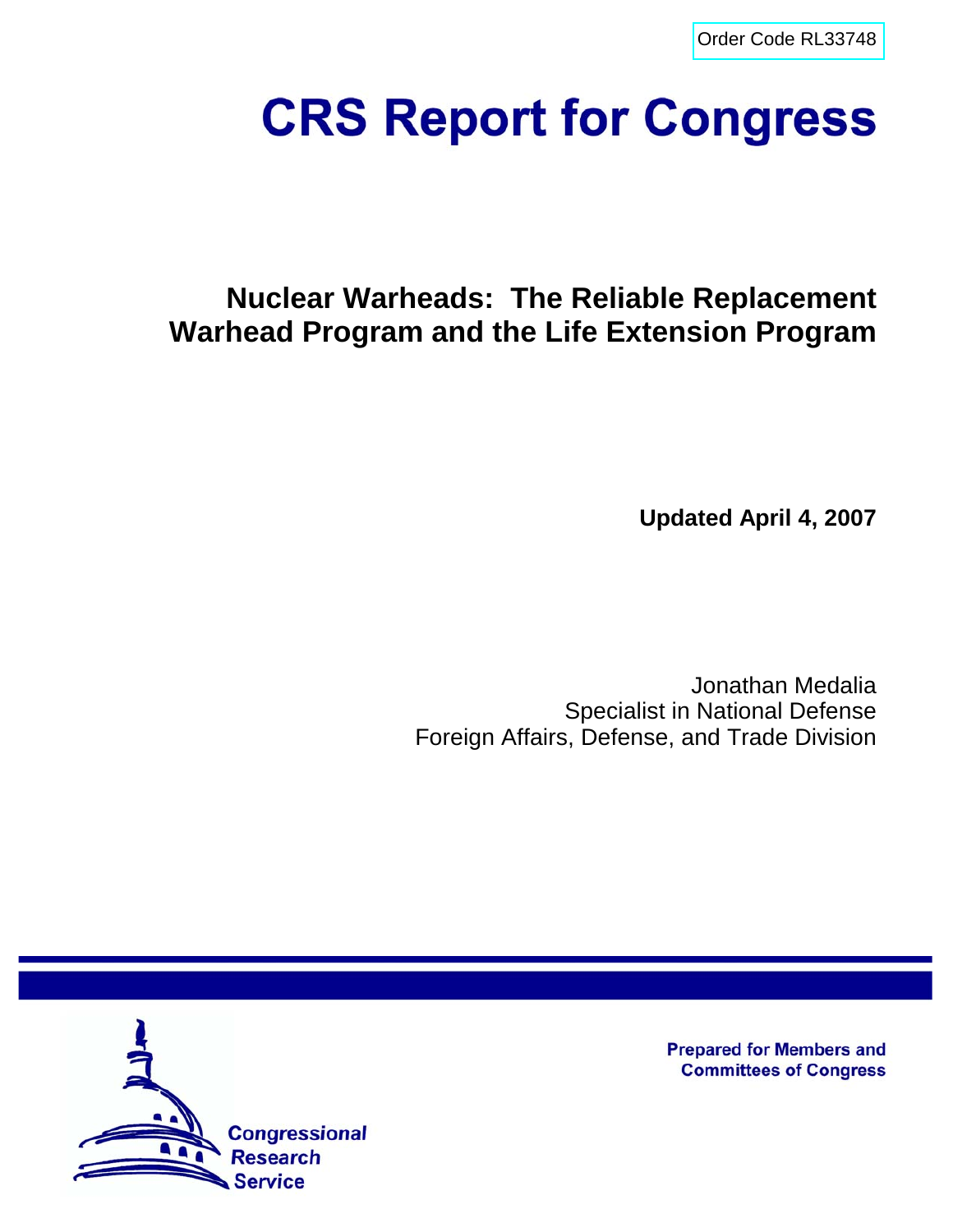# Nuclear Warheads: The Reliable Replacement Warhead Program and the Life Extension Program

# **Summary**

Current U.S. nuclear warheads were deployed during the Cold War. The National Nuclear Security Administration (NNSA) maintains them with a Life Extension Program (LEP). NNSA questions if LEP can maintain them indefinitely on grounds that an accretion of minor changes introduced in replacement components will inevitably reduce confidence in warhead safety and reliability over the long term.

Congress mandated the Reliable Replacement Warhead (RRW) program in 2004 "to improve the reliability, longevity, and certifiability of existing weapons and their components." Since then, Congress has specified more goals for the program, such as increasing safety, reducing the need for nuclear testing, designing for ease of manufacture, and reducing cost. RRW has become the principal program for designing new warheads to replace current ones.

The program's first step is a design competition. The winning design was selected in March 2007. If the program continues, NNSA would advance the design, assess technical feasibility, and estimate cost and schedule in FY2008; start engineering development by FY2010; and produce the first deployable RRW in FY2012. Each year, Congress would decide whether to fund the program as requested, modify it, or cancel it, and whether to continue or halt LEP.

RRW's supporters argue that the competing designs meet all goals set by Congress. For example, they claim that certain design features will provide high confidence, without nuclear testing, that RRWs will work. Some critics respond that LEP should work indefinitely and question if RRW will succeed. They hold that LEP meets almost all goals set by Congress, and point to other LEP advantages. Others maintain that the scientific tools used to create RRW designs have not been directly validated by nuclear tests, and that the accretion of changes resulting from LEP makes the link of current warheads to the original tested designs increasingly tenuous. In this view, nuclear testing offers the only way to maintain confidence in the stockpile. RRW raises other issues for Congress: Is RRW likely to cost more or less than LEP? How much safety, and how much protection against unauthorized use, are enough? Should the nuclear weapons complex be reconfigured to support RRW? And what information does Congress need to choose among the alternatives?

This report is intended for Members and staff interested in U.S. nuclear weapon programs. It will be updated occasionally. See CRS Report RL32929, *The Reliable Replacement Warhead Program: Background and Current Developments,* by Jonathan Medalia, for background and for tracking legislation and developments related to RRW.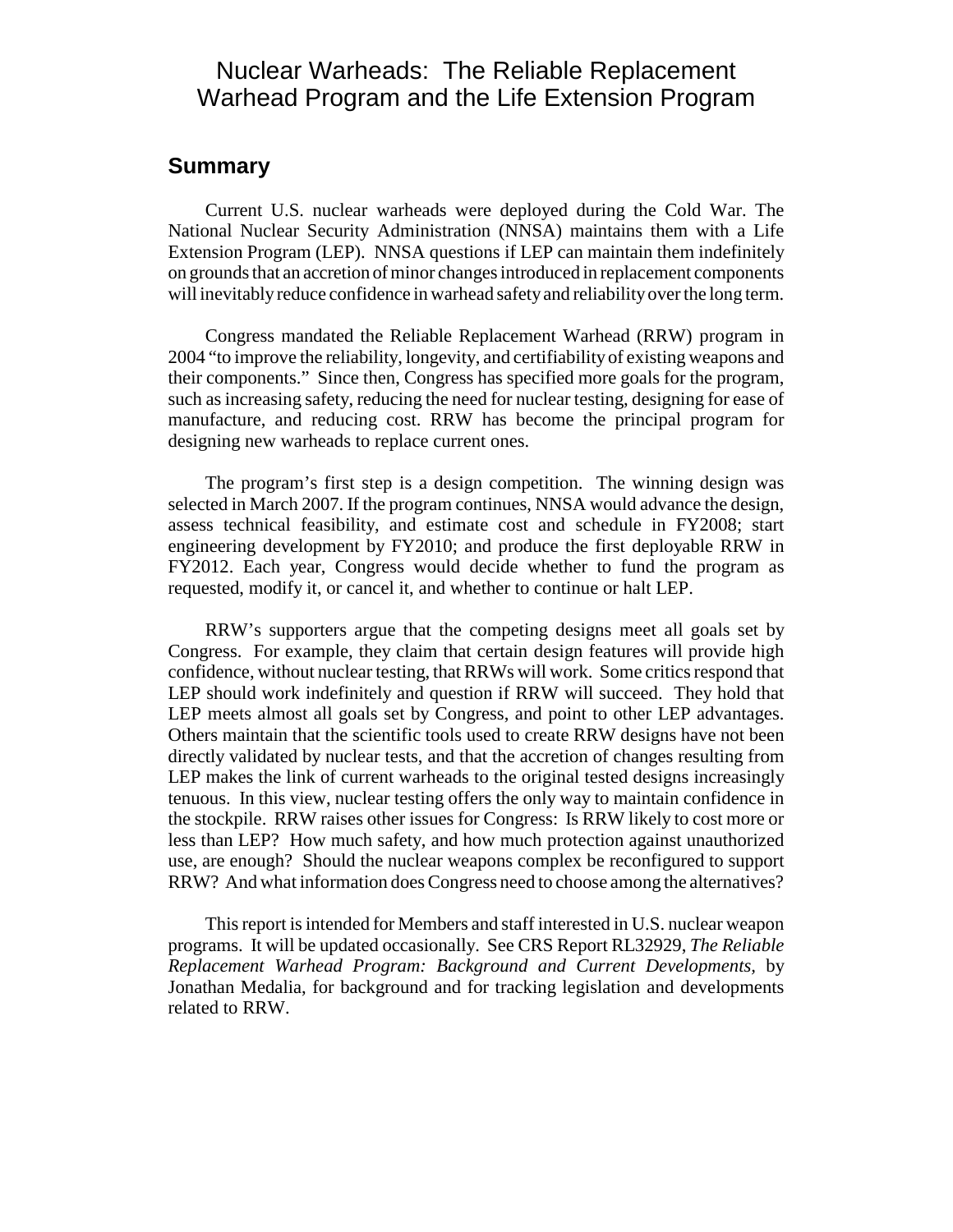# **Contents**

| 3. Stay within the design parameters validated by past                                                     |
|------------------------------------------------------------------------------------------------------------|
|                                                                                                            |
| 4. Design warheads for ease of certification without                                                       |
|                                                                                                            |
|                                                                                                            |
|                                                                                                            |
| 5. Increase the ability of warheads to prevent unintended                                                  |
|                                                                                                            |
| 6. Increase the ability of warheads to prevent unauthorized                                                |
|                                                                                                            |
| 7. Reduce the consequences of an accident or attempted                                                     |
| unauthorized use that does not produce nuclear yield $\dots \dots \dots 15$                                |
|                                                                                                            |
| Warhead Characteristics: Design for Manufacturing and Maintenance 16                                       |
| 8. Reduce the environmental burden imposed by warhead                                                      |
| production $\ldots \ldots \ldots \ldots \ldots \ldots \ldots \ldots \ldots \ldots \ldots \ldots \ldots 16$ |
|                                                                                                            |
|                                                                                                            |
|                                                                                                            |
|                                                                                                            |
|                                                                                                            |
|                                                                                                            |
| 13. Fulfill current mission requirements of the existing stockpile  22                                     |
|                                                                                                            |
| 14. Avoid requirements for new missions or new weapons  22                                                 |
| 15. Focus initial efforts on replacement warheads for                                                      |
| submarine-launched ballistic missiles (SLBMs)  22                                                          |
|                                                                                                            |
|                                                                                                            |
|                                                                                                            |
|                                                                                                            |
| 18. Support upgrading of Complex capabilities  25                                                          |
|                                                                                                            |
|                                                                                                            |
|                                                                                                            |
|                                                                                                            |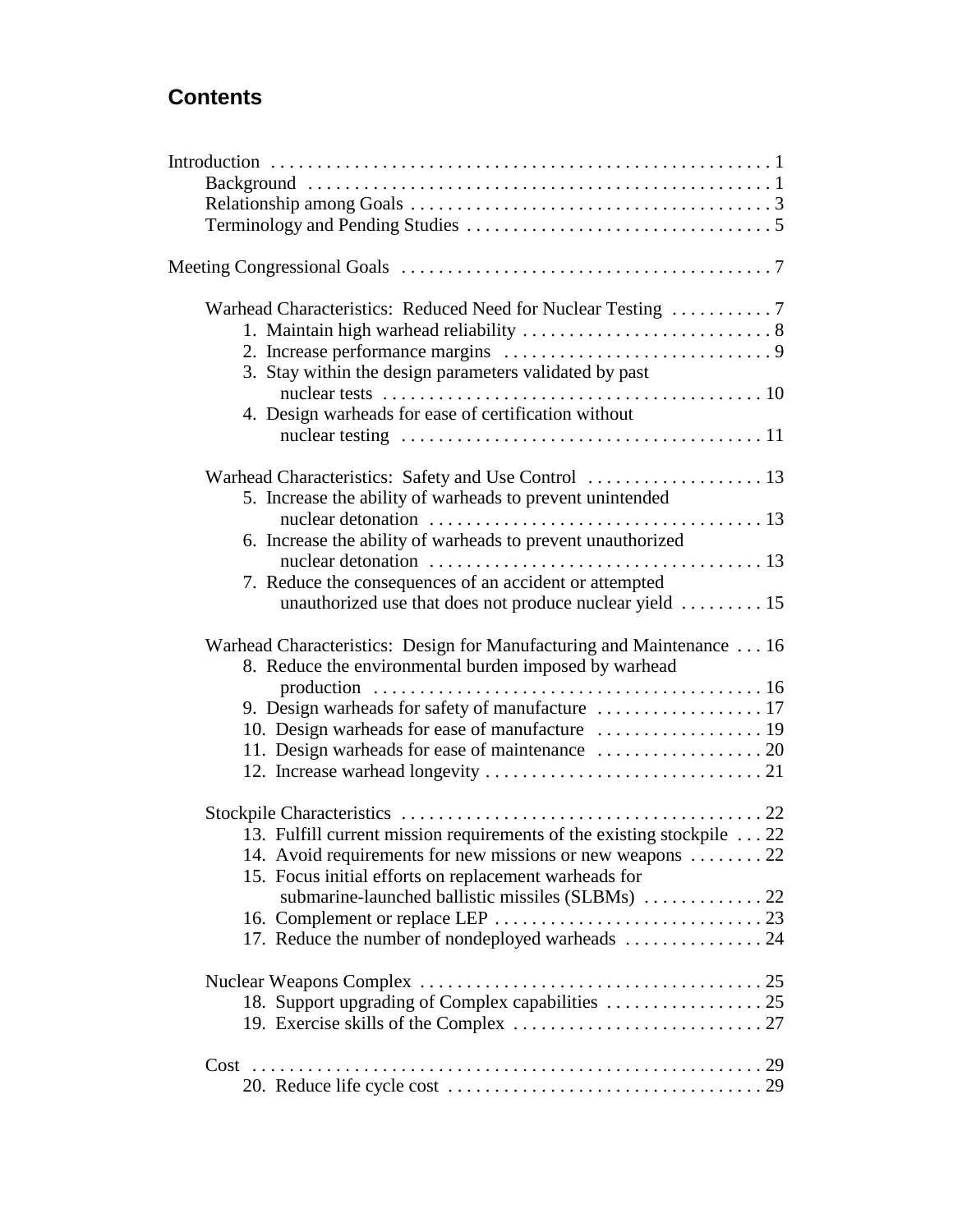| Will LEP or RRW better maintain warheads for the long term                |
|---------------------------------------------------------------------------|
| without nuclear testing, or is a return to testing required? $\dots$ . 32 |
| Might there be gaps between current RRW designs and                       |
|                                                                           |
| How do pit issues bear on the choice between RRW and LEP? $\dots$ 32      |
|                                                                           |
| What actions might the $110^{th}$ Congress take? 36                       |
| Appendix A. Nuclear Weapons, Nuclear Weapons Complex, and                 |
|                                                                           |
|                                                                           |
|                                                                           |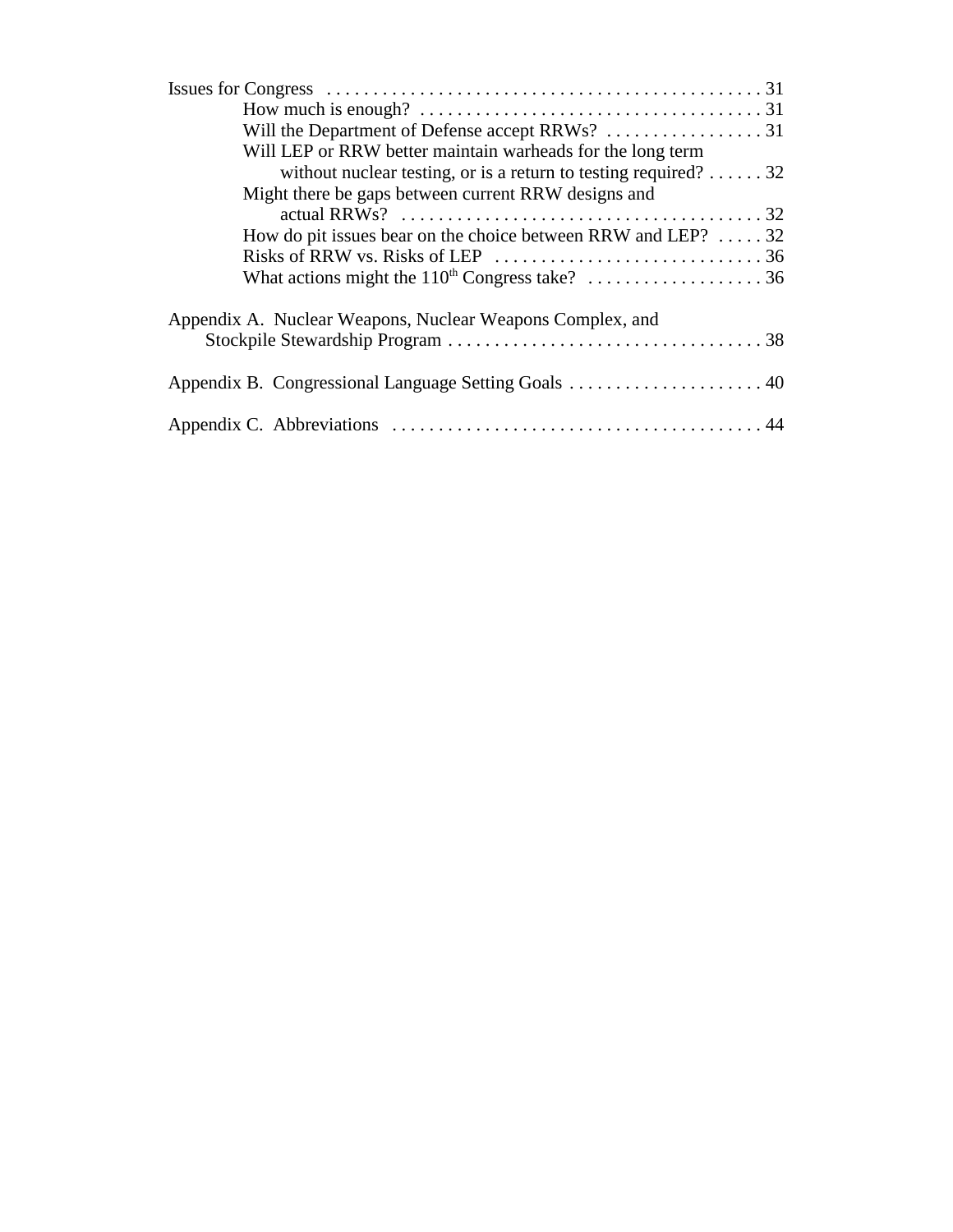# Nuclear Warheads: The Reliable Replacement Warhead Program and the Life Extension Program

# **Introduction**

Nuclear weapons will continue to play a key role in U.S. security policy for many decades. Yet the Department of Defense (DOD) and the National Nuclear Security Administration (NNSA), the Department of Energy (DOE) agency in charge of the nuclear weapons program, have raised concerns that maintaining current weapons, which date from the Cold War, will become increasingly difficult.

At issue for Congress is how best to maintain the nuclear stockpile so that it will retain, for many decades, capabilities that political and military leaders deem necessary. There are three main options: (1) extend the service lives of current warheads without nuclear testing; (2) develop, build, and deploy a new generation of warheads without testing to replace the current stockpile; or  $(3)$  resume nuclear testing, which the United States suspended in 1992, as a tool to help maintain existing warheads or develop new ones.

This report focuses on the first two options. It compares how they respond to congressional goals, presenting pros, cons, uncertainties, costs, and potential risks and benefits, then discusses issues for Congress. Regarding the third option, the United States has not conducted a nuclear test since 1992, yet has assessed for the past 11 years that current warheads are safe and reliable. The Administration and many in Congress prefer not to resume nuclear testing, so this report does not consider it as a separate option, but discusses it at various points because testing would provide additional data to help maintain or develop nuclear weapons. This report does not consider a fourth option, abolition of U.S. nuclear weapons, as it has garnered no support in Congress or the Administration.

#### **Background**

Almost all warheads in the current stockpile were built in the 1970s and 1980s. They require ongoing surveillance and maintenance because their components deteriorate. In the wake of the nuclear test moratorium that the United States has observed since 1992, Congress instituted the Stockpile Stewardship Program (SSP) in 1993 "to ensure the preservation of the core intellectual and technical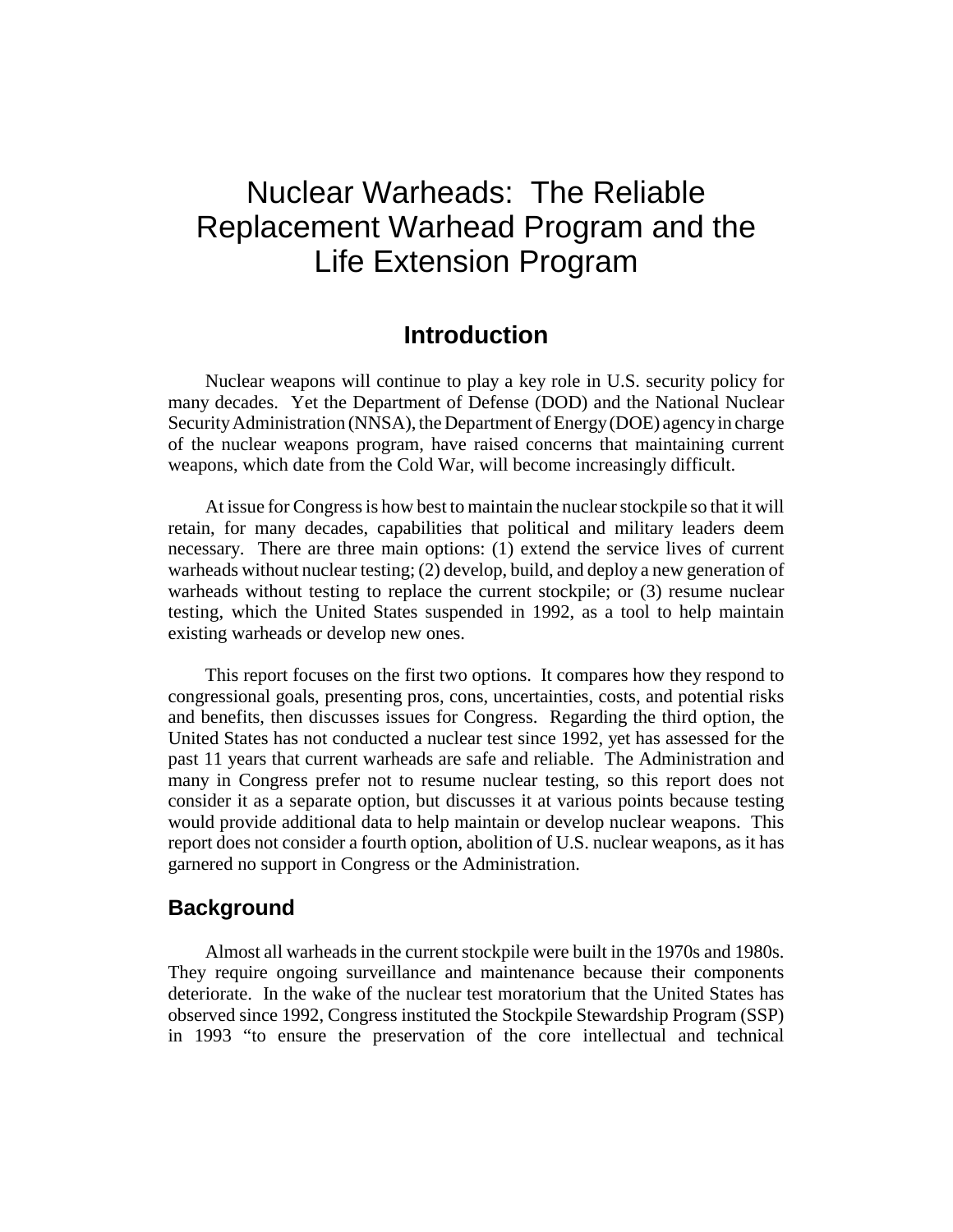competencies of the United States in nuclear weapons."1 SSP has provided the technical basis for advancing the relevant science in an effort to maintain confidence in U.S. warheads without nuclear testing. NNSA requests \$6,511.3 million for SSP, under the heading "Weapons Activities," for FY2008.<sup>2</sup> Part of SSP is the Life Extension Program (LEP), which seeks to maintain warheads by replacing certain components, as needed, with newly-fabricated ones that stay as close as possible to the originals; other components may be modified.

NNSA is concerned that it will become increasingly difficult to maintain high confidence in current warheads for the long term with LEP. Reflecting this concern, Congress initiated the Reliable Replacement Warhead (RRW) program in the FY2005 Consolidated Appropriations Act (P.L. 108-447) "to improve the reliability, longevity, and certifiability of existing weapons and their components."

NNSA executes the RRW program in cooperation with DOD, the "customer" for nuclear weapons, through the Nuclear Weapons Council, a joint DOD-NNSA organization that oversees and coordinates nuclear weapon activities. When DOD needs a new warhead, or when NNSA must modify a warhead, the council establishes a warhead Project Officers Group (POG) to develop draft "military characteristics" that the warhead must meet, such as explosive yield. The RRW POG has representatives from key stakeholders: Office of the Secretary of Defense, NNSA, U.S. Strategic Command, Navy, Air Force, and design teams. It spelled out military characteristics for RRW and established RRW program priorities that the council has vetted. Safety is the first priority; security/use control is the second. Others — certifiability, cost, longevity, manufacturability, reliability, survivability in nuclear environments, and yield — are not rank-ordered.<sup>3</sup>

NNSA must also meet policy goals in designing or maintaining warheads. Congress, mainly through FY2006 legislation and committee reports, spelled out at least 20 goals for RRW in the following categories: reduce the need for nuclear testing; improve safety and use control; design for manufacturing and maintenance; fulfill current mission requirements but not new ones; facilitate upgrading the nuclear weapons complex (the "Complex"; see **Appendix A**); and reduce the cost of the stockpile and Complex. RRW designs seek to meet all these goals.

The Nuclear Weapons Council started a competition between a New Mexico (NM) design team composed of Los Alamos National Laboratory (LANL) (NM) and Sandia National Laboratories' NM site, and a California (CA) team of Lawrence Livermore National Laboratory (LLNL) (CA) and Sandia's CA site. Both teams created preliminary warhead designs between October 2005 and March 2006, then did further detailed design work. According to a December 1, 2006, statement, the Nuclear Weapons Council has determined that RRW is a feasible strategy for

<sup>&</sup>lt;sup>1</sup> P.L. 103-160, FY1994 National Defense Authorization Act, Section 3138(a).

<sup>2</sup> U.S. Department of Energy. Office of Chief Financial Officer. *FY 2008 Congressional Budget Request.* Vol. 1, National Nuclear Security Administration. DOE/CF-014, Feb. 2007, p. 3, at [http://www.mbe.doe.gov/budget/08budget/Content/Volumes/Vol\_1\_NNSA.pdf].

<sup>&</sup>lt;sup>3</sup> Information provided by Dr. Barry Hannah, SES, Chairman of the RRW POG and Branch Head, Reentry Systems, Strategic Systems Program, U.S. Navy, Oct. 31, 2006.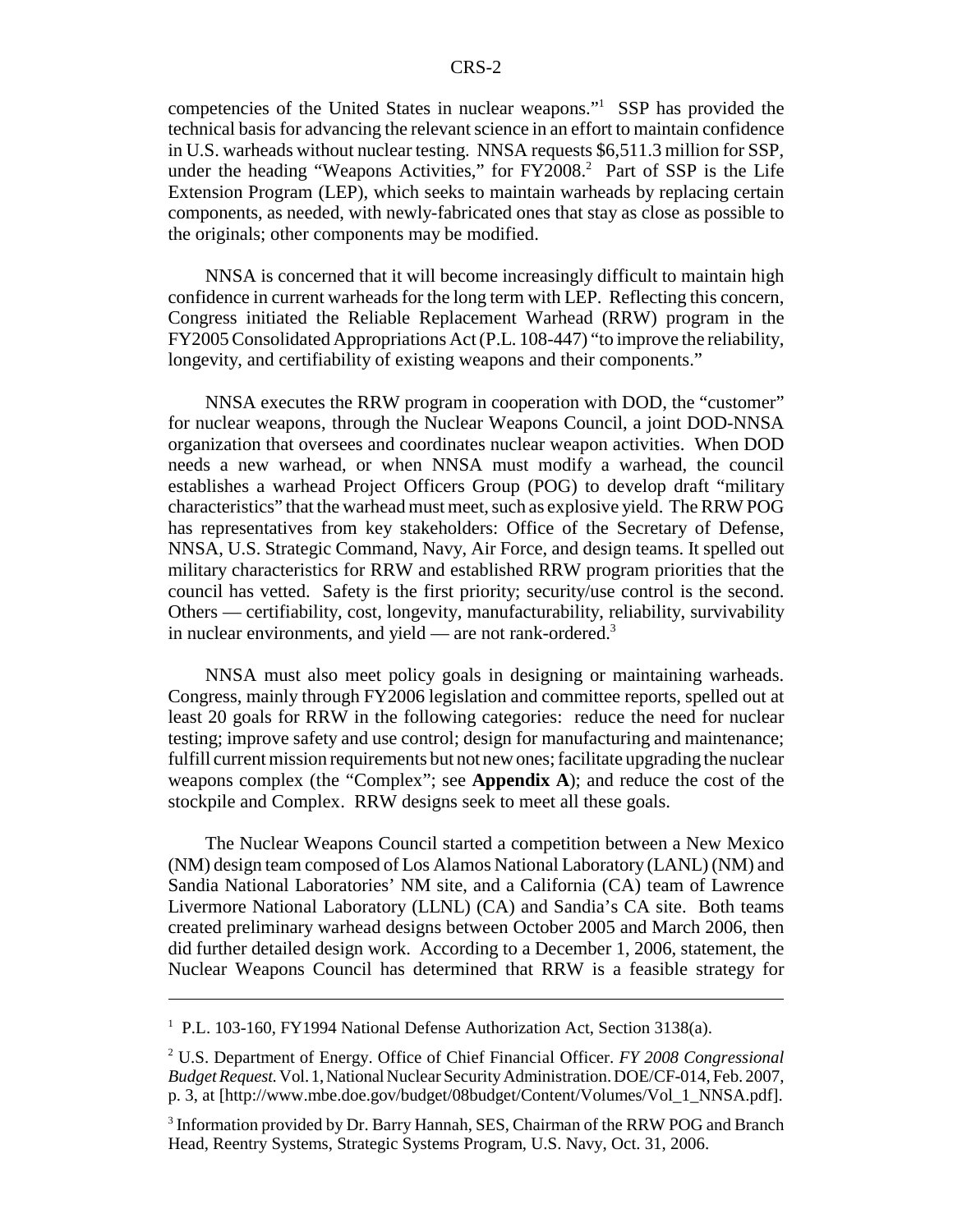sustaining U.S. nuclear weapons without testing.<sup>4</sup> It selected the California design in March 2007.<sup>5</sup> NNSA requests FY2008 funds to prepare a detailed design, assess technical feasibility, and develop an estimate of cost and schedule. NNSA plans to conduct engineering development of the selected design beginning by the start of FY2010. The FY2007 National Defense Authorization Act (P.L. 109-364, Section 3111) sets as an objective having the first production unit (FPU, the first complete warhead from a production line certified for deployment) of RRW in 2012, and the FPU is scheduled for September 2012. NNSA stated in April 2007 that a 2012 FPU remains its target date. There is some uncertainty about NNSA's ability to meet that date. Barry Hannah, Chairman of the RRW POG, stated, "I believe that an FPU of FY2012 for the first RRW is extremely optimistic."<sup>6</sup> Each year, it would be up to Congress to decide whether to fund the program as requested, modify it, or cancel it.

#### **Relationship among Goals**

Many goals Congress set for RRW are interrelated. A more efficient Complex and increased confidence in long-term reliability might let DOD retain fewer nondeployed warheads as a hedge against reliability problems or adverse geopolitical changes. Wider performance margins would give DOD more confidence in NNSA's ability to certify warheads without testing. The effort to design and produce an RRW that offers greater resistance to unauthorized use, that is easier to manufacture, and that increases performance margins should help maintain design and production expertise. Using more environmentally benign materials should increase safety and ease of manufacture and facilitate a smaller and more modern Complex.

Many goals seek to reduce cost over the long term. Reducing the use of hazardous materials requires less equipment to shield workers and protect the environment, permits some work to be done outside of high-cost buildings, and reduces waste streams. Moving some work outside of high-cost buildings to make space available inside them may permit more production lines to be installed in such buildings, increasing their productivity. Designing warheads for ease of manufacture, assembly, and maintenance is likely to save money by requiring fewer process steps, reducing the equipment and workers to support those steps, and permitting more rapid production. Less rigid tolerances and wider design margins reduce costs by reducing the number of rejected components, increasing throughput, and reducing waste streams. Making a warhead more resistant to terrorist attack could slow the growth of physical security costs.

While Congress has specified many goals, it did not set a clear goal on an issue that it has considered for other nuclear weapons: whether RRW is to be a "new warhead." Congressional language on this point may appear ambiguous. For

<sup>&</sup>lt;sup>4</sup> U.S. Department of Energy. National Nuclear Security Administration. "Nuclear Weapons Officials Agree to Pursue RRW Strategy," press release, Dec. 1, 2006.

<sup>&</sup>lt;sup>5</sup> U.S. Department of Energy. National Nuclear Security Administration. "Design Selected for Reliable Replacement Warhead." Press release, March 2, 2007.

<sup>&</sup>lt;sup>6</sup> Information provided by Dr. Barry Hannah, SES, Branch Head, Reentry Systems, Strategic Systems Program, U.S. Navy, telephone conversation with the author, Oct. 23, 2006.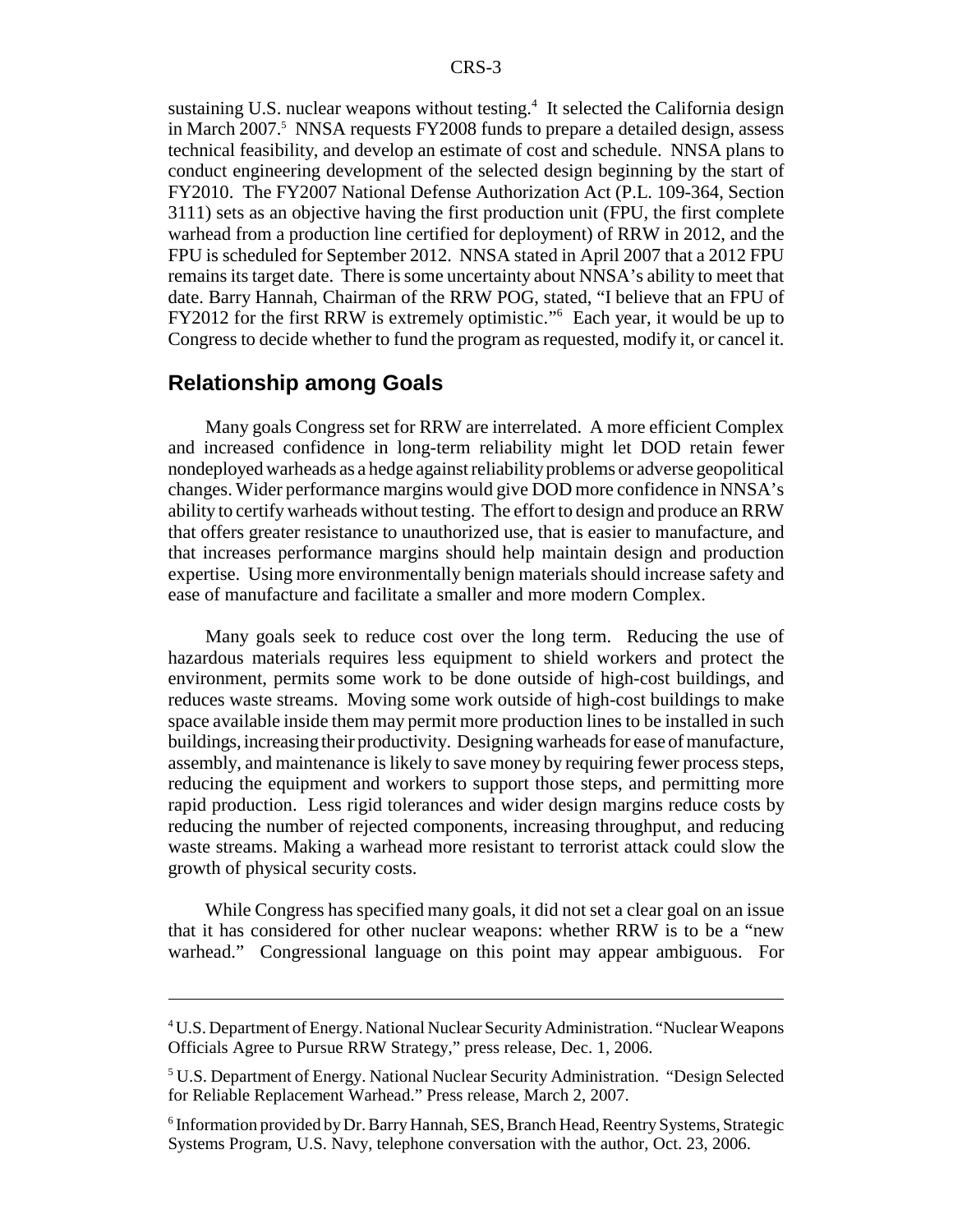example, the program is "to improve the reliability, longevity, and certifiability of existing weapons and their components";<sup>7</sup> a goal is "to develop replacement components for nuclear warheads";<sup>8</sup> another goal is "[t]o ensure that the nuclear weapons infrastructure can respond to unforeseen problems, to include the ability to produce replacement warheads";<sup>9</sup> "any new weapon design must stay within the design parameters validated by past nuclear tests";<sup>10</sup> and a committee's "qualified" endorsement of the RRW initiative is based on the assumption that a replacement weapon will be designed only as a re-engineered and remanufactured warhead for an existing weapon system in the stockpile."<sup>11</sup>

Part of the ambiguity is semantic. "Warhead" refers clearly to a nuclear explosive device, but "weapon" may mean a warhead or its delivery system. If "weapon" refers to delivery system, then the warhead may be viewed as a "component" of the delivery system. If "weapon" refers to "warhead," then a component would be a part of a warhead. The term "new" is also ambiguous. While neither competing RRW design is exactly like any warhead currently deployed, each design contains key components that are similar to those of current warheads.

Whatever the case, NNSA could not meet the goals for RRW by modifying current warheads. A dominant design consideration of these Cold War warheads was maximizing yield to weight — having the most explosive energy possible within a tight weight budget so that more warheads could be placed on a missile. To pare down weight, some warheads used a nuclear explosive package (NEP; see **Appendix A**) designed with parameters close to the point at which the warhead would fail to meet its design requirements. NNSA expresses concern about the impact of even minor changes to NEP components that the Life Extension Program might introduce. These tight designs could not undergo drastic modifications needed to accommodate such goals as increased safety and use control, lower cost, and reduced use of hazardous materials and still provide confidence that they would work as intended.

<sup>7</sup> U.S. Congress. Committee of Conference. *Making Appropriations for Foreign Operations, Export Financing, and Related Programs for the Fiscal Year Ending September 30, 2005, and for Other Purposes*, conference report to accompany H.R. 4818, 108<sup>th</sup> Cong., 2<sup>nd</sup> sess., H.Rept. 108-792, 2004, p. 951.

<sup>8</sup> U.S. Congress. Senate. Committee on Armed Services. *National Defense Authorization Act for Fiscal Year 2006.* S.Rept. 109-69 to accompany S. 1042, 109<sup>th</sup> Cong., 1<sup>st</sup> sess., 2005, p. 482.

<sup>&</sup>lt;sup>9</sup> P.L. 109-163, FY2006 National Defense Authorization Act, Section 3111.

<sup>10</sup> U.S. Congress. Committee of Conference. *Making Appropriations for Energy and Water Development for the Fiscal Year Ending September 30, 2006, and for Other Purposes.* H.Rept. 109-275 to accompany H.R. 2419, 109<sup>th</sup> Cong., 1<sup>st</sup> sess., 2005, p. 159.

<sup>11</sup> U.S. Congress. House. Committee on Appropriations. *Energy and Water Development Appropriations Bill, 2006.* H.Rept. 109-86 to accompany H.R. 2419,  $109<sup>th</sup>$  Cong.,  $1<sup>st</sup>$  sess., 2005, p. 130.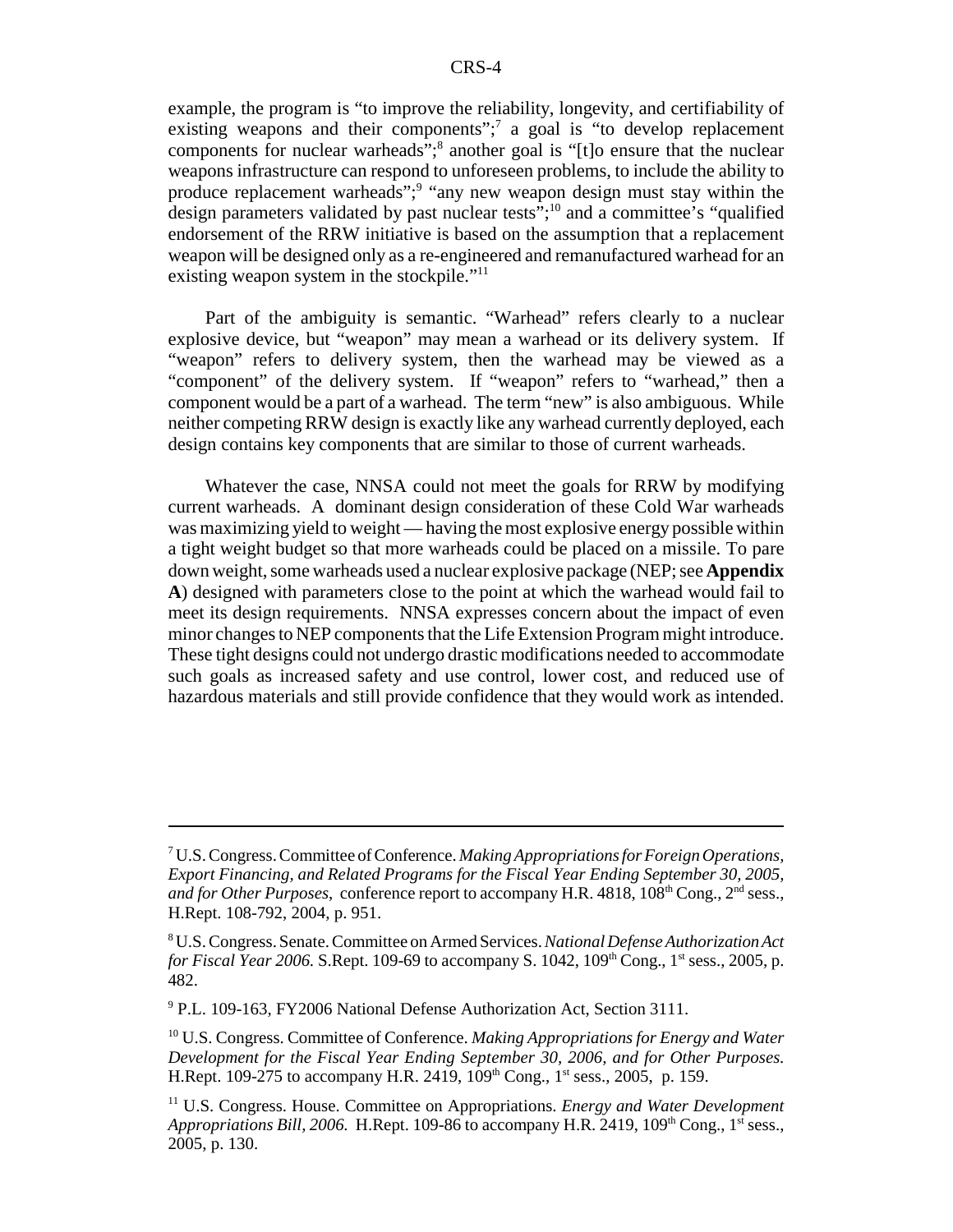### **Terminology and Pending Studies**

This report refers to "supporters" and "critics" of RRW. While this division may oversimplify matters, it permits the report to highlight key points of contention while avoiding a tedious discussion of minor differences. In general, supporters of LEP are critics of RRW, and vice versa, but finer divisions of opinion exist. Raymond Jeanloz, Professor of Earth and Planetary Science at the University of California at Berkeley and a long-time adviser to the U.S. government on technical aspects of national and international security, said, "I still don't think of myself as being in the 'critic' [of RRW] category because I find that many of the objectives motivating [RRW] are reasonable, and it's more in the implementation (and interpretation of what is needed) where I find myself concerned."12 Some RRW supporters question aspects of RRW designs. And supporters of RRW are not necessarily critics of LEP. As Los Alamos states,

We have been asked to study the feasibility of RRW-design enabled by relaxing yield/weight. We have found compelling designs that provide added margin, surety,and manufacturability in our studies. Just because this exercise has been successful does not imply that we're opponents of LEP-strategies. At the end of the day, we are service providers and advisors. We will pursue the course of action decided by the Administration, Congress, and the DoD. If they wish to pursue LEPs, then we're fully committed to that path and will provide our best advice and service.<sup>13</sup>

This report offers two terminological notes. First, as the RRW program has progressed and congressional goals for it have become clearer, the term "Reliable Replacement Warhead" no longer seems appropriate. It implies that current warheads are not reliable, which Ambassador Linton Brooks, the head of NNSA, has emphatically denied.<sup>14</sup> It implies that reliability is the program's goal, yet Congress has set forth dozens of goals. It deemphasizes "replacement," yet a key goal of RRW is to replace existing warheads in such a way as to be used on existing aeroshells<sup>15</sup> and missiles. Second, this report distinguishes between "Competing Candidate RRW Designs," or CCRDs, which currently exist; the RRW program; and RRWs, actual warheads that may be built in the future.

<sup>&</sup>lt;sup>12</sup> Personal correspondence, Sept. 7, 2006.

<sup>&</sup>lt;sup>13</sup> Information provided by Los Alamos National Laboratory, Sept. 20, 2006.

<sup>&</sup>lt;sup>14</sup> According to Brooks, "*Stockpile Stewardship is working*; the stockpile remains safe and reliable." "Statement of Ambassador Linton F. Brooks, Under Secretary for Nuclear Security and Administrator, National Nuclear Security Administration, U.S. Department of Energy, Before the Senate Armed Services Committee, Subcommittee on Strategic Forces," Mar. 7, 2006, p. 1 (original emphasis); at [http://armed-services.senate.gov/statemnt/ 2006/March/Brooks%2003-07-06.pdf].

<sup>&</sup>lt;sup>15</sup> An aeroshell, generally called a reentry vehicle by the Air Force and a reentry body by the Navy, is the cone-shaped shell that carries an individual warhead on a ballistic missile. It protects the warhead against burnup as it reenters the atmosphere at high speed and minimizes degradation of accuracy.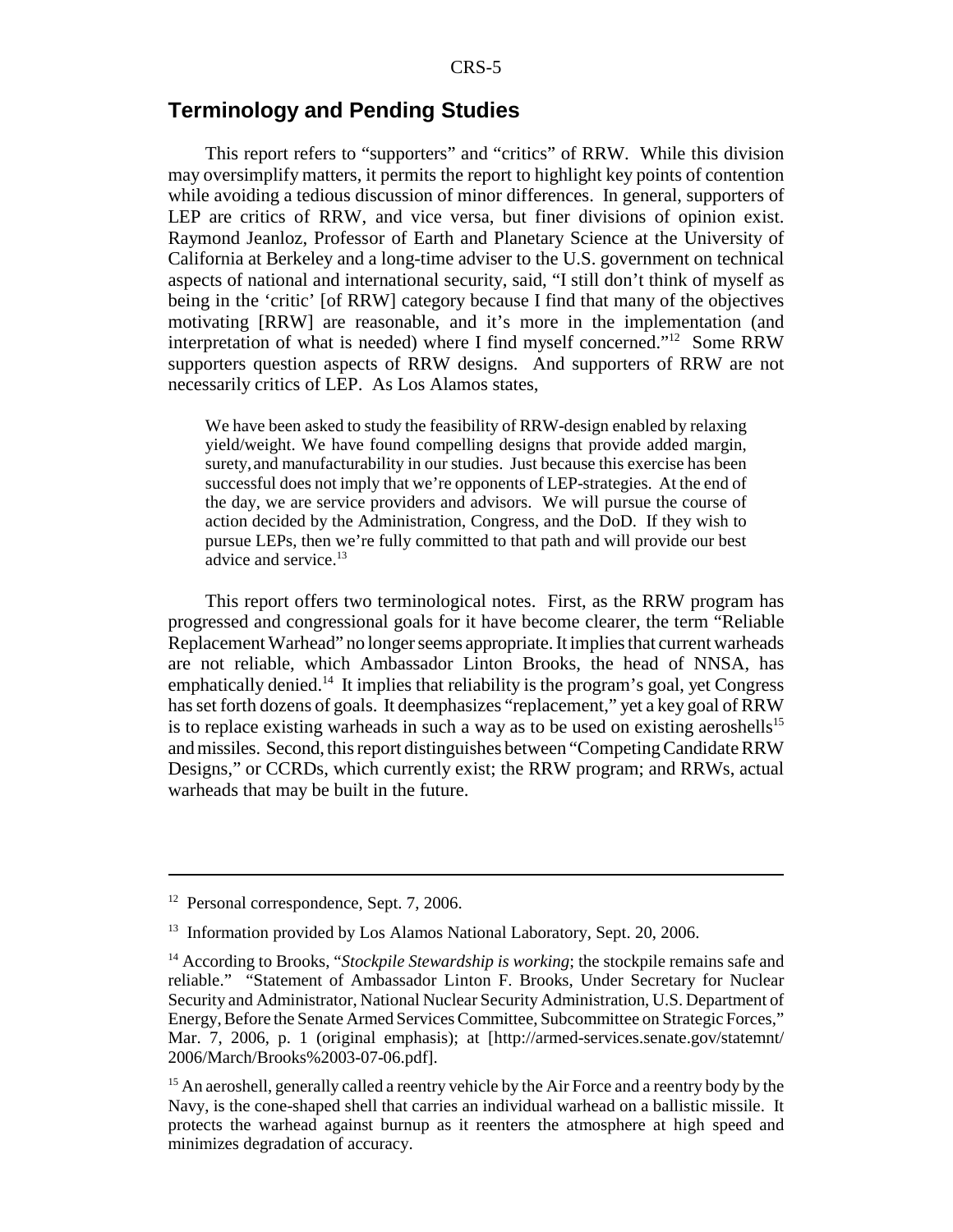Several external reviews of the program are forthcoming. The House Appropriations Committee directed NNSA to have the JASONs, a group of scientists who advise the government on defense matters, conduct an independent peer review

to evaluate the competing RRW designs. The JASONs should evaluate the RRW design recommended by the POG [the RRW Project Officers Group] against the requirements defined by congressional legislative actions to date and the elements defined in the Department of Defense's military characteristics for a reliable replacement warhead requirements document. The JASON review should also include an analysis on the feasibility of the fundamental premise of the RRW initiative that a new nuclear warhead can be designed and produced and certified for use and deployed as an operationally-deployed nuclear weapon without undergoing an underground nuclear explosion test.<sup>16</sup>

The report was due March 31, 2007.<sup>17</sup> The schedule for this report as decided by the JASONs, NNSA, and the House Appropriations Committee calls for a preliminary report to be submitted to NNSA by March 1, 2007, an executive summary of the final report by August 1, 2007, and the final report by October 1, 2007.<sup>18</sup> The preliminary report, which is classified, was submitted in late January.<sup>19</sup> A study by the Nuclear Weapons Complex Assessment Committee of the American Association for the Advancement of Science will examine whether RRW is the best path for addressing certain potential risks of SSP and LEP and for developing a responsive infrastructure. The committee presented an interim progress report in February  $2007$ ;<sup>20</sup> the final report might be completed in April 2007.<sup>21</sup> A third report, mandated by the FY2006 National Defense Authorization Act, P.L. 109-163, Section 3111, is to discuss RRW's "feasibility and implementation." It was due March 1, 2007. It will "discuss the relationship of the Reliable Replacement Warhead program within the Stockpile Stewardship Program and its impact on the current Stockpile Life Extension Programs." NNSA indicated in late March 2007 that this report may be delivered to Congress in early April  $2007.<sup>22</sup>$ 

<sup>16</sup> U.S. Congress. House. Committee on Appropriations. *Energy and Water Development Appropriations Bill, 2007, H.Rept. 109-474 to accompany H.R. 5427, 109<sup>th</sup> Cong.,*  $2<sup>nd</sup>$  *sess.,* 2006, p. 110.

 $17$  Ibid.

<sup>&</sup>lt;sup>18</sup> Information provided by Roy Schwitters, S.W. Richardson Foundation Regental Professor of Physics, University of Texas at Austin, and Chair of the JASON Steering Committee, email, Jan. 29, 2007.

<sup>&</sup>lt;sup>19</sup> Information provided by Professor Roy Schwitters, email, March 27, 2007.

<sup>&</sup>lt;sup>20</sup> American Association for the Advancement of Science. Center for Science, Technology and Security Policy. Nuclear Weapons Complex Assessment Committee. C. Bruce Tarter, Chair. "The United States Nuclear Weapons Program: The Role of the Reliable Replacement Warhead." Interim progress report, presented at American Association for the Advancement of Science Meeting, February 18, 2007.

<sup>&</sup>lt;sup>21</sup> Personal communication by American Association for the Advancement of Science staff with the author, March 26, 2007.

 $22$  Personal communication by NNSA staff with the author, March 26, 2007.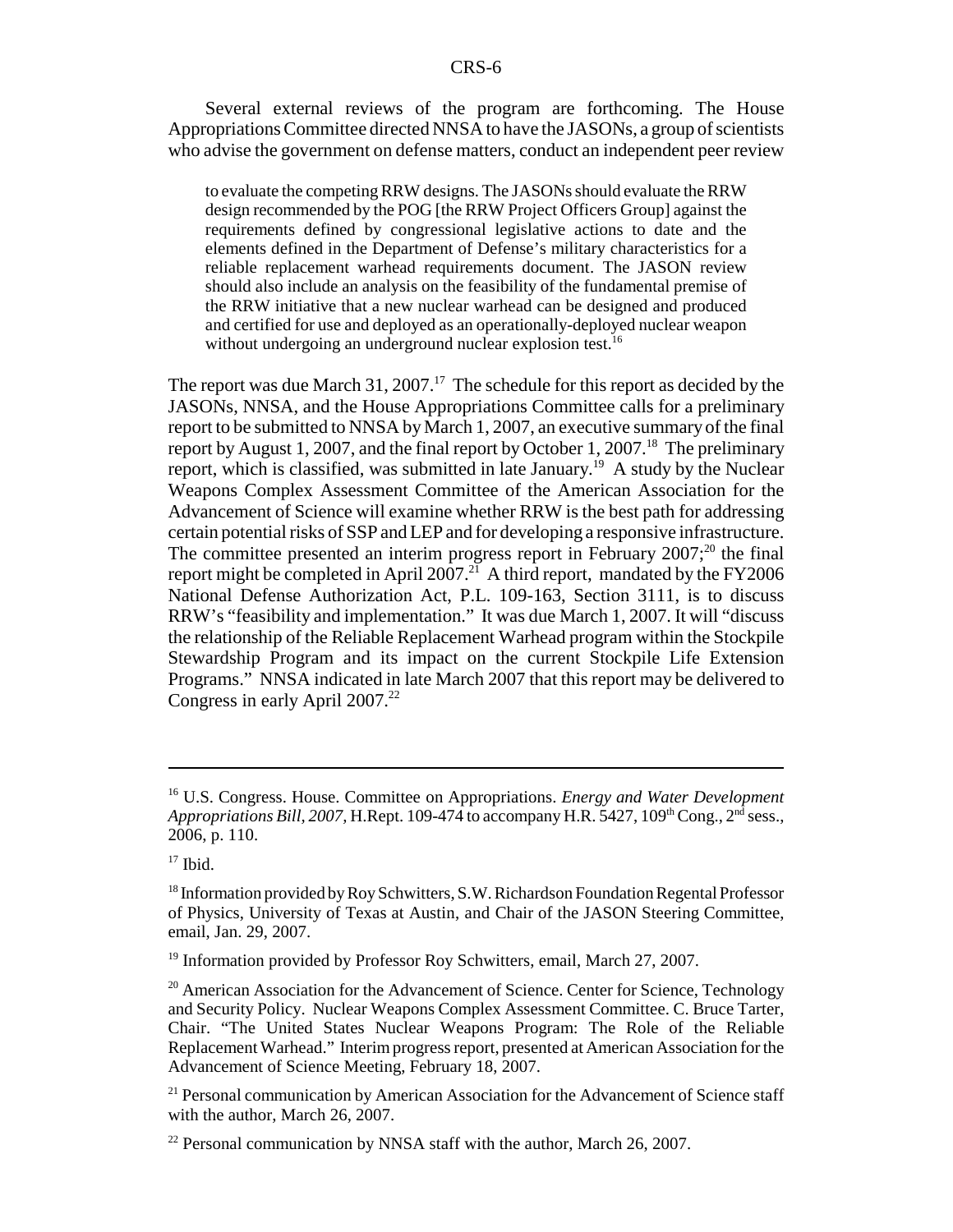# **Meeting Congressional Goals**

This report now discusses how the competing designs and LEP seek to meet congressional goals and presents the debate by supporters of LEP, RRW, and others. Some of these goals are taken directly from congressional language, while others are derived from it. To help the reader link goals to congressional language, each goal is followed by one or more numbers in brackets. These numbers refer to excerpts from legislation (numbered 2) or committee reports (other numbers) in **Appendix B**.

# **Warhead Characteristics: Reduced Need for Nuclear Testing**

In order to maximize yield to weight, warheads were designed close to points at which they would fail, but nuclear testing helped provide sufficient confidence that they could be placed in the stockpile. The United States has been able to maintain its weapons despite the moratorium on nuclear testing largely because SSP has developed or improved upon many means — such as nonnuclear experiments, large and small experimental facilities, computer simulations, and new analyses of data from past nuclear tests — to better understand warhead performance in order to anticipate, identify, and fix warhead problems. As a result, the Secretaries of Defense and Energy have made 11 annual assessments that each warhead type in the stockpile remains safe and reliable, and that testing is not required.

Yet NNSA and its labs have expressed concerns that, over the long term, minor changes to current warheads through repeated LEPs and maintenance will decrease confidence in the warheads, possibly requiring a return to nuclear testing. Critics counter that careful attention to minimizing changes, and advances in understanding of the relevant science, should keep existing warheads reliable for many years.

Because of its desire to avoid testing, Congress has stated that a goal for RRW is to minimize the need to return to testing. NNSA claims that the RRW program will meet this goal because of steps, discussed below, to increase confidence. LEP's proponents respond that the lack of a nuclear test "pedigree" reduces confidence in RRWs. Others maintain that certification using SSP has been a political assessment rather than a technical one. Since SSP emerged *after* the moratorium on testing began, this position holds that its tools were never validated with nuclear tests done for that purpose, so they could lead to false conclusions. Accordingly, in this view, NNSA will not know for sure if SSP, and thus RRW or LEP, work until it conducts nuclear tests.<sup>23</sup> As former LANL Director Siegfried Hecker stated in 1997,

Of course, if nuclear testing were allowed, we would gain greater confidence in the new tools. We could validate these tools more readily, as well as validate some of the new remanufacturing techniques. One to two tests per year would serve such a function quite well. Yields of 10 kt would be sufficient in most cases. Yields of 1 kt would be of substantial help.<sup>24</sup>

<sup>&</sup>lt;sup>23</sup> Information provided by Kathleen Bailey, former Assistant Director for Nuclear and Weapons Control, U.S. Arms Control and Disarmament Agency, Nov. 28, 2006.

<sup>&</sup>lt;sup>24</sup> S.S. Hecker, "Answers to Senator Kyl's questions," in Senate Committee on (continued...)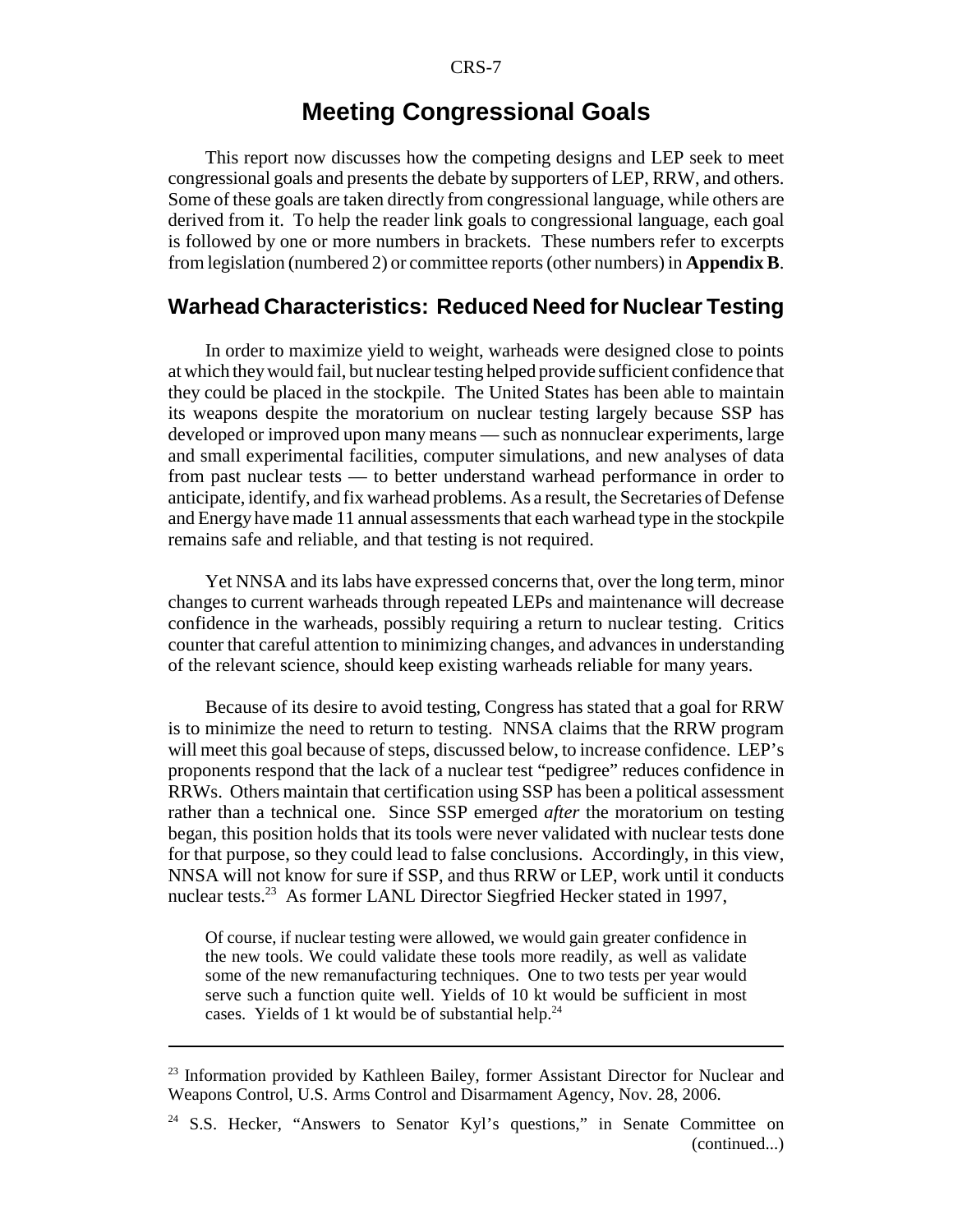**1. Maintain high warhead reliability.** [1, 2, 4, 6, 7]<sup>25</sup> A Sandia report defines reliability for a nuclear warhead as "[t]he probability of achieving the specified yield, at the target, across the Stockpile-To-Target Sequence of environments, throughout the weapon's lifetime, assuming proper inputs."<sup>26</sup> In this definition, the specified yield is generally understood to mean within ten percent; the Stockpile-To-Target Sequence of environments is the range of conditions the warhead is expected to experience in its service life in storage, transit, or use, such as temperature extremes, radiation from any nuclear-armed missile defense interceptors, and acceleration; lifetime is the "original lifetime objective as specified at the time of design"; and proper inputs are arming, fuzing, and firing signals.

RRW's designers have sought to obtain high reliability by maximizing margins (building in more performance than is needed). The design teams argue that they could do so because the designs were unconstrained by technologies and design choices made decades ago. With wide margins, they claim, material deterioration or design or manufacturing defects are less likely to degrade warhead performance below the minimum required. Further, diagnostic systems that could be incorporated in the designs would help detect deterioration at an early stage. In contrast, RRW advocates project increasing difficulty in maintaining the reliability of existing warheads. Sandia stated, "As systems age and [warhead] lives are extended, changes due to aging or repair creep into the system that make it more difficult to predict performance, and repair itself becomes more challenging as we move further away from the design era."<sup>27</sup>

LEP's supporters argue that current warheads are reliable enough, as evidenced by the 11 stockpile assessments. While problems emerge, solutions do as well, and LEP supporters argue that SSP has been keeping at least even in this race. RRW supporters agree with this latter statement; an NNSA official stated, "Each year, we are gaining a more complete understanding of the complex physical processes underlying the performance of our aging nuclear stockpile."28

Some doubt that either LEP or RRW can be assessed as reliable. They contend that stewardship tools should not be relied on, and that RRWs cannot be assessed as reliable without testing because of questions about how new warheads will function. They also contend that LEPs cannot be assessed as reliable without testing because

 $24$  (...continued)

Governmental Affairs, *Safety and Reliability of the U.S. Nuclear Deterrent,* p. 83.

<sup>&</sup>lt;sup>25</sup> As noted, these numbers refer to excerpts from congressional language in Appendix B.

<sup>&</sup>lt;sup>26</sup> R.L. Bierbaum et al., "DOE Nuclear Weapon Reliability Definition: History, Description, and Implementation," Sandia National Laboratories, report SAND99-8240, April 1999, p. 8. Available at [http://www.wslfweb.org/docs/usg/reli99.pdf#search=%22doe%20nuclear% 20weapon%20reliability%20definition%22].

 $27$  Information provided by Sandia National Laboratories (NM), Aug. 3, 2006.

<sup>&</sup>lt;sup>28</sup> "Statement of Thomas P. D'Agostino, Deputy Administrator for Defense Programs, National Nuclear Security Administration, Before the House Armed Services Committee, Subcommittee on Strategic Forces," Apr. 5, 2006, p. 1.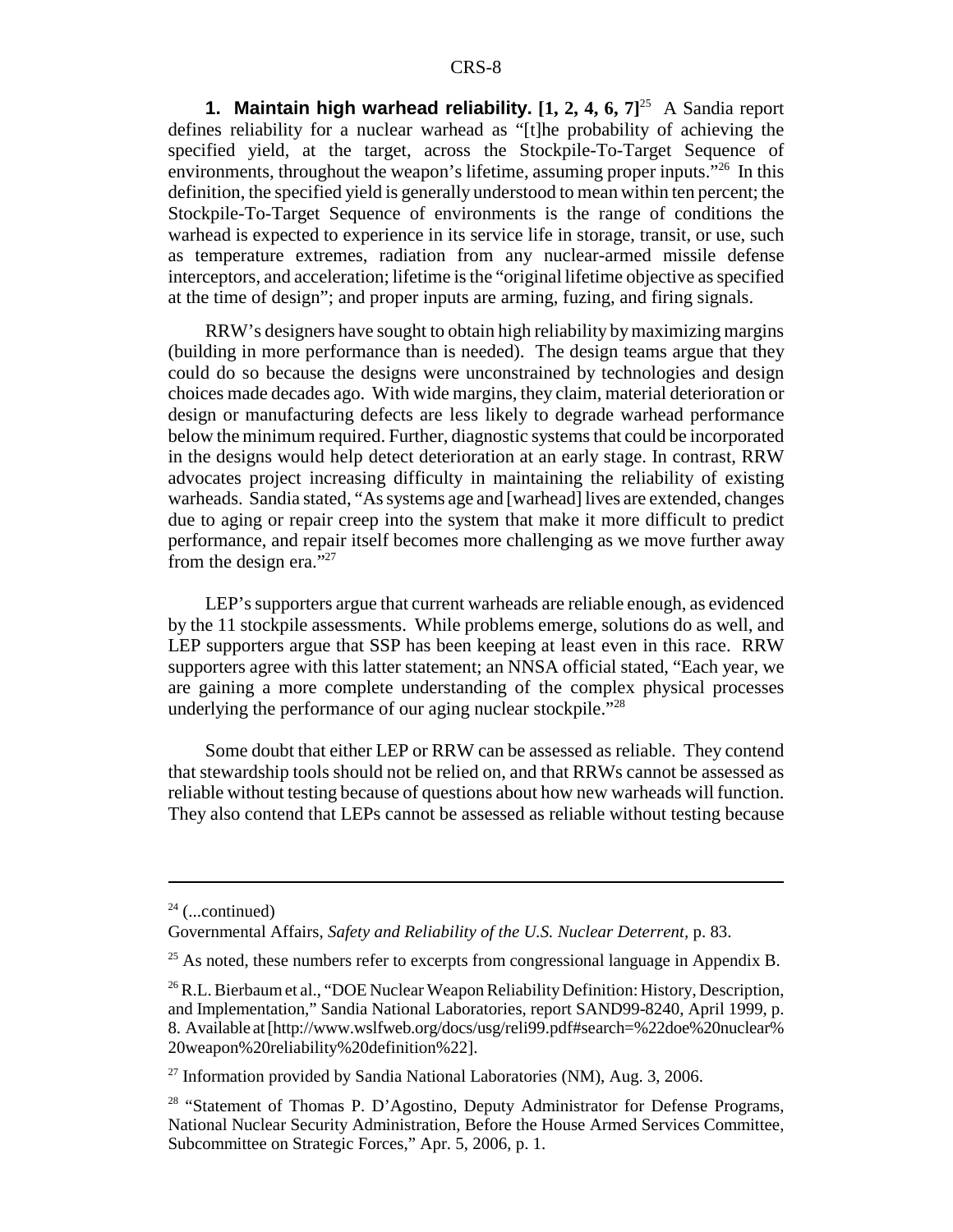LEPs will inevitably introduce small changes into warheads, and their cumulative effect will undermine confidence in reliability.<sup>29</sup>

**2. Increase performance margins. [3, 7]** Margins, uncertainty, and confidence are important for understanding risks of implementing RRW or LEP without nuclear testing. For a given characteristic, a minimum value is required for a warhead to operate as intended. Margin is the amount by which the design parameter exceeds that minimum — the excess performance built into the design. A warhead's design provides a higher value than the minimum for each characteristic to ensure margin and avoid failure. Uncertainty results from imprecise knowledge of design parameters and of the minimum value required to ensure performance. The labs use computer models, experimental data, etc., to bound these uncertainties. Confidence is the ratio of margin to uncertainty: if margin is high and uncertainties low, confidence is high; if both are high, confidence is low. Having margins greater than uncertainties provides confidence against potential failure modes.

The close relationship of margins, uncertainties, and confidence is formalized in Quantification of Margins and Uncertainties, or QMU, an analytic framework that LANL and LLNL have developed. They are implementing it to assess, in the absence of testing, confidence in weapon performance. Since its inception, the nuclear weapons program has used the core principle of QMU, building margins into warhead designs, to assess performance risk, such as identifying situations where small changes could cause performance to degrade sharply.

Current missile warheads maximize explosive yield while minimizing warhead weight. For example, to minimize weight, a warhead's primary stage (see **Appendix A**) has little yield above that needed to make the warhead work as intended. While this approach resulted in "thin" margins, nuclear testing helped provide confidence that warheads would work. For RRW, DOD traded off a reduction in yield per unit of weight to improve margin (as well as safety and use control). To gain confidence without testing, both teams used metrics that were derived statistically from the nuclear testing database but that can be obtained without nuclear testing, such as through calculations or hydrodynamic experiments.<sup>30</sup> Using existing nuclear test data, the labs found that if these metrics exceed certain values, there is very high confidence that the primary will work as intended. Knowing this, designers at both labs adjusted CCRDs so that primary margins greatly exceed the minimum required.

The design teams claim a key advantage for the competing designs: because the designs start fresh, designers can increase margin. The teams view added margin as the single most important goal of the designs, as it enables confidence without testing by compensating for unanticipated uncertainties. In contrast, they argue, one cannot increase margin in an LEP in the many cases requiring changes to the warhead because that would push the warhead beyond the design envelope validated by

<sup>&</sup>lt;sup>29</sup> Information provided by Robert Barker, former Assistant to the Secretary of Defense for Atomic Energy, Nov. 29, 2006.

<sup>&</sup>lt;sup>30</sup> These experiments use powerful high-speed x-rays and other diagnostic equipment to measure the geometry and density of a pit (made with surrogate material) as it implodes, allowing experimental determination of key values independent of computer models.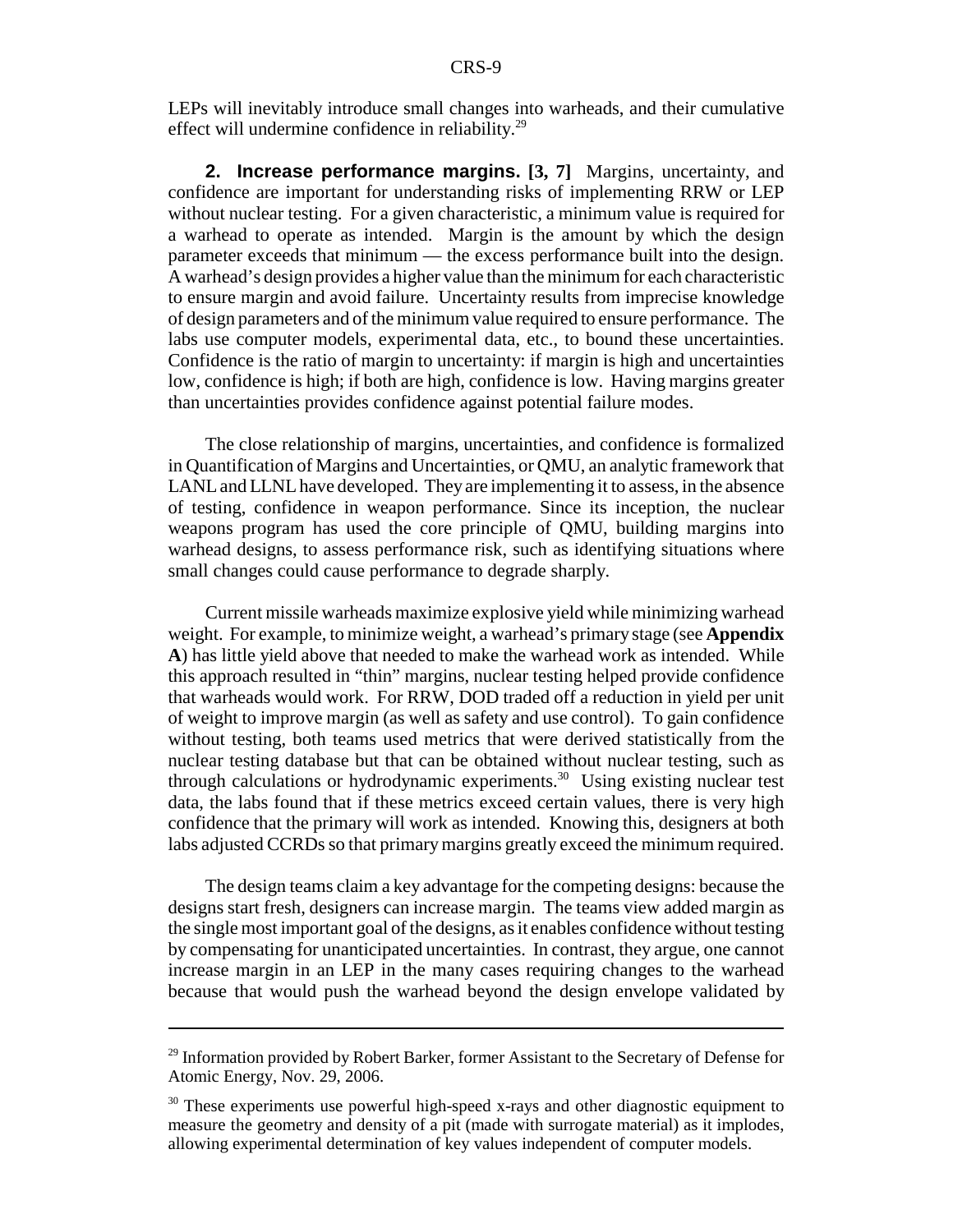nuclear testing. As a result, they claim, one can only attempt to drive down uncertainty, but that path has proven costly and might in some cases be unsuccessful.

RRW's critics hold that SSP, the surveillance program, and LEP can maintain margins through careful remanufacture of nuclear explosive package components to minimize changes. They also state, to general agreement, that primary margin for some warheads could be increased with no change to a warhead through revised means of dealing with the boost gas.<sup>31</sup> Critics express concern that RRWs would increase uncertainty, offsetting the potential gain in margin that advocates claim for RRW. Precisely because the design is new, critics believe RRWs are likely to have "birth defects," while such defects have been wrung out of existing designs. Critics point to a 1996 Sandia study of stockpile surveillance that showed that the highest number of problems requiring corrective action occurred in the first three years after FPU, a lower but still substantial number of such findings occurred in years 4-11 after FPU, and very few occurred in years  $12{\text -}23$ .<sup>32</sup> (There are no public data on whether that number remains low, or increases, after year 23 because the study has not been updated.) RRW's supporters respond that LEP can also introduce birth defects.

**3. Stay within the design parameters validated by past nuclear tests.** [2, 8] The two key issues for the functioning of a nuclear weapon are (1) does the primary boost with enough energy to give its design yield, and (2) does enough energy transfer from the explosion of the primary to drive the secondary successfully. Nuclear testing used to provide data to make judgments on these issues. In addition to improved margins, another basis for confidence in CCRDs is that while both teams explored diverse potential designs, they ultimately stayed close to past experience. In direct response to congressionally-mandated requirements, the NM team rejected certain design concepts because they fell outside design parameters validated by prior nuclear testing. Livermore states,

All RRW/CA components, or components very similar to the RRW/CA primary and secondary have been nuclear tested. For example, the primary uses a tested design with a modest and very well understood modification of the pit to provide added margin. Thus there is direct nuclear test proof that the RRW/CA

 $31$  Boost gas is a mixture of tritium and deuterium gases injected into the pit to increase its explosive energy; see Appendix A. A study found, "Primary yield margins can be increased by appropriate changes specific to each stockpile system. These include changes to initial boost-gas composition, shorter boost-gas exchange intervals, or improved boost-gas storage and delivery systems. These modifications have been validated by nuclear test data for the appropriate systems, and they would not place burdens on the maintenance or deployment of the systems by the military." National Academy of Sciences, Committee on Technical Issues Related to Ratification of the Comprehensive Nuclear Test Ban Treaty, *Technical Issues Related to the Comprehensive Nuclear Test Ban Treaty,* Washington, National Academy Press, 2002, p. 31. See also JASON report JSR-99-305, *Primary Performance Margins,* McLean, VA, MITRE Corporation, 1999, p. 2. The Air Force and Navy would need to weigh the advantages and disadvantages of any specific future changes of this sort.

<sup>32</sup> Kent Johnson et al., *Stockpile Surveillance: Past and Future,* prepared by Lawrence Livermore National Laboratory, Los Alamos National Laboratory, and Sandia National Laboratories, Sandia Report SAND95-2751, UC-700, January 1996, p. 32.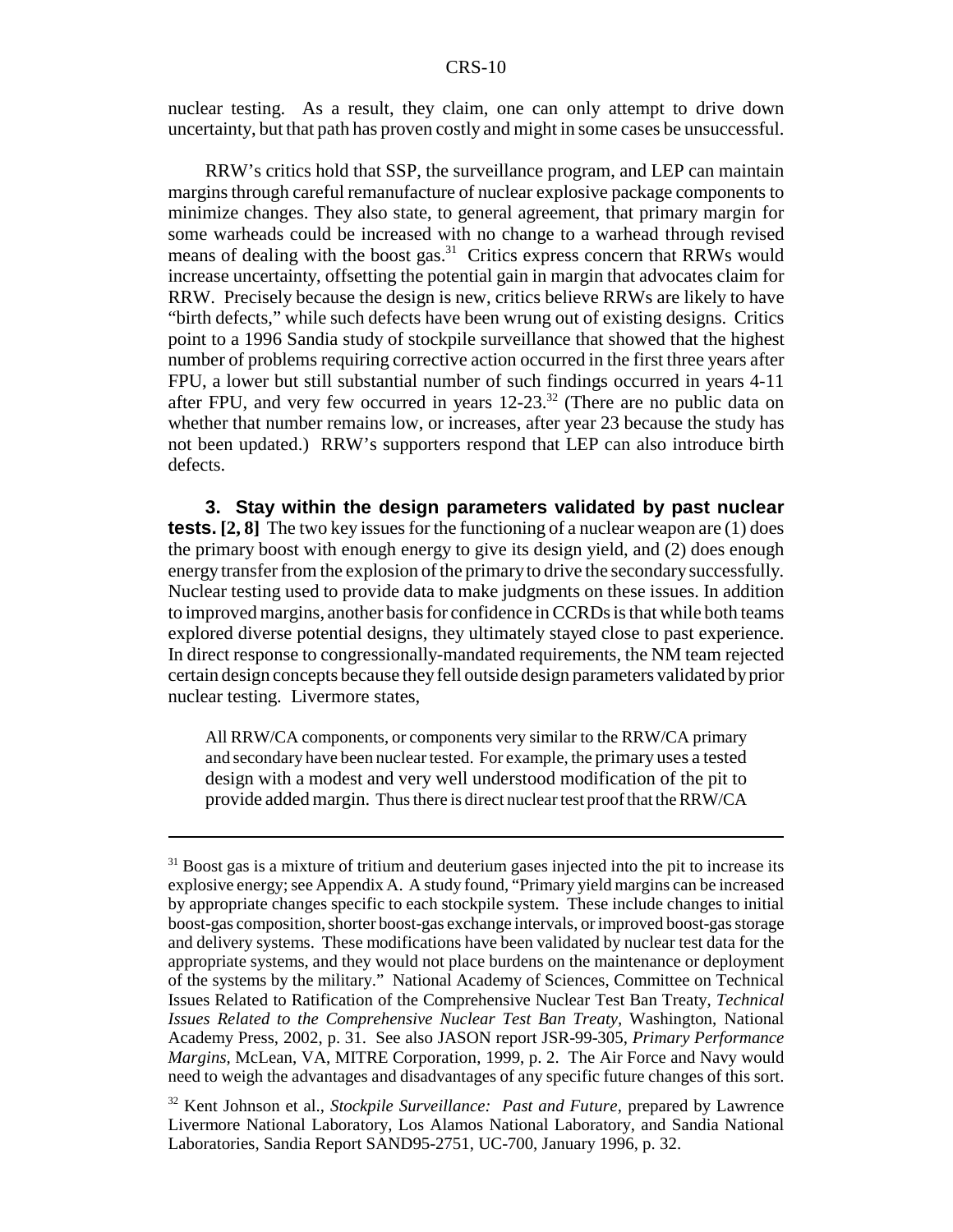design will perform properly. In addition, the RRW/CA design draws on over 100 other nuclear tests to assure confidence in various materials, components, and features in the design. In addition the RRW/CA team built on LEP and Stockpile Stewardship to develop certification tools that boosted confidence in its RRW design.<sup>33</sup>

LEP advocates hold that because existing warheads have undergone extensive testing in the course of their development, they necessarily stay within design parameters validated by such tests. Those who would resume testing reply to both positions by noting that SSP, on which RRW depends, has not been validated by nuclear testing, and that changes introduced by LEPs and by minor modifications during maintenance move existing warheads away from validated design parameters.

**4. Design warheads for ease of certification without nuclear testing.** [2, 6] A certification plan defines the scope of work required to certify a warhead design to DOD. In the past, the laboratories developed warheads through an iterative process of computation, small- to large-scale experiments, and nuclear testing. That information provided grounds for issuing a Major Assembly Release<sup>34</sup> for warheads at the end of their development. LEPs are also certified in the development cycle, about three to six months before first production, using SSP tools. The RRW design teams, applying lessons learned in certifying LEPs, began the certification process and design together, forcing greater attention from the outset to potential failure modes in order to increase confidence. The CA team states that it "made basic design choices that ease certification without testing."35 LANL states:

The NM design began with an exhaustive evaluation and statistical analysis of nuclear test data that led to design choices made to improve the margin for key primary and secondary performance parameters dramatically while avoiding known failure modes. These choices insured that RRW would be firmly within our nuclear test experience and provided robust performance even in the event of unanticipated failure modes. The resulting high margin-to-uncertainty ratios allow ready certification through our QMU (quantification of margins and uncertainties) approach.<sup>36</sup>

In addition, the teams used various SSP tools, such as hydrodynamic facilities (see note 23) to provide confidence that the warheads could withstand a diverse set of accident scenarios and threats. According to LANL,

hydrodynamic testing provides confidence in certifying that, even with new surety features, the design will function as intended. LANL fired its first hydrodynamic shot in support of its design on September 6, 2006, and early data

<sup>&</sup>lt;sup>33</sup> Information provided by Lawrence Livermore National Laboratory, Sept. 19, 2006.

<sup>&</sup>lt;sup>34</sup> A Major Assembly Release is a statement from NNSA to DOD that a warhead (or major component) will meet all military requirements with any exceptions noted.

<sup>&</sup>lt;sup>35</sup> Information provided by Lawrence Livermore National Laboratory, Sept. 19, 2006.

<sup>&</sup>lt;sup>36</sup> Information provided by Los Alamos National Laboratory, Oct. 24, 2006.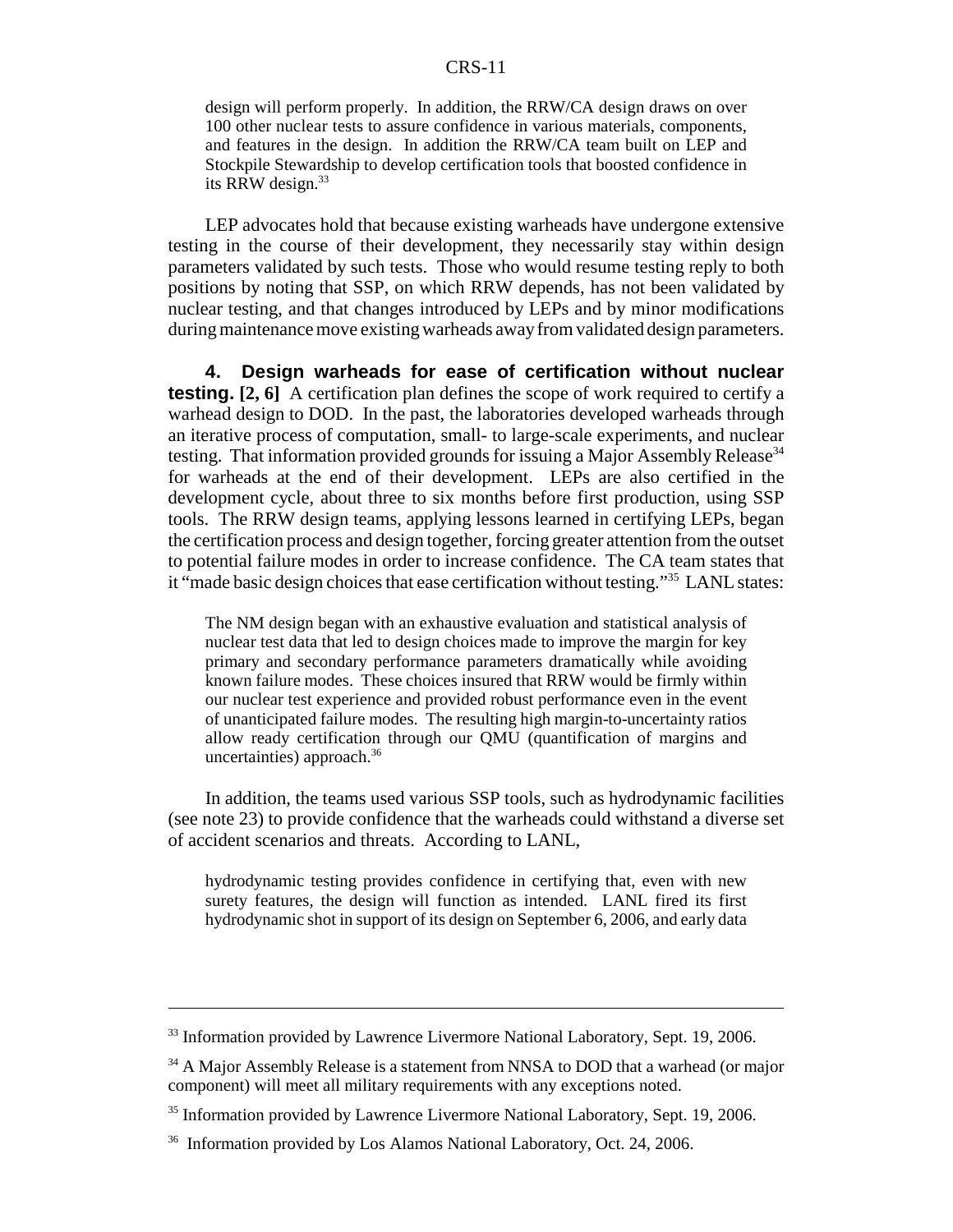analysis indicates that these features will perform as LANL's weapons codes had predicted.37

RRW supporters note that an LEP replaces defective or deteriorated components with new ones. Unlike RRW, NEP components in an LEP must be as close as possible to the originals, which often means using the original materials and manufacturing processes. Certification of warheads that have undergone an LEP is difficult, it is argued, because it involves certification that the current manufacturing process duplicates the original process, which can generally be done closely but not precisely. The RRW design, in contrast, starts with a new design that uses modern manufacturing processes that have been selected in part for ease of certification.

RRW is an attempt to create a warhead that can be certified without testing. Some outside experts question whether it can meet this standard as well as extending the life of current warheads through LEP. According to one, the issue for RRW

has simply to do with retaining the same, or higher, confidence in our warheads' performance if some of their parameters are altered from the values built into our current arsenal, based on a long test pedigree, and whose performance over time has been confirmed by the LEP surveillance/simulation/analysis programs. Can we meet that challenge successfully? This is the question that has to be addressed with careful analysis and independent scrutiny. We must determine how great an interpolation - not extrapolation - can be made from current design parameters, and how many parameters altered at the same time before we may be deceiving ourselves. In the end, what will it take to convince a responsible leader in the White House, or the Pentagon, or at [the U.S. Strategic Command], to have confidence in such a new design without requiring new test data? This and this alone is the standard that RRW must meet.

Another outside expert was more critical:

The present nuclear weapon stockpile contains 8 or so nuclear weapon types. That population has enjoyed perhaps 100 successful yield tests. These weapons have benefited from a test base of perhaps 1,000 yield tests conducted during the 40 or so years when nuclear testing was allowed. Is the DoD really willing to replace tested devices with untested devices? Why are Livermore and Los Alamos designing devices that can't be yield-tested? $38$ 

Other critics argue that both RRW and LEP diverge from reality. They believe that confidence in the U.S. nuclear arsenal — by the United States, its friends, and its foes alike — is so central to U.S. security that we must conduct nuclear tests, regardless of political concerns, because only testing can maintain confidence.<sup>39</sup> Supporters of LEP and RRW respond that most nuclear tests used test devices that

<sup>&</sup>lt;sup>37</sup> Information provided by Los Alamos National Laboratory, Sept. 20, 2006.

<sup>&</sup>lt;sup>38</sup> Correspondence with Robert Peurifoy, former Vice President of Technical Support, Sandia National Laboratories, Albuquerque, NM, Sept. 24, 2006.

<sup>&</sup>lt;sup>39</sup> Information provided by Kathleen Bailey, former Assistant Director for Nuclear and Weapons Control, U.S. Arms Control and Disarmament Agency, Nov. 28, 2006.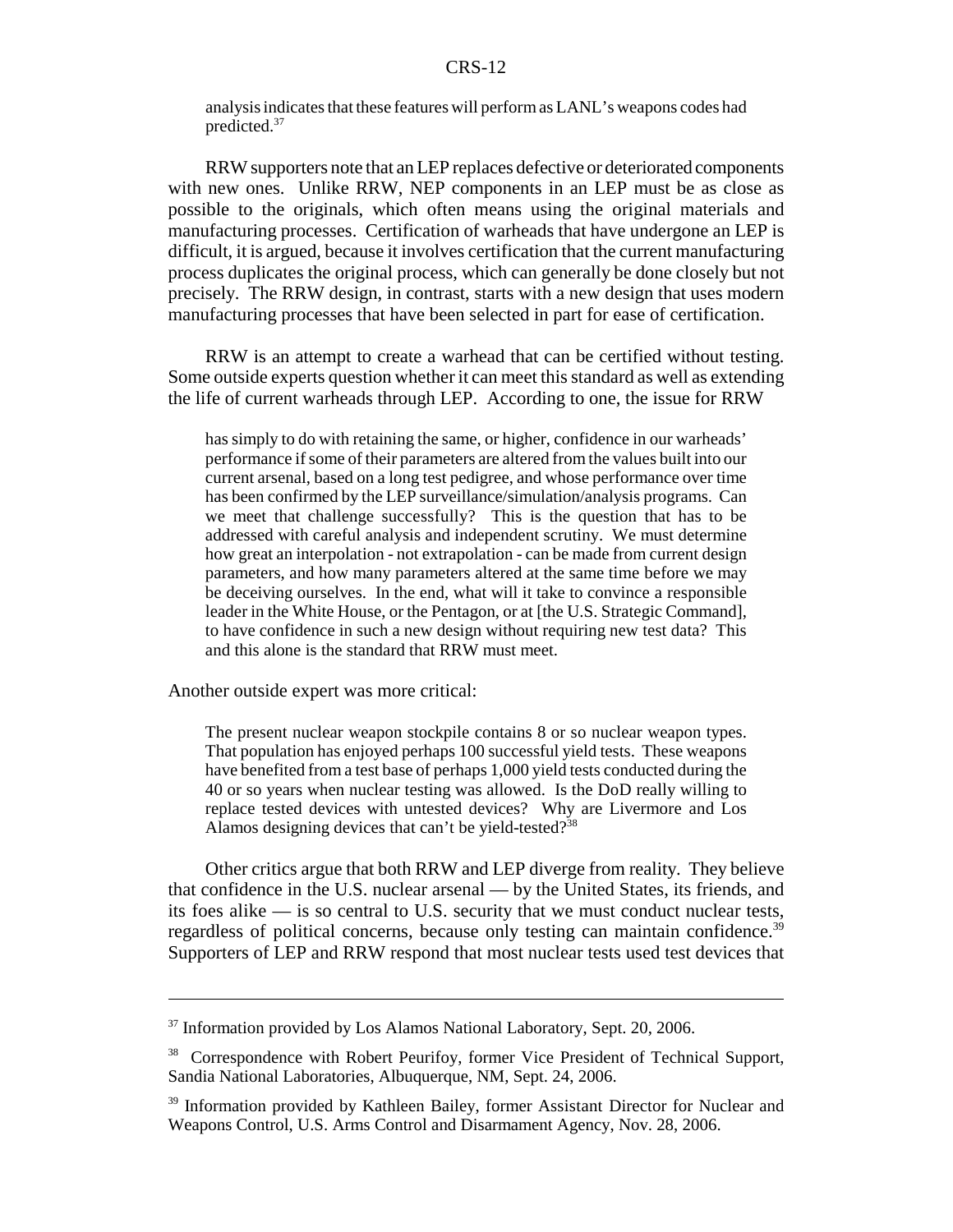differed somewhat from deployed warheads, so the link between fielded warheads and nuclear tests is more complex than it might appear.

#### **Warhead Characteristics: Safety and Use Control**

The design teams were asked to put as much safety and use control into their designs as practical. Both designs have new features that do not appear in any current warhead to counter various accident and attack scenarios. Lawrence Livermore National Laboratory (LLNL) and Los Alamos National Laboratory (LANL) have principal responsibility for the nuclear explosive package design, which includes inherent safety. Sandia National Laboratories has principal responsibility for the design of nonnuclear components, including those for use control and safety; integration of these components into the warhead; and mechanical and electrical interfaces between the warhead and the missile or bomber that carries it. The three laboratories share responsibility for warhead features for disablement.

**5. Increase the ability of warheads to prevent unintended nuclear detonation.** [2, 3, 4, 5, 7] While all stockpile weapons meet the safety requirements specified by DOD, nuclear detonation safety cannot be assured in an abnormal environment in which the nuclear safety design configuration is breached (the weapon is broken open), the nuclear explosive package remains operable, and energy capable of initiating a nuclear detonation is present. Warheads in the current stockpile that do not have design features to guarantee that they will survive this socalled "Trinity condition" without producing a nuclear yield must have a "Trinity exception," meaning that DOD accepts them into the stockpile with a specific exception for that condition. Both RRW designs have certain features so that they do not require a Trinity exception. One way the NM design meets the Trinity condition is to use optical isolation, discussed under Goal 9.

LEP advocates see current warheads as safe enough. They view as farfetched such scenarios as Trinity that are used to justify RRW on grounds of reducing the risk of accidental detonation. Analysts can always develop scenarios in which a particular new weapon makes an immense difference. But the existence of a scenario does not require spending large sums to address it. Critics note that no U.S. warhead has ever detonated accidentally. While dozens of accidents have involved nuclear weapons, especially in the 1950s and 1960s, later warhead designs incorporated lessons learned, arguably reducing risk to an extremely low level.

**6. Increase the ability of warheads to prevent unauthorized nuclear detonation. [2, 3, 4, 5, 7]** Current weapon systems have use control features designed to meet Cold War threats. These features permit authorized use of a warhead in its intended mode of operation and deny unauthorized use. An example of use control, incorporated into warheads for decades, is the permissive action link, which requires insertion of a code to make the warhead work. More generally, use control is the entire release system stretching from the President to the warhead.

The 9/11 attacks changed use control requirements dramatically. As Ambassador Linton Brooks, the Administrator of NNSA, testified in 2005: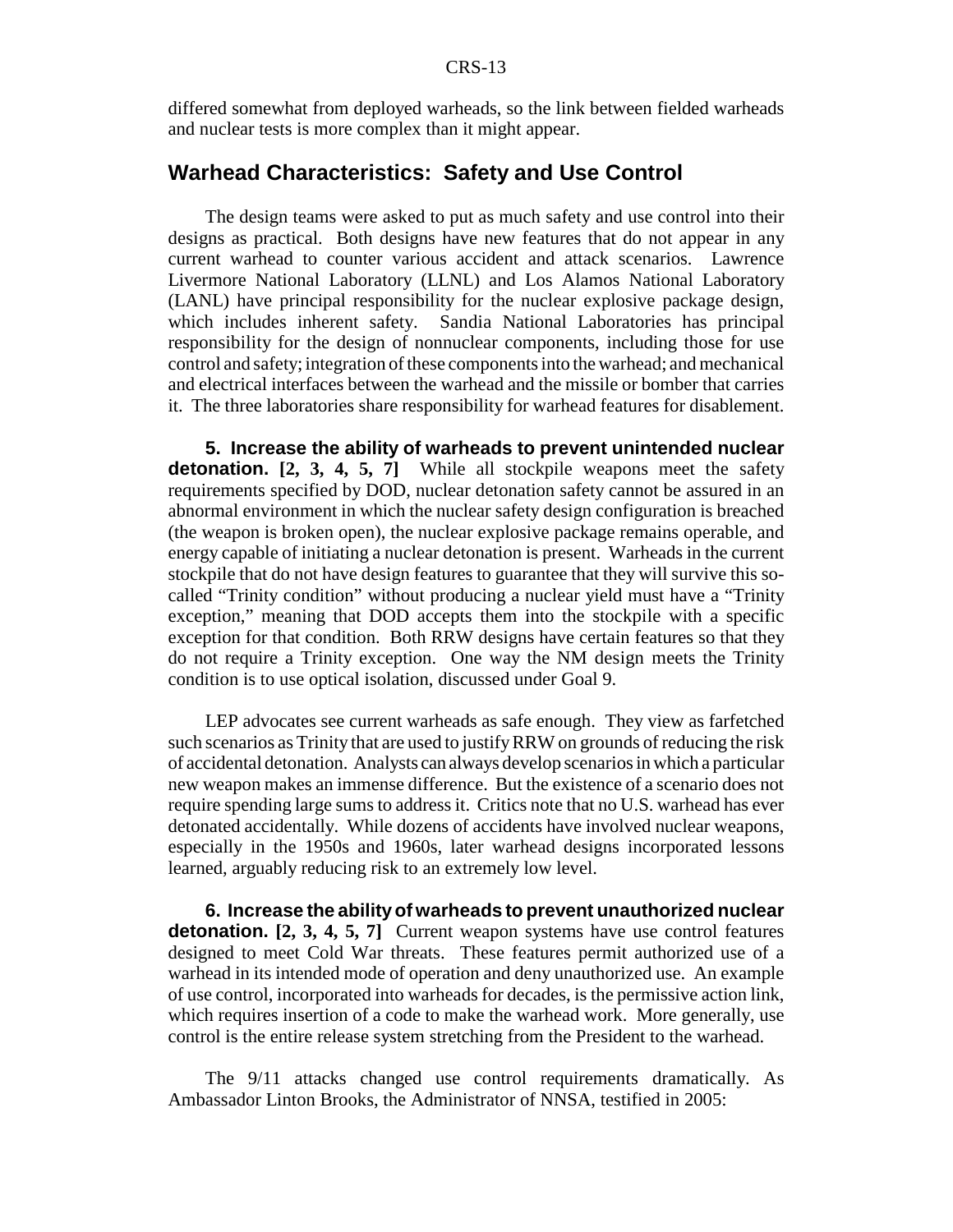During the Cold War, the main security threat to our nuclear forces was from spies trying to steal our secrets. Today, the threat to classified material remains, but to it has been added a post-9/11 terrorist threat that is difficult and costly to counter. We now must consider the distinct possibility of well-armed and competent terrorist suicide teams seeking to gain access to a warhead in order to detonate it in place. This has driven our site security posture from one of "containment and recovery" of stolen warheads to one of "denial of any access" to warheads. This change has dramatically increased security costs for "gates, guns, guards" at our nuclear weapons sites. If we were designing the stockpile today, we would apply new technologies and approaches to warhead-level use control as a means to reduce physical security costs.40

In response to such concerns, the design teams were directed to incorporate the maximum safety and use control practical, and both designs offer a "menu" of new features to this end. LLNL states that the CA design provides an "unprecedented level of use control" that is "beyond the best in stockpile."<sup>41</sup> LANL calls the NM design "revolutionary" in this regard. In contrast, RRW advocates note, new use control features could in general not be backfitted into current missile warheads because their designs are so tight that they could not accommodate even minor changes. (Gravity bombs are less constrained in weight because bombers can carry much more payload than missiles.) At the same time, the new safety and use control features add cost and manufacturing complexity, and have the potential to reduce reliability by an amount the labs anticipate would be small. Some supporters question whether all possible features warrant inclusion.

Enhanced use control is very important to the Air Force, especially because ICBM warheads are more vulnerable outside of their silos. However, such features would not lead the Air Force to reduce physical security. It would be impossible to hide an operation that removes warheads from ICBMs and transports them back to the base, so the Air Force would use a large security force as a show of force even with RRWs. Enhanced use control features, though, would create more options for security forces in dealing with an accident or an attack. Accordingly, the Air Force would consider such features even though it expects that they would reduce reliability by a small amount; at issue are the relative costs and benefits of such a tradeoff. These features can be tested to see how they respond to different events, which can provide confidence in their value. The Air Force does not expect these features to affect field operations adversely, and the overall design of the RRW may make field operations easier. At this point in the development cycle, it is too early for the Air Force to know whether to recommend dropping any safety and use control features.<sup>42</sup>

<sup>&</sup>lt;sup>40</sup> "Statement of Ambassador Linton F. Brooks, Administrator, National Nuclear Security Administration, U.S. Department of Energy, Before the Senate Armed Services Committee, Subcommittee on Strategic Forces," Apr. 4, 2005, p. 4.

<sup>41 &</sup>quot;Key Points for RRW/CA," briefing slide, Lawrence Livermore National Laboratory, c. June 2006. An RB (reentry body) or RV (reentry vehicle) is an aeroshell, as described in note 13.

 $42$  Information provided by a senior Air Force official, interview with the author, Sept. 26, 2006.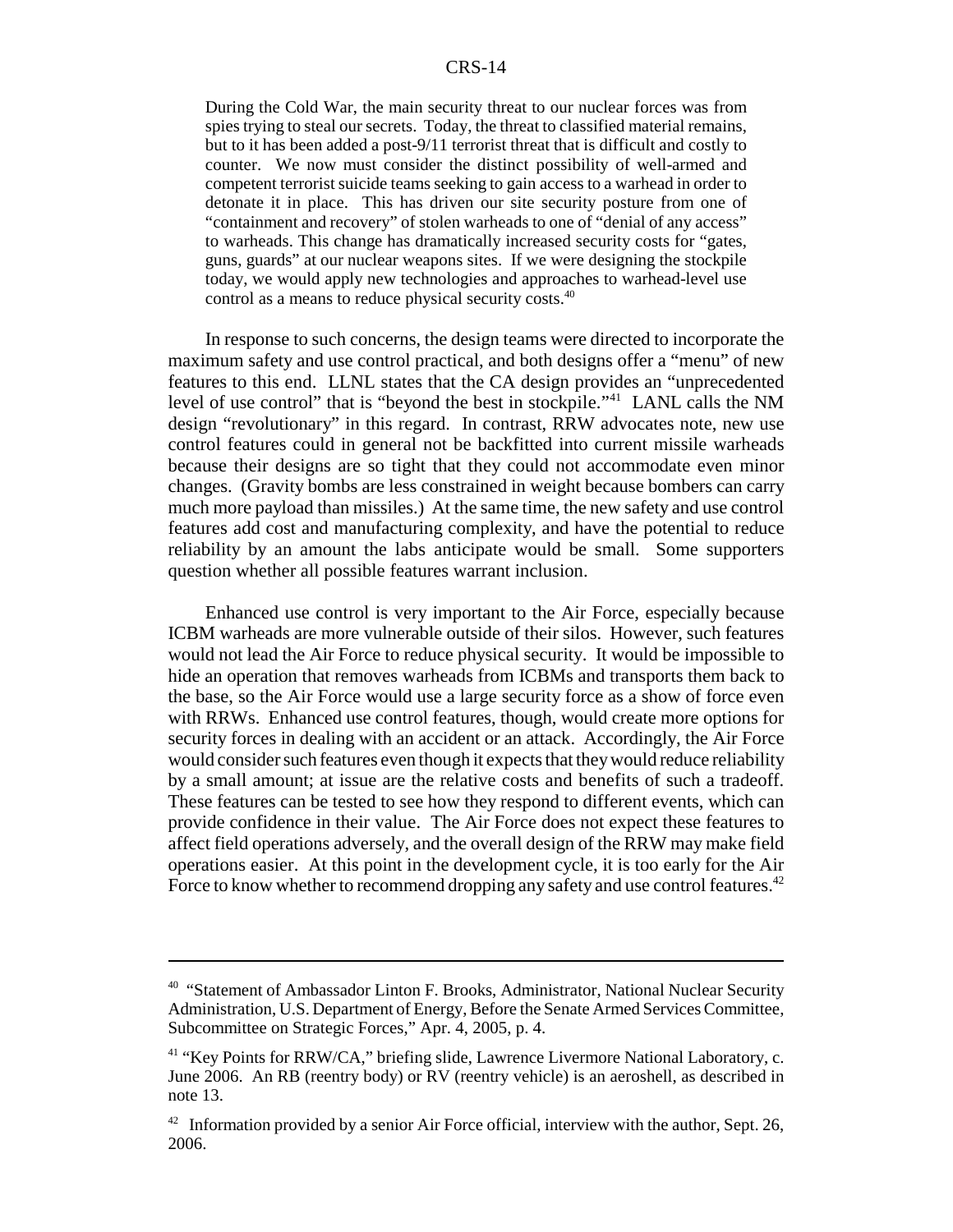Some critics believe current warheads and external physical security measures provide high use control, and question the need for more use control. There has never been an unauthorized detonation of a U.S. warhead, and means to reduce this risk have been introduced continually. Upgrading physical security or reducing the number of weapon storage sites can improve use control. Not every threat hypothesis requires a response: LEP's supporters see the risk of terrorists penetrating a heavilyguarded military base or DOE facility and detonating a nuclear weapon to be remote. Some ask if part of the funds to improve U.S. warhead security might increase U.S. security more if spent to secure Russian warheads and nuclear materials.<sup>43</sup>

Others feel that safety and use control must be increased as much as possible, and would be willing to resume nuclear tests to do so. They point to a 1997 statement by Siegfried Hecker, then Director of Los Alamos: "with a CTBT [Comprehensive Test Ban Treaty] it will not be possible to make some of the potential safety improvements for greater intrinsic warhead safety that we considered during the 1990 time frame."44 C. Paul Robinson, then Director of Sandia, stated in 1999:

As technology advances, opportunities will arise for improving the safety design of nonnuclear systems of nuclear weapons, and we will, of course, pursue those opportunities. While improvements to safety and security systems for nuclear weapons can be developed and implemented without nuclear explosive testing, several attractive technical concepts for enhancement of these features will be foreclosed by the inability to test.<sup>45</sup>

RRW advocates claim that both CCRDs make revolutionary advances in safety and use control despite the lack of testing. At the same time, in response to the congressional goal of minimizing the likelihood of a return to testing, the designs exclude some innovative designs that might further increase safety and use control but that are not mature enough to be used without testing.

**7. Reduce the consequences of an accident or attempted unauthorized use that does not produce nuclear yield. [2, 3, 4, 5, 7]** Insensitive high explosive (IHE) is much less likely to detonate than is the conventional high explosive (CHE) used on W76 and W88 warheads for submarinelaunched ballistic missiles. Accidental detonation of IHE or CHE would almost surely not result in a nuclear detonation, but IHE would reduce the risk to production workers, military personnel, and the public from a nonnuclear explosion and the plutonium it would scatter. The first RRW would be used in place of some W76s.

<sup>&</sup>lt;sup>43</sup> Personal communication, Rob Nelson, Senior Scientist, Union of Concerned Scientists, Nov. 22, 2006.

<sup>44</sup> S.S. Hecker, "Answers to Senator Kyl's questions," attachment to letter from S.S. Hecker, Director, Los Alamos National Laboratory, to Honorable Jon Kyl, Sept. 24, 1997, in U.S. Congress. Senate. Committee on Governmental Affairs. Subcommittee on International Security, Proliferation, and Federal Services. *Safety and Reliability of the U.S. Nuclear Deterrent.* Senate Hearing 105-267, 105<sup>th</sup> Cong., 1<sup>st</sup> sess., 1997, p. 84.

<sup>&</sup>lt;sup>45</sup> "Prepared Statement by Dr. C. Paul Robinson," in U.S. Congress. Senate. Committee on Armed Services. *Comprehensive Test Ban Treaty*. Senate Hearing 106-490, 106<sup>th</sup> Cong., 1<sup>st</sup> sess., 1999, p. 130.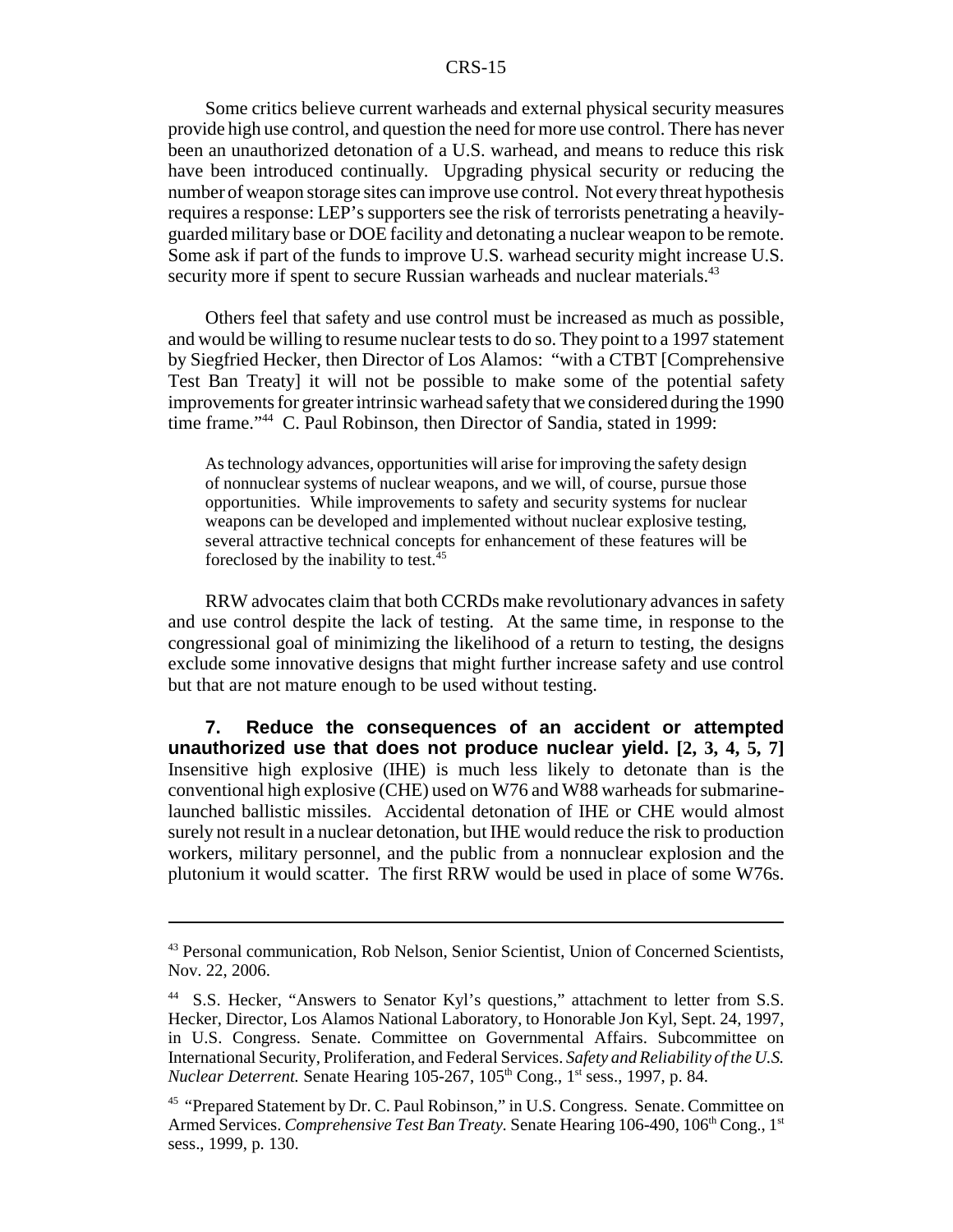The designs seek to create the W76's military capabilities in a larger, heavier package; the competing RRW designs use some of that extra weight and volume for IHE. RRW's supporters point to the use of IHE as an advantage of RRW.

The reduced sensitivity of IHE comes at a price: IHE is less energetic than CHE, so a warhead requires more IHE than CHE to initiate the nuclear explosion. While the designs for the first RRW use IHE, the W76 uses CHE, so the W76 LEP must also use CHE. As a result, a requirement to use IHE would force a switch from W76 LEP to RRW. LEP supporters recognize that IHE would improve safety in some accident scenarios, but note that the W76 has not had a single accidental detonation of its high explosive since its deployment in 1978, and that the Navy has high confidence in the W76 LEP. Accordingly, they see the drawbacks of moving to RRW as outweighing the safety benefits of moving to IHE.<sup>46</sup>

## **Warhead Characteristics: Design for Manufacturing and Maintenance**

When the laboratories developed warheads now in the stockpile, they gave such characteristics as cost, ease of manufacture, and ease of dismantlement secondary consideration at best. While there was some consultation with the plants, the priority was "physics first." In order to minimize weight, designers would use materials that were hazardous, difficult to machine, or that produced massive waste streams, and would call for hard-to-manufacture components and features. With the emergence of SSP in the early 1990s and LEPs in the mid-1990s, the labs began to work much more closely with the plants. With congressional RRW goals bearing on ease of manufacture, cost, reduced use of hazardous material, and the like, both design teams have collaborated intensively with the plants on how to make designs safer and easier to manufacture, and have included some such features in the designs. More broadly, teams and plants considered all aspects of a warhead's life cycle in developing the CCRDs. Note that many features under this heading lower costs, and that designing warheads for safety of manufacture often makes for easier manufacturing.

**8. Reduce the environmental burden imposed by warhead production. [3, 4, 7]** This goal seeks to reduce waste streams and potential harm to the environment, and to improve worker safety. But it is much more than "just green." It contributes to other goals, such as making manufacturing easier and reducing cost. For example, some current warheads use beryllium, which is toxic and difficult to machine; neither CCRD uses beryllium. Both teams claim that new RRW manufacturing processes will potentially reduce radioactive waste, and expect that RRW nuclear explosive packages will reduce hazardous material usage. In contrast, NEP components in LEPs must replicate, insofar as possible, original specifications, including use of hazardous materials.

<sup>46</sup> For further discussion, see U.S. Congress. House Committee on Armed Services, Panel on Nuclear Weapons Safety, *Nuclear Weapons Safety*, Committee Print No. 15, 101<sup>st</sup> Cong., 2nd sess., p. 26-33, by Sidney Drell, Chairman, John Foster, Jr., and Charles Townes; and CRS Report RL32929, *Nuclear Weapons: The Reliable Replacement Warhead Program,* by Jonathan Medalia, section titled "Might RRW Enable an Increase In Warhead Safety?"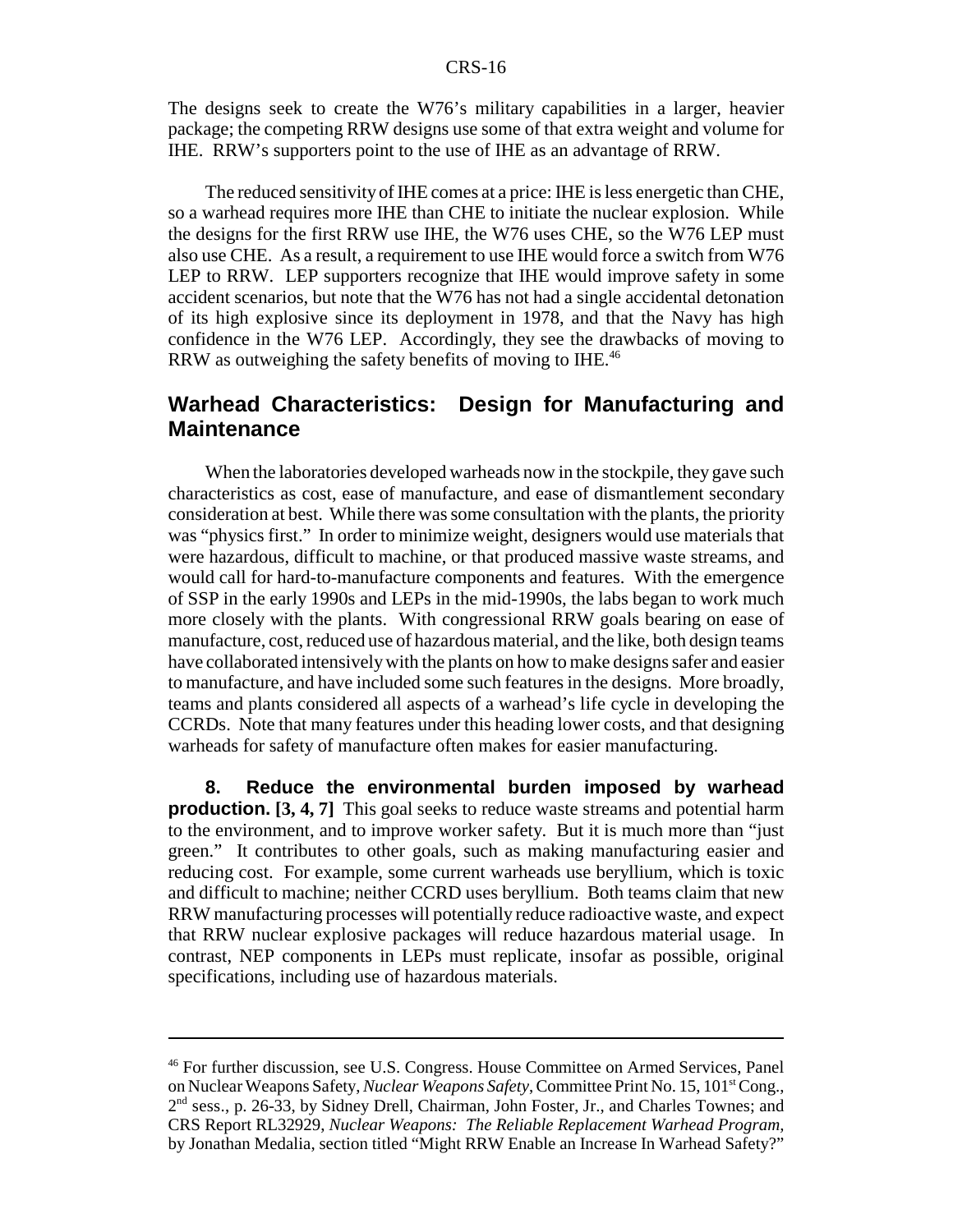RRW's critics recognize that RRW should be able to meet this goal, but argue that LEP might meet it in other ways. LEPs could retain existing pits, reducing hazardous material usage, while RRWs, at least for missiles, probably would require new pits. Nonnuclear components, whether for LEPs or RRWs, could use equally benign materials. NNSA could augment efforts to reduce waste in support of LEP.

**9. Design warheads for safety of manufacture. [2]** Both teams worked closely with the plants to minimize the production steps needed. Both designs are expected to eliminate roughly 1/3 of these steps through process simplification, which in turn is expected to reduce worker radiation exposure and the waste stream dramatically. Pantex states,

10 CFR 830 requires a more formal Documented Safety Analysis and documented weapon response from the design agencies, safety requirements/controls have increased at Pantex as a result. Tighter safety requirements can restrict throughput. The design of both CCRDs has, from the beginning, addressed safety concerns with a view to meeting Pantex safety requirements and optimizing production.<sup>47</sup>

The use of IHE in the Competing Candidate RRW Designs (CCRDs) shows how improved safety can facilitate manufacture. Pantex has "bays" and "cells" for assembling and disassembling warheads. Bays and cells are reinforced-concrete rooms; cells are designed for a higher level of containment and, therefore, for more dangerous operations. At Pantex, 39 assembly bays and 7 cells are authorized to perform nuclear explosive operations, so the requirement to use cells for operations involving CHE and plutonium limits throughput.<sup>48</sup> Because IHE is so much safer to handle, work with IHE and plutonium can be done in bays as well as cells.

RRW advocates state that LEPs require manufacturing with hazardous materials and complex processes that RRWs eliminate. LLNL states that its new process for fabricating RRW pits reduces radiation waste 10-15 percent and worker radiation exposure 15-20 percent, and that the CA design replaces hazardous materials used in several components with materials that are non-hazardous and commercially available. The risk of safety issues, in this view, is higher for LEPs than RRWs.

"Optical isolation" provides another example of how a new approach can improve ease and safety of manufacturing. An enormous concern at Pantex is that electrostatic discharge (ESD) — a spark, such as from static electricity or lightning — could detonate CHE in a primary, potentially killing workers and scattering plutonium. This concern has in the past caused Pantex to halt operations, sometimes for months. Guarding against it is difficult; for example, the steps to move a CHE component within Pantex take four hours because of the need to protect against ESD. The NM design includes a technique called "optical isolation," which would interrupt

<sup>&</sup>lt;sup>47</sup> Information provided by Pantex Plant, Sept. 19, 2006.

<sup>&</sup>lt;sup>48</sup> Pantex plans to add three cells by the RRW FPU date (now planned for FY2012) through a cell upgrade program. Information provided by Pantex Plant, Sept. 19, 2006.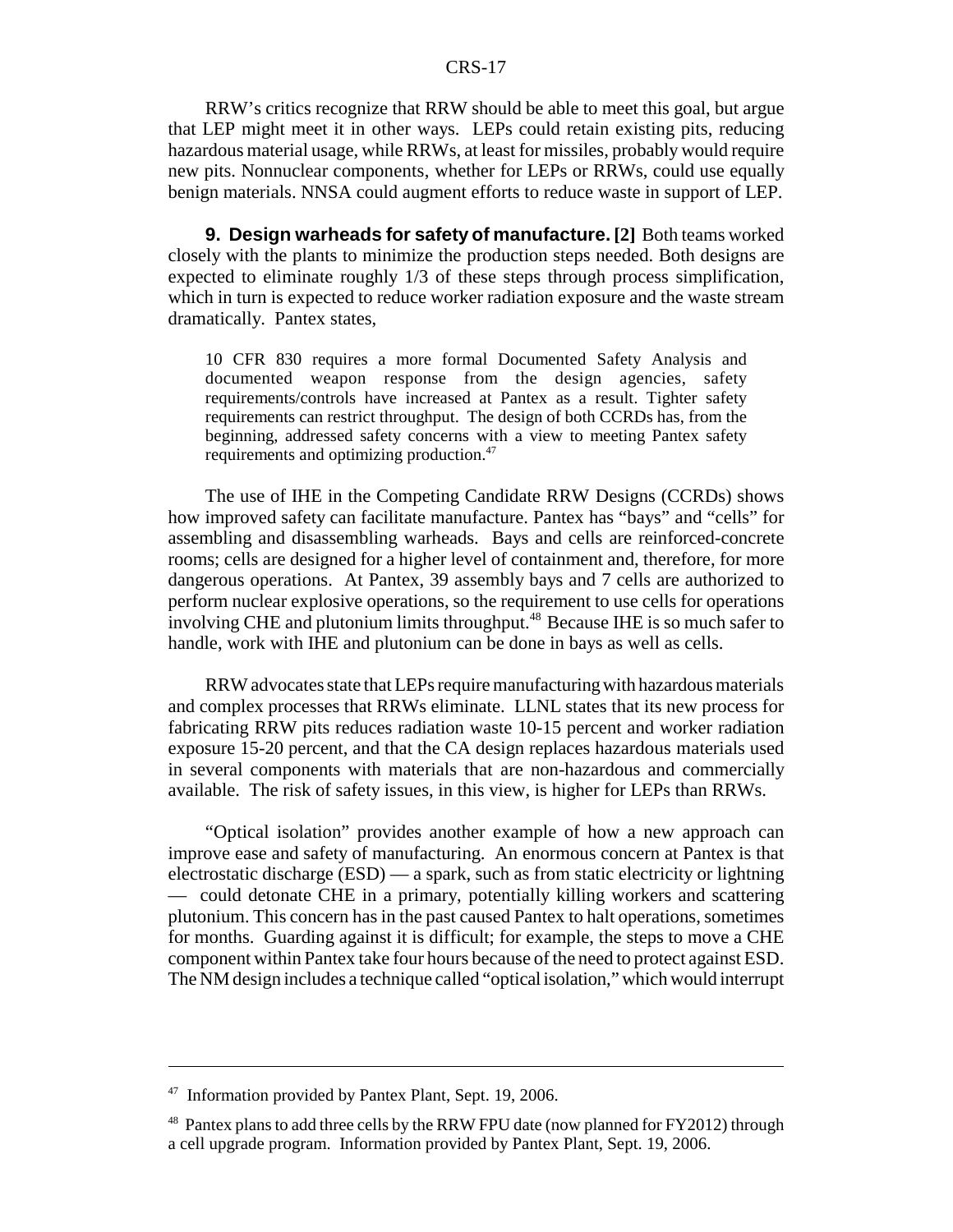a direct electrical detonation path to a warhead's detonators. Pantex states that this approach, if successful, would "reduce or eliminate the need for ESD controls."49

Kent Fortenberry, Technical Director of the Defense Nuclear Facilities Safety Board,<sup>50</sup> provided CRS with the following comments on safety aspects of RRW:

Although the Board can point to areas where significant incremental improvements have been achieved in the safety of ongoing nuclear weapon operations, the RRW program represents the potential for a substantial step change improvement in safety.

The Board has not reviewed the details of the RRW design proposals. It is possible that certain design attributes could introduce new hazards or safety concerns. In fact, the Board is aware of at least one design feature that is undergoing additional development to address a potential safety impact. However, the current RRW design proposals contain attributes that should provide a marked increase in the safety of nuclear weapon manufacturing, surveillance, maintenance, and dismantlement. Examples include design attributes that eliminate hazardous materials, reduce and simplify processing steps, reduce the required disassembly and inspection operations, and reduce waste streams. Other examples include design attributes that have the potential to mitigate or eliminate the impact of abnormal or accident conditions such as fire, electrostatic discharge, lightning, mechanical impact, and other scenarios that might create the potential for a high explosive violent reaction or inadvertent nuclear detonation.<sup>51</sup>

Critics hold that LEP might also increase safety. While all RRW components would have to be manufactured and assembled, critics maintain that LEPs manufacture and replace fewer components on average; some LEPs require complete, and others require partial, disassembly and reassembly.<sup>52</sup> Further, in this view, means other than RRW can improve safety. Safety of manufacture is constantly improving through better building maintenance, more worker training, and so on. Pantex states it has improved safety practices for handling high explosives, such as by reducing the number of times an explosive component must be lifted by hand, and has changed some solvents in response to an accident some years ago in which ESD was thought to have ignited a small fire in a flammable solvent.<sup>53</sup> Because of such steps and an increased focus on "safety culture," it may be argued, the plants have very good and improving safety records. For example, NNSA stated that Pantex has never had an ESD event causing death or serious injury, though it has had ESD events that

<sup>&</sup>lt;sup>49</sup> Information provided by Pantex Plant, Sept. 19, 2006.

<sup>&</sup>lt;sup>50</sup> The Defense Nuclear Facilities Safety Board was created by Congress 1988 "as an independent oversight organization within the Executive Branch charged with providing advice and recommendations to the Secretary of Energy 'to ensure adequate protection of public health and safety' at DOE's defense nuclear facilities." U.S. Defense Nuclear Facilities Safety Board. "Who We Are," at [http://www.dnfsb.gov/about/index.html].

<sup>&</sup>lt;sup>51</sup> Personal communication, Kent Fortenberry, Technical Director, Defense Nuclear Facilities Safety Board, Sept. 14, 2006.

<sup>52</sup> Information provided by Pantex Plant, Sept. 19, 2006.

<sup>53</sup> Information provided by Pantex Plant, Sept. 15, 2006.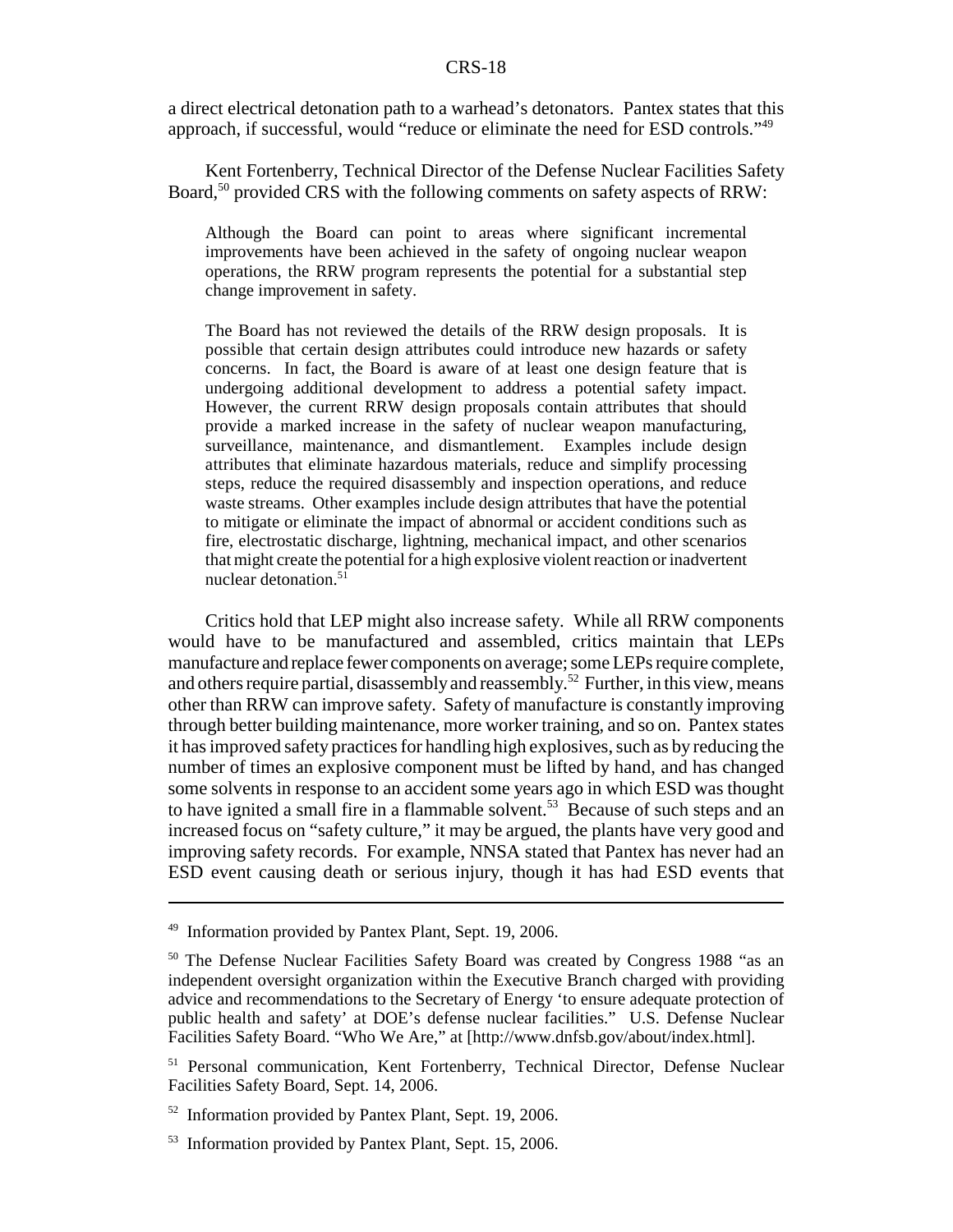interrupted production, and Pantex stated that the last time a Pantex worker was killed or seriously injured by an accident involving CHE was in 1977.<sup>54</sup>

**10. Design warheads for ease of manufacture. [4, 6, 7]** Pantex wanted the designs to minimize assembly and disassembly steps. Both teams treated this as a design priority. They found that relaxing the requirement for a high yield-to-weight ratio simplified manufacturing. Further, in past practice, manufacturing tolerances of parts were driven to be the best achievable. In contrast, tolerances for CCRD components are arrived at by simulations that relate tolerances to performance. Relaxing tolerances makes manufacturing easier, reduces the number of units rejected, increases throughput, and reduces waste, all of which lower cost. Los Alamos provided two examples of how CCRDs could facilitate manufacturing:<sup>55</sup>

In manufacturing pits in the current stockpile, pits in process were taken from manufacturing stations to separate work stations to be measured and certified, a time-consuming process. In contrast, the higher margin of CCRDs is expected to permit tolerances to be relaxed enough to enable gauging and certification of pits in process on production machines. This reduces manufacturing time, cost, and floor space.<sup>56</sup>

The new process for manufacturing RRW pits will utilize a direct casting process that greatly reduces the required number of subsequent process steps.

The NM design also makes assembly and disassembly easier in other ways. It minimizes the use of adhesives, which add time and complexity to assembly because they must be cured for the proper time and at the proper temperature, and may prevent nondestructive disassembly. The NM design reduces part count, assembles nonnuclear components into subassemblies before delivery to Pantex, and reduces the number of assembly steps that must be performed in cells or bays. LLNL states that its new process for fabricating RRW pits holds the potential to increase manufacturing efficiency. It eliminates some manufacturing bottlenecks. It reduces the number of workstations and process steps by about 25 percent. LLNL has proposed replacing a major component that, for current warheads, was made on a mile-long production line with a new-design RRW component that could be manufactured commercially.57

Using less hazardous material makes manufacturing easier. For example, Pantex states, "before work can be done on explosives a Documented Safety Analysis must

<sup>&</sup>lt;sup>54</sup> Information provided by NNSA Pantex Site Office, Dec. 11, 2006, and by Pantex Plant, Sept. 19, 2006.

<sup>55</sup> Discussion with Los Alamos staff, Sept. 15, 2006.

<sup>&</sup>lt;sup>56</sup> [Note by CRS] Reduction in floor space for operations with nuclear materials is important because adding such space through new construction costs, by LANL's estimate, \$30,000 per square foot.

<sup>&</sup>lt;sup>57</sup> Information provided by Lawrence Livermore National Laboratory, Nov. 27, 2006.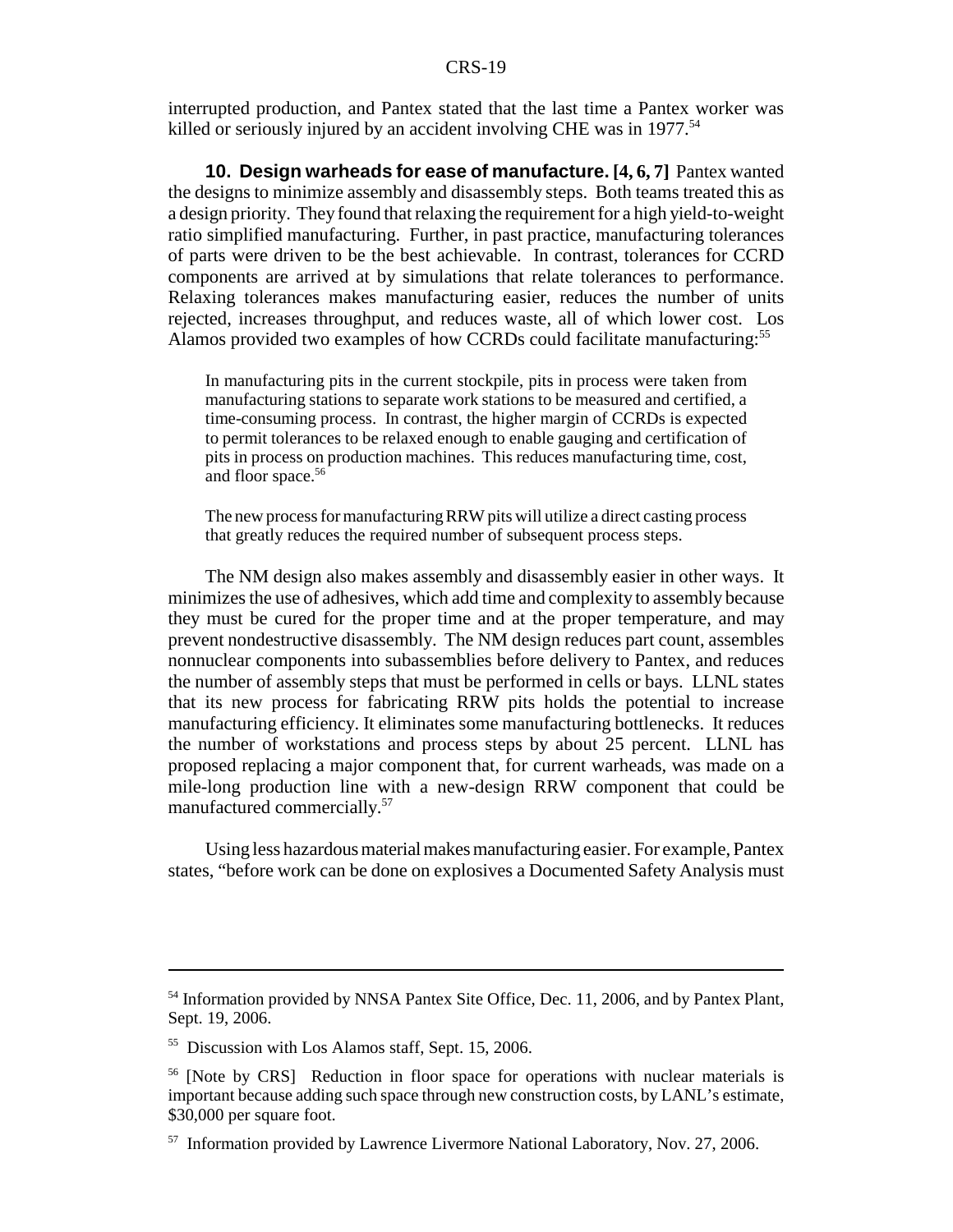be established for safe operations. Developing and approving this basis constitutes a large portion of the workload at Pantex, and is simplified by the use of IHE."58

Critics argue that LEP may also offer manufacturing efficiencies. A study of November 2006, discussed below under Issues for Congress, has increased the estimate of pit life from 45-60 years to 85-100 years or more. This estimate, if used as the basis for stockpile decisions, would reduce the need for pit production for LEPs. The vast majority of warhead components are nonnuclear; manufacturing improvements for them can be made equally for LEP or RRW. Ease of manufacture for RRWs compared to LEPs depends on the warhead to be life-extended. If a warhead has IHE, good margins, limited hazardous material, and better than average safety and use control, and does not require a new pit, then the LEP may involve less manufacturing difficulty than an RRW. If the LEP involves CHE and other hazardous materials, no clear statement can be made about relative manufacturing effort.

**11. Design warheads for ease of maintenance. [6]** For current warheads, the practice has long been to remove 11 units of each warhead type per year from fielded weapon systems. These units are disassembled at Pantex and surveilled throughout the Complex, imposing a large burden on the Complex. This practice also imposes a burden on the Air Force and Navy because they must remove warheads from storage, silos, or submarines, send them to DOE, and replace them with spares. In contrast, both CCRDs envision two surveillance removals per year, achieving this reduction through improved surveillance and non-destructive evaluations and through calibrated shelf life units. The latter are identical to deployed warheads, but the plants retain them. They are calibrated to fielded warheads in the sense that they experience the same environments relevant to particular aging phenomena that fielded units experience. The documentation for each unit, from manufacturing onward, will also be much more comprehensive than for warheads now in the stockpile.<sup>59</sup>

Laboratory sources indicate that both teams are also considering embedding sensors inside warheads to provide data on a warhead's environmental conditions, such as temperature, vibration, and hydrogen level, which help estimate performance and lifetime, and on deterioration, such as cracking or corrosion. Other sensors would report on a weapon's status, such as if valves are in their expected configuration. They would not replace surveillance, but would increase the amount and types of data that can be gathered by nondestructive means and reduce the disassembly required for surveillance. No decision has been made on using these sensors. CCRDs also have characteristics that make disassembly easier, such as modular design and minimal use of adhesives. Warheads are disassembled not only at the end of their service lives to remove them from the stockpile, but also for surveillance, repairs, and other maintenance, so ease of disassembly is important throughout a warhead's service life.

<sup>58</sup> Information provided by Pantex Plant, Sept. 19, 2006.

<sup>&</sup>lt;sup>59</sup> Information provided by Lawrence Livermore National Laboratory, Jul. 27, 2006, and Los Alamos National Laboratory, Sept. 15, 2006.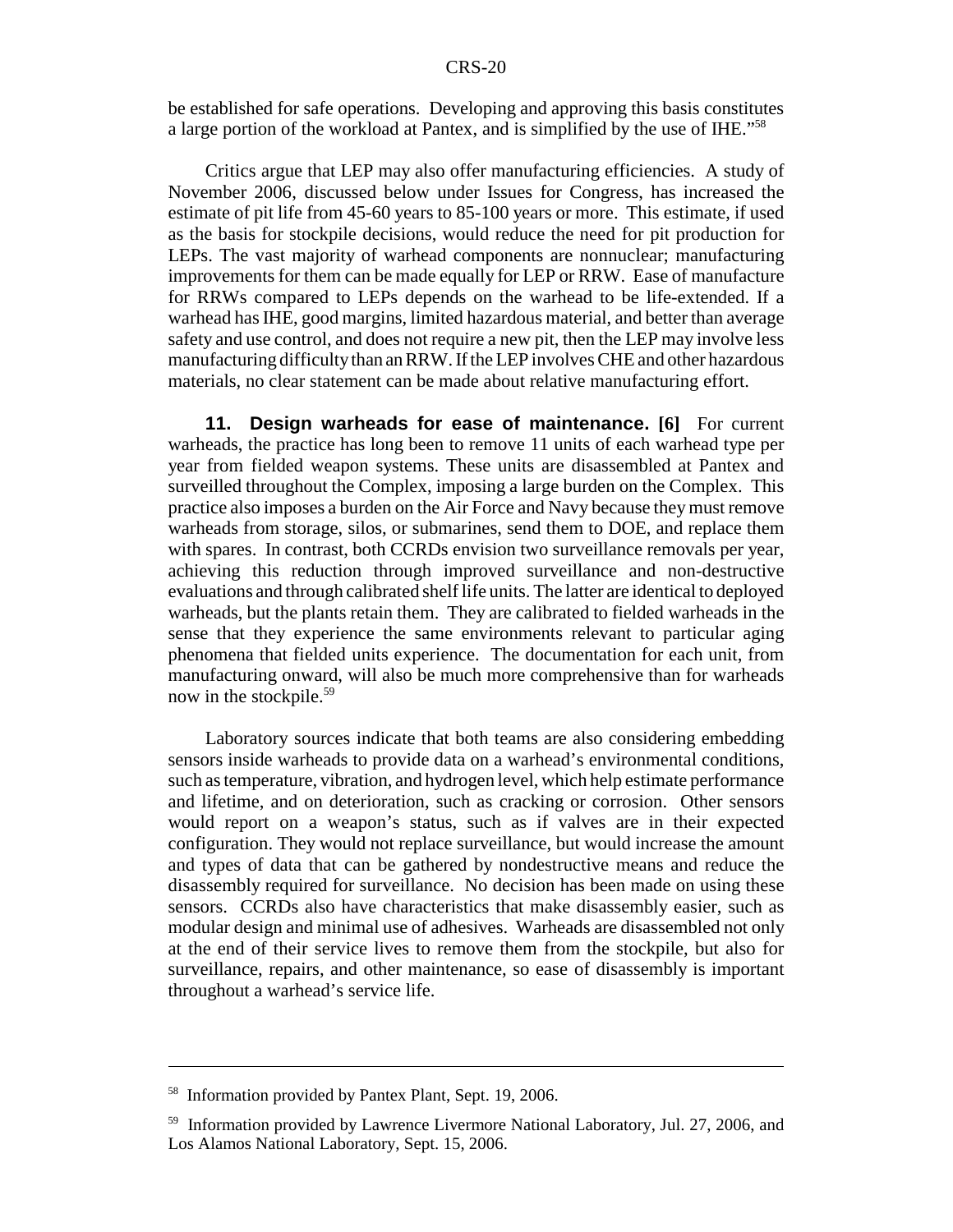Critics assert that some RRW techniques for ease of maintenance might be applied to current warheads, such as replacing limited-life components (like batteries) in current warheads with limited-but-extended-life components being developed for RRWs. They note that the current stockpile has calibrated shelf life units, so this is not a new advantage for RRW. They fear that data from onboard sensors may not lead to correct diagnosis of warhead problems. Commenters pointed to an instance decades ago in which a part made of one material was destroyed by vapor normally released by another part, forcing a change of the material used to fabricate the first part. One commenter asks if embedded sensors would have understood the vulnerability of the original component. Robert Peurifoy, former Vice President of Technical Support, Sandia National Laboratories, Albuquerque, NM, states, "It is my opinion that the best way of searching for material incompatibilities is by conducting accelerated aging tests."60 The critics' greatest concern with the RRW surveillance plan is that while examining fewer warheads each year would reduce the surveillance burden, it would also reduce the sample size on which reliability estimates are based, reducing confidence in reliability.

**12. Increase warhead longevity. [1]** RRW may increase longevity somewhat. For example, some current warheads use exotic materials with undesirable aging properties, while CCRDs use some materials with longer expected life. Also, making surveillance and disassembly easier should make it easier to detect and repair problems.

Long service life, however, is not a prime concern of the program and does not appear to be an advantage of RRW over LEP. NNSA's vision of the Complex of 2030 calls for "a continuous design/deployment cycle that exercises design and production capabilities …"61 Under this plan, RRWs might stay in service for two or three decades, comparable to the originally-anticipated service lives of current warheads, rendering RRW longevity moot. LLNL states, "Supporters of RRW also do not claim that RRW will provide significant improvement in warhead longevity. Current warheads typically last two or three decades, and with LEP can be made to last two or three decades longer. RRW may make some improvement on that, especially for some key hard-to-manufacture components, but this is not a major feature of the program."<sup>62</sup> NNSA states:<sup>63</sup> "NNSA developed the LEP Program to extend the stockpile lifetime of a warhead or warhead components at least 20 years with a goal of 30 years." "The B61 LEP will extend the life of the B61 for an additional 20 years." "The W76 LEP will extend the life of the W76 for an additional 30 years." As noted, the Navy has high confidence in the W76 LEP.

 $60$  Email, Sept. 1, 2006. These tests subject warheads from the stockpile, as well as components and materials, to high temperature and temperature cycling, generally for a year or more, to speed up the aging process so as to gain early warning of potential deterioration.

<sup>61</sup> U.S. Department of Energy. National Nuclear Security Administration. Office of Defense Programs. *Complex 2030: An Infrastructure Planning Scenario for a Nuclear Weapons Complex Able to Meet the Threats of the 21<sup>st</sup> Century, DOE/NA-0013, October 2006, p. 9.* 

 $62$  Information provided by Lawrence Livermore National Laboratory, Sept. 19, 2006.

<sup>63</sup> Department of Energy, *FY 2007 Congressional Budget Request,* Volume 1, p. 79.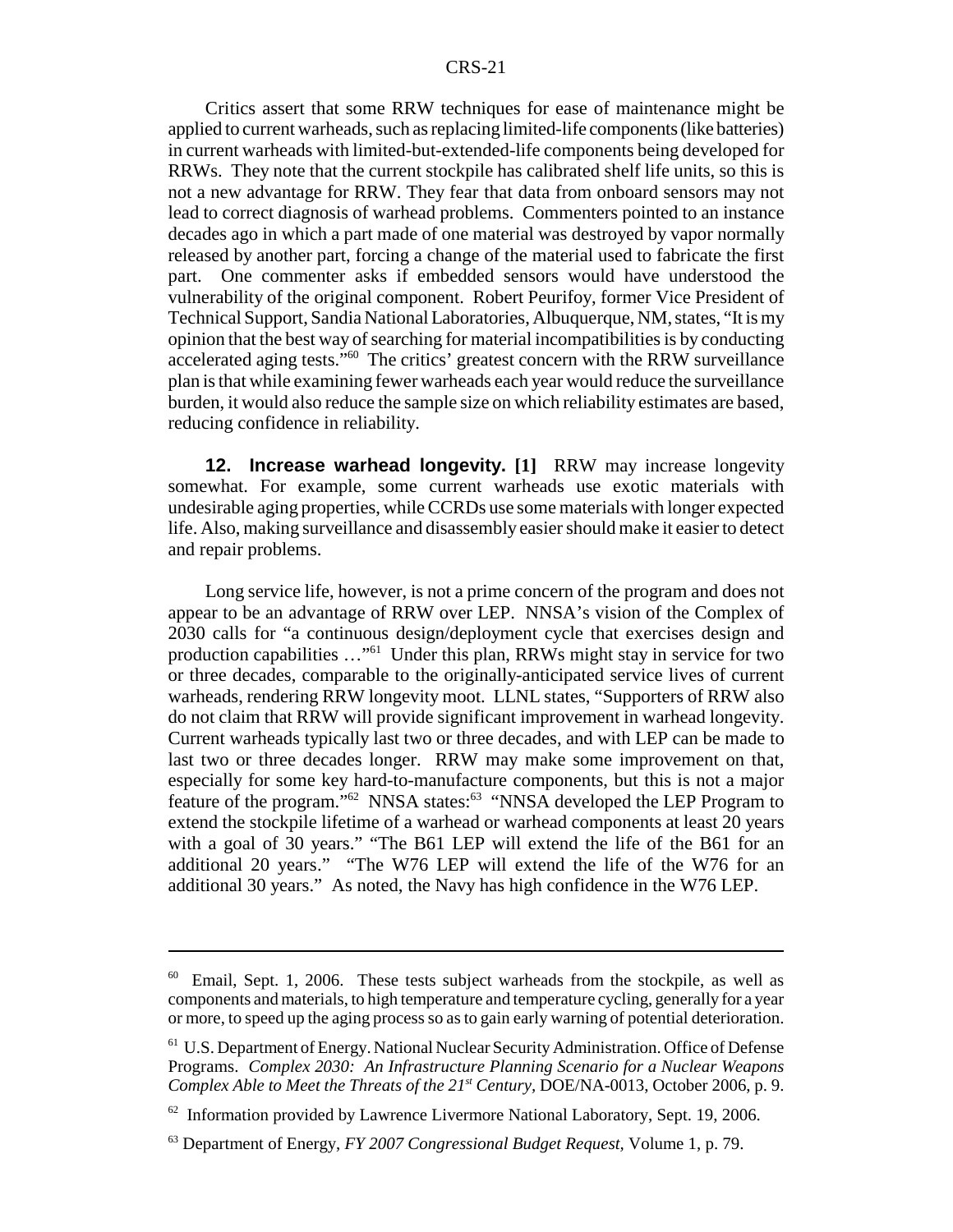Experts on both sides agree that SSP, surveillance, and LEPs have extended the life of current warheads and can continue to do so. They disagree on how long LEP will be able to maintain high confidence in current warheads, though the argument is hypothetical on both sides. Those favoring RRW argue that unexpected degradations might arise that will be beyond the ability of SSP to anticipate, and of LEP to resolve, in a timely manner. LEP's supporters feel that as SSP improves, the ability to predict problems and maintain warheads will also improve and the range of unanticipated problems that could cause LEP to fail will diminish.

#### **Stockpile Characteristics**

**13. Fulfill current mission requirements of the existing stockpile. [2]** The first RRW would have the nuclear yield of the W76, or perhaps slightly less.<sup>64</sup> It would be placed in the Mk5 aeroshell, now used only for the W88 warhead, instead of the Mk4, which carries the W76. The Mk5 provides somewhat more accuracy than the Mk4. The increased accuracy of the Mk5 would offset any loss of effectiveness stemming from a slight yield reduction of the RRW, so that the RRW/Mk5 unit could fulfill mission requirements of the W76/Mk4.

**14. Avoid requirements for new missions or new weapons. [5, 6, 8]** Even though congressional language leaves unclear if RRW is to be a new warhead, it is clear that the selected RRW design would replace existing warheads with newdesign warheads that can perform current missions using existing aeroshells and missiles. At the same time, the CCRDs are not tailored for new missions that have been of concern to some in Congress. They do not rely on new physical principles for the nuclear explosion, and are not designed to produce new nuclear effects such as electromagnetic pulse. The design goal for RRW is to match the yield of the W76, which it replaces. While yield might decrease slightly, it will still be about that of the W76. RRW will not be a low-yield "mini-nuke." Nor will it be a "bunker buster," or earth penetrator, and indeed the competing designs do not incorporate the ruggedness needed for that purpose.

LEP's supporters point out that retaining existing warheads through LEPs would avoid new ones. Whether existing warheads would be used for new missions would be a political and military decision.

Others favor having the ability to modify existing warheads, or to develop new ones, for new missions. In this view, the ability to respond to potential future threats is essential, and can most surely be met through resumed nuclear testing.<sup>65</sup>

**15. Focus initial efforts on replacement warheads for submarinelaunched ballistic missiles (SLBMs). [3]** Several rationales are stated for this goal. (1) The W76 is the most numerous warhead in the stockpile, so its failure would severely weaken the U.S. deterrent force. Using RRWs, life-extended W76s,

<sup>&</sup>lt;sup>64</sup> Information provided by Los Alamos National Laboratory, Sept. 20, 2006.

<sup>&</sup>lt;sup>65</sup> Information provided by Robert Barker, former Assistant to the Secretary of Defense for Atomic Energy, Nov. 29, 2006.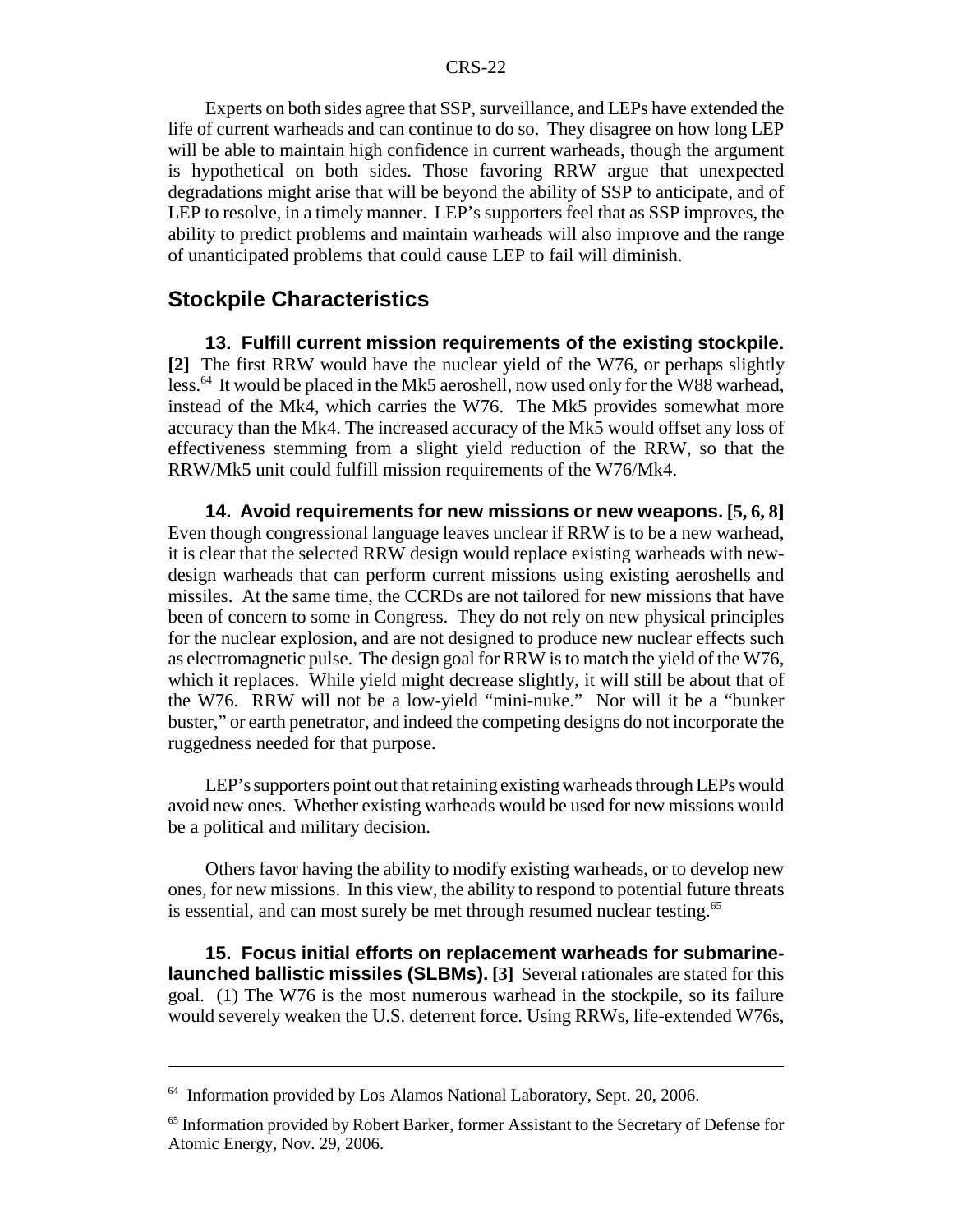and W88s would reduce that risk. (2) The W76 is old, first deployed in 1978. (3) If the current number of W76s is retained, production schedules would place the first RRW in competition with the W76 LEP for Complex resources. Planning for the first RRW to substitute for some W76 LEP production could lessen that competition.

The RRW designs respond to this goal by packaging the military capabilities of the W76 into a design that can be used in the Mk5. The designs were required to maintain the same weight, center of gravity, and other characteristics of the W88 so RRWs could be used in the Mk5. DOD insisted on this approach to avoid the time and expense of building and flight testing new aeroshells or missiles for the Navy.

Supporters of LEP argue that W88s hedge against failure of the W76. They state that the W76 LEP, with the first production unit scheduled for FY2007, will provide an SLBM warhead with an established pedigree, and note that NNSA expects that the LEP will extend the warhead's life by 30 years.<sup>66</sup> They ask why the Navy would want to use a new, untested warhead to replace one that has been in the inventory for nearly three decades, that is supposed to be effective for decades more, and for which maintenance and handling procedures are well understood. DOD and DOE have both invested heavily in the LEP so that, in this view, completing the full W76 LEP production is the most cost-effective way to provide SLBM warheads needed for the stockpile. Barry Hannah, Chairman of the RRW POG, stated,

The W76 LEP that is currently underway is an excellent program in terms of technology, schedule, and cost. I believe it meets the Navy's needs. While it makes many changes and some upgrades to components, it also includes changes that increase margins in order to compensate for problems or uncertainties that component changes or age-related degradation might introduce.<sup>67</sup>

**16. Complement or replace LEP. [2]** Supporters hold that RRWs would complement LEPs very well. Current warheads were designed with the help of an extensive nuclear test program, were designed to meet Cold War requirements, and have been repeatedly certified without nuclear testing to be safe and reliable, but they cannot be modified to meet the many congressional goals discussed here. In contrast, RRWs would not be tested, would be designed to meet post-Cold War requirements, arguably could be certified without nuclear testing to be safe and reliable, and could, as a result of using a new design, meet congressional goals.

DOD, NNSA, and political leaders could in the future decide to replace current warheads instead of having them undergo LEPs. Any such decision would hinge on the success of the RRW program and LEP, the perceived need for nuclear weapons,

<sup>66</sup> U.S. Department of Energy. Office of Chief Financial Officer. *FY 2007 Congressional Budget Request.* Volume 1, National Nuclear Security Administration. DOE/CF-002, February 2006, p. 79, at [http://www.mbe.doe.gov/budget/07budget/Content/Volumes/ Vol 1 NNSA.pdf].

<sup>67</sup> Information provided by Dr. Barry Hannah, SES, Branch Head, Reentry Systems, Strategic Systems Program, U.S. Navy, telephone conversation with the author, Oct. 23, 2006.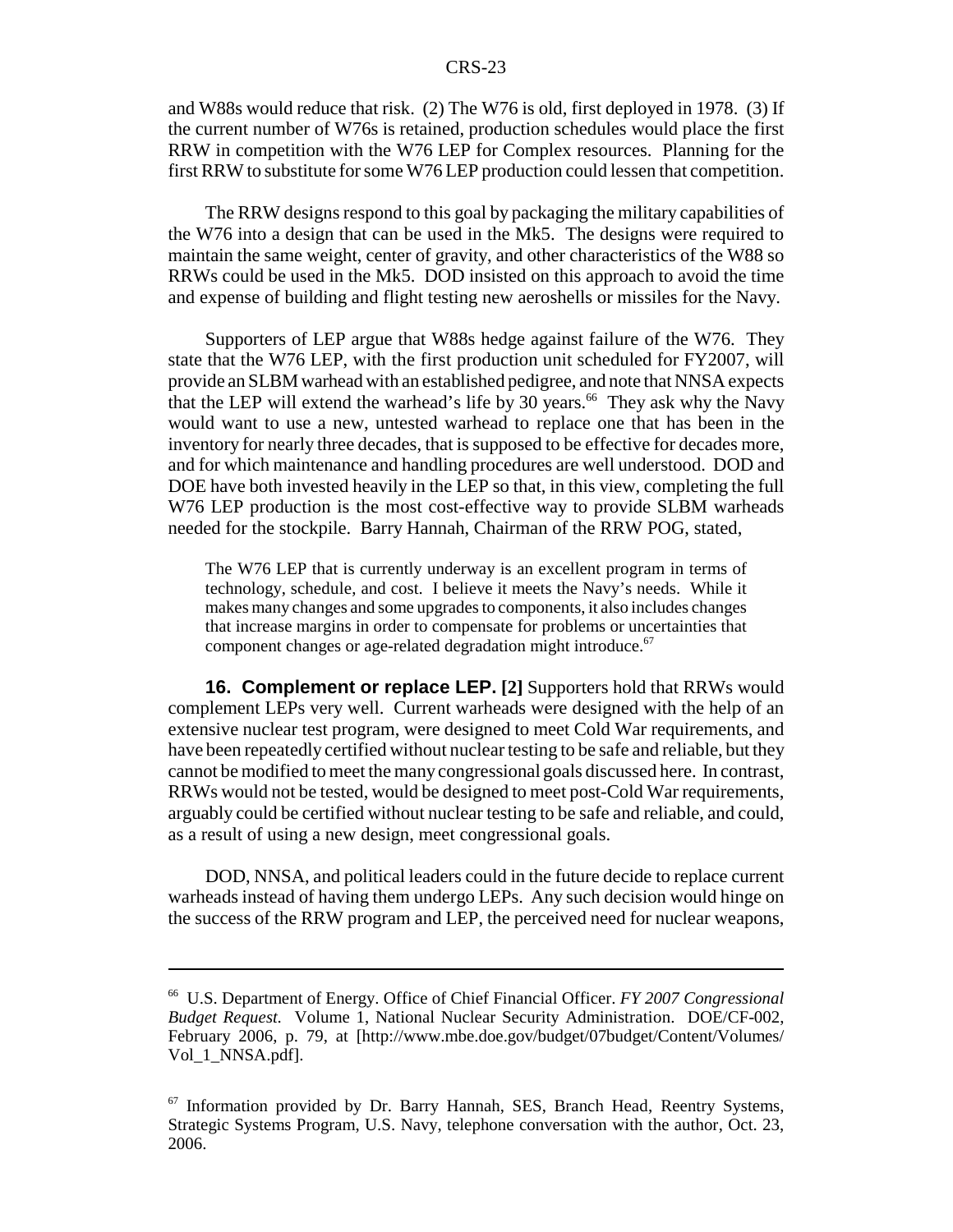and the willingness of Congress and the Administration to support such replacement. It is thus premature to speculate on whether RRWs will replace current warheads.

The Air Force raises questions about the effectiveness of LEPs, and makes the following assertions:

- ! LEPs are complicated. Current warheads were not designed to be refurbished, so disassembly is difficult.
- Some LEP components are made with archaic processes and hazardous materials.
- LEPs are time-consuming. The Air Force was convinced by 1992 that the W87 ICBM warhead needed certain changes, and the Secretary of the Air Force sent a letter to the Secretary of Energy in that year asking DOE to make the changes. It took until 1999 for DOE to deliver the FPU to the Air Force.
- It is preferable not to rely on old warheads, though the first B61 has been in the stockpile since 1968. Warheads deteriorate over time, and a warhead in good condition now might, it is argued, suffer severe corrosion and become unreliable in 10 or 15 years.
- Margins in some current warheads were thin by design, and a series of changes could erode confidence that the margin remained sufficient.
- The foregoing factors raise questions about whether DOD can have confidence in the ability of the Complex to execute LEPs as a long-term sustainment strategy.<sup>68</sup>

Critics expect that LEP will enable NNSA to maintain current warheads for many years. As noted under Goal 15, a Navy official shared this view in the case of the LEP for the W76. Critics recognize that it may be costly to bring back out-ofdate processes and hazardous materials, but argue that cost must be weighed against the cost of designing, producing, and deploying perhaps thousands of RRWs and against the uncertainties arising because RRWs will not undergo nuclear tests.

**17. Reduce the number of nondeployed warheads. [2, 4, 5, 6]** The President approves the number of U.S. warheads annually in the Nuclear Weapons Stockpile Memorandum. The number of deployed warheads depends on perceived military and political needs. DOD also retains many nondeployed warheads to hedge against technical and geopolitical risk. The former arises from the prospect that an existing warhead type might develop a defect that NNSA would have difficulty remedying. Geopolitical risk arises from the prospect that the Complex could not manufacture new warheads fast enough to respond to such threats as a major expansion of an adversary's nuclear forces.

<sup>&</sup>lt;sup>68</sup> This paragraph is based on information provided by a senior Air Force official, interview with the author, Sept. 26, 2006.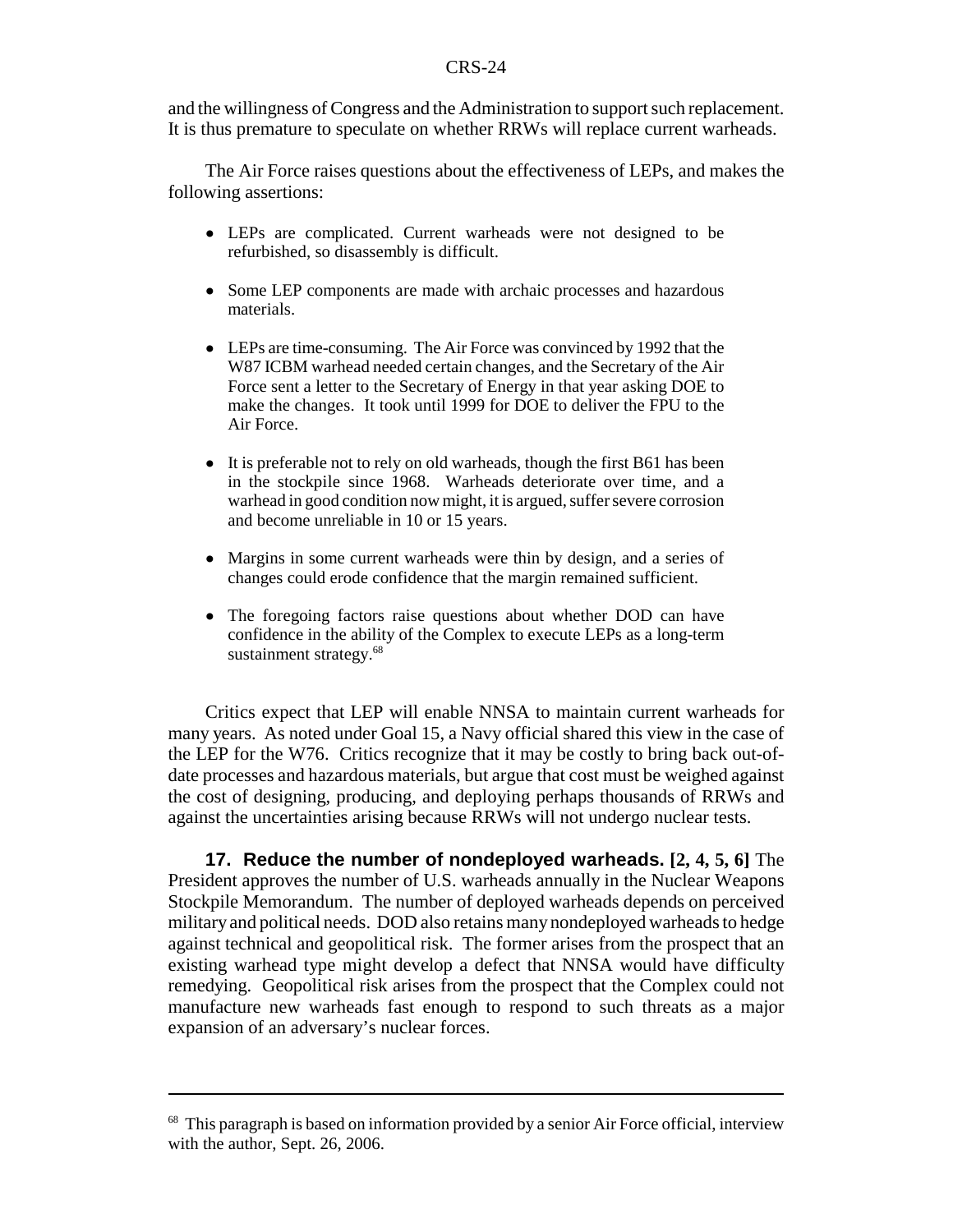RRW's supporters claim that RRW would permit a reduction in nondeployed warheads for several reasons: RRWs would be less likely to develop defects because of increased margins; defects could be corrected more easily because RRWs would be designed for ease of surveillance and disassembly; a modified Complex could produce RRWs in time to respond to threats because they would be designed for ease of manufacture, and fewer types of warheads would be needed as backups. Regarding the latter point, at least two warhead types are currently available for each delivery system. This approach hedges against the prospect that a failure of one warhead type would render an entire delivery system unusable until the problem was fixed, impairing the U.S. deterrent. Each warhead, however, is designed for use on only one type of delivery vehicle. In contrast, RRWs designed for one delivery system could be used on another. While the first RRW is designed for use on SLBMs, RRW supporters point out that it is designed so it could fit into ICBM aeroshells<sup>69</sup> with slight modifications, such as adjusting ballast. Using this approach, an RRW intended for SLBMs could back up ICBM warheads, and vice versa, and an RRW for cruise missiles could back up gravity bombs, and vice versa.

LEP supporters reject the argument that many nondeployed warheads are needed to hedge against technical problems. In their view, surveillance and life-extension programs have shown a continually-improving ability to find and fix problems. They expect that too few RRWs would be built to arm both the intended and alternate delivery vehicles because building enough to arm both would be at odds with the goal of fewer nondeployed warheads. But LEP supporters believe it makes sense to retain nondeployed warheads to hedge against geopolitical risks not detected in time by intelligence. In their view, a modified Complex building RRWs could not compensate for that risk if the nondeployed stockpile were to be reduced sharply. They also express concern that having fewer warhead types would magnify the consequences of a failure of one such type.

#### **Nuclear Weapons Complex**

Congress has been concerned for decades about the size, efficiency, and cost of the Complex. At issue are how to RRW and LEP will bear on upgrading the Complex and maintaining its skill base.

**18. Support upgrading of Complex capabilities. [2, 3, 4, 5, 6]** For decades, analysts have noted the poor condition of the production plants, which have many buildings dating from World War II. Secretary of Defense Donald Rumsfeld wrote, "Since the end of the Cold War, ... our nuclear infrastructure has atrophied. ... it needs to be repaired to increase confidence in the deployed forces, eliminate unneeded weapons, and mitigate the risks of technological surprise.<sup>"70</sup> He noted that the Nuclear Posture Review of 2001 called for a responsive infrastructure as part of its New Triad. General James Cartwright, Commander, U.S. Strategic Command, stressed the importance of this proposed upgrade: "an efficient and more responsive

 $69$  These aeroshells are the Mk12A, which carries the W78, and the Mk21, which carries the W87.

 $70$  U.S. Secretary of Defense. "Nuclear Posture Review Report: Foreword." Jan. 10, 2002, p. 3, at [http://www.defenselink.mil/news/Jan2002/d20020109npr.pdf].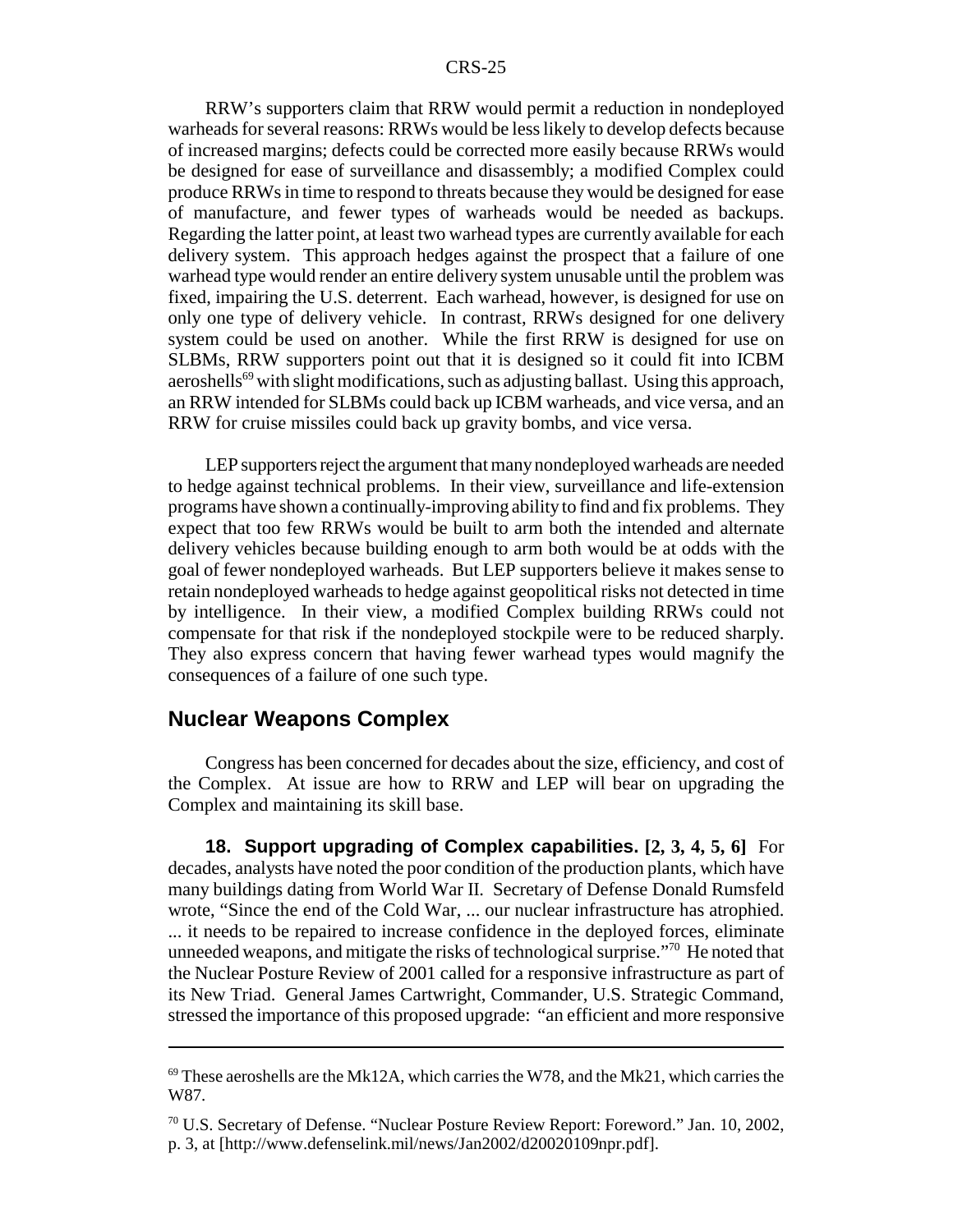nuclear weapons infrastructure ... is the essential element needed to ensure our weapons are safe, secure, and reliable, to ensure we can respond to both technological and political surprise, and to reduce our current stockpile of nuclear warheads."<sup>71</sup>

Thomas D'Agostino, NNSA Deputy Administrator for Defense Programs, said, "We have worked closely with the DoD to establish goals for 'responsiveness,' that is, timelines to address stockpile problems or deal with new or emerging threats. For example, our goal is to understand and fix most problems in the stockpile within 12 months of their discovery."72 To meet these goals, the Secretary of Energy Advisory Board's Task Force on the Nuclear Weapons Complex Infrastructure, and NNSA in its "Complex 2030," have proposed alternative plans.<sup>73</sup> While they differ in specifics, both would consolidate fissile material, eliminate some redundancies in R&D facilities, and consolidate elements of the current Complex. Both assume Complex reconfiguration completed around 2030, and a Complex-in-transition supporting a stockpile-in-transition. Even if the United States proceeds with RRW, the Complex would, for decades, need to support current warheads and RRWs simultaneously.

Opinions differ on the link between RRW and a responsive infrastructure. RRW's supporters maintain that RRW would permit a more efficient Complex. They assert that it would take fewer steps to make NEP components for RRWs than for LEPs, simplifying production. Looser tolerances would result in fewer rejected parts. Modular designs and elimination of conventional high explosives would permit greater throughput at Pantex. Reducing hazardous materials, it is argued, would enable more manufacturing to be done away from the most costly floor space and might permit more work to be contracted out. Each design eliminates at least one hazardous materials production unit, enabling fewer and smaller facilities to treat waste from production. In contrast, supporters claim, LEP locks the Complex into existing designs, materials, and processes.

LEP's supporters note that NNSA routinely upgrades the Complex, such as by introducing new manufacturing processes, to support LEP. Further, it has for several years received funds for the Facilities and Infrastructure Recapitalization Program, with an FY2008 request of \$293.7 million, to improve the Complex. While RRW might permit a more capable Complex by increasing efficiency, LEP might require less new capability and capacity. For example, LEP's supporters question the advantage of dismantling thousands of warheads while building facilities able to manufacture large numbers of RRWs to respond to a threat. They ask if it might be

<sup>71</sup> General James Cartwright, Commander, U.S. Strategic Command, "Statement Before the Strategic Forces Committee, Senate Armed Services Committee, on Global Strike Plans and Programs," Mar. 29, 2006, p. 13-14; available at [http://armed-services.senate.gov/ statemnt/2006/March/Cartwright%20SF%2003-29-06.pdf].

<sup>72 &</sup>quot;Statement of Thomas P. D'Agostino ...," Apr. 5, 2006, p. 4.

<sup>&</sup>lt;sup>73</sup> For the Task Force plan, see U.S. Department of Energy. Secretary of Energy Advisory Board. Nuclear Weapons Complex Infrastructure Task Force. *Recommendations for the Nuclear Weapons Complex of the Future,* 2005. For NNSA's plan, see U.S. Department of Energy. National Nuclear Security Administration. Office of Defense Programs. *Complex 2030: An Infrastructure Planning Scenario for a Nuclear Weapons Complex Able to Meet the Threats of the 21st Century,* DOE/NA-0013, October 2006.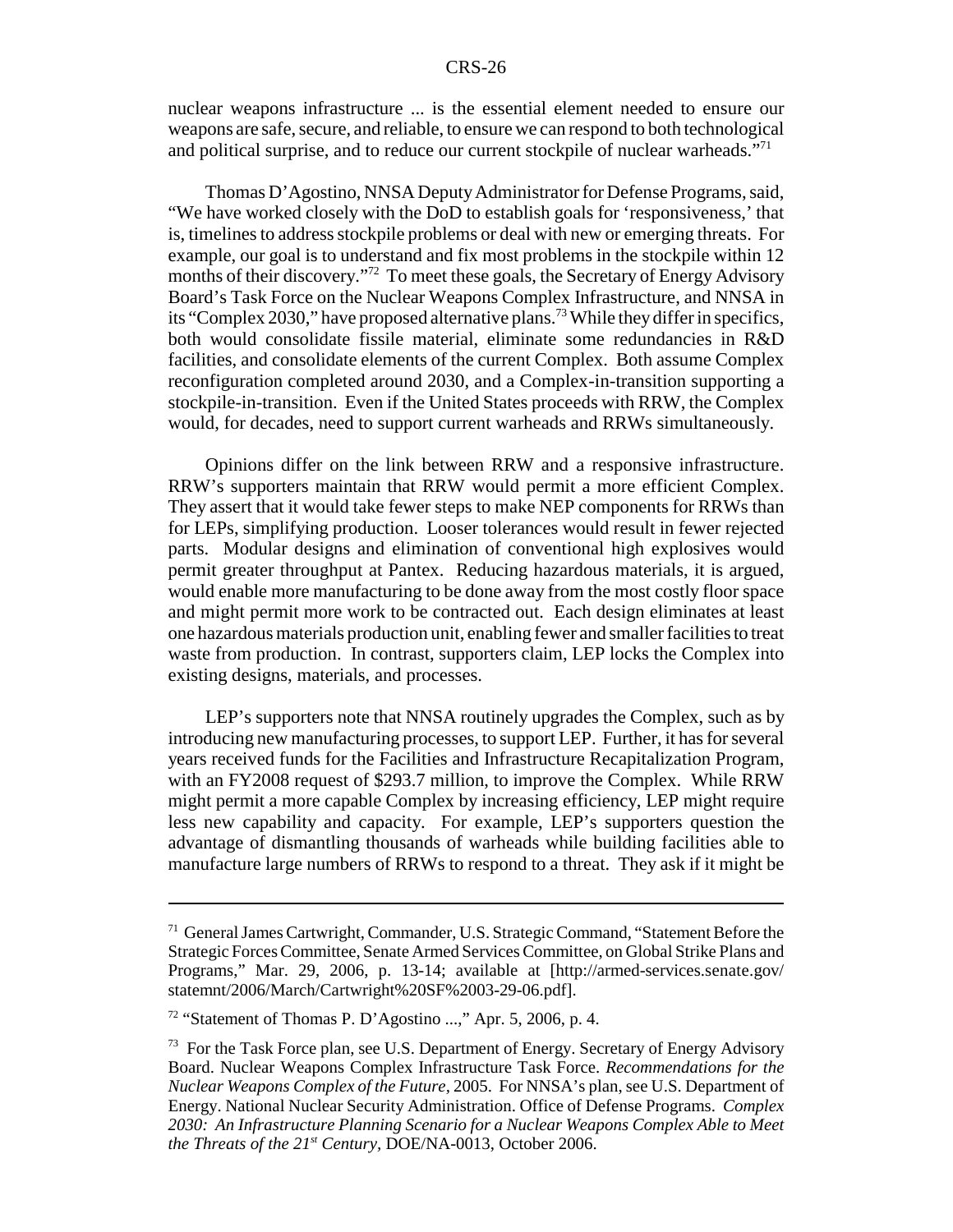more responsive to maintain existing warheads than to add that capacity. Further, they argue, if DOD needed a few new-design warheads to attack specified targets, the laboratories could probably build them using their current facilities.

Some recognize the need to modernize the aging production plants but question if modernizing the Complex around RRW is the right approach. They argue that narrowing the range of materials that the Complex can handle, such as by eliminating CHE and some toxic materials, make the infrastructure less capable and thus less responsive. They fear that streamlining the Complex with fewer warhead types and modular warhead design reduces the diversity of its workload while increasing the risk of a failure affecting much of the nuclear stockpile.

**19. Exercise skills of the Complex. [2, 3]** DOE, NNSA, and Complex staff feel strongly that it is imperative to exercise the complete set of skills in the Complex in order to maintain them, and state that the RRW program will do this while LEP does not. According to DOE,

The complete set of skills is required to protect against technological surprise as well as to have the capability to design a weapon with new military characteristics, should it be required. The RRW design program looks at the overall weapon design, not just those few components that get replaced in an LEP. Additionally, the RRW has provided the opportunity to develop safety, security, and use control features; this cannot be done for an LEP which is limited to extending the life of the existing design.<sup>74</sup>

According to Sandia,

By exercising all of the skills and capabilities required to design, test, qualify, and produce complete systems on a regular basis, those skills are ready and available to address higher-priority problems on a moment's notice. The Complex must exercise all of the skills required, not just the science, modeling, and simulation skills, to have them available. These skills include but are not limited to a strong scientific foundation, systems analysis, engineering analysis, design definition, systems engineering, component design, test and evaluation, component production, and weapon assembly and disassembly. Like an athlete, you cannot exercise 20 percent of the skill base and expect to function at 100 percent on game day. You have to practice all parts of your craft or you will not be able to perform up to expectation when a problem arises unexpectedly.<sup>75</sup>

Livermore provided the following response, with which Los Alamos concurs:

One of the central goals of RRW is to enable the nuclear weapons complex to be more responsive to future unforeseen problems. ... Because RRWs are designed to be easier to manufacture, certify, and maintain, they can make the complex more responsive. When problems arise, the complex will have the demonstrated capability to replace problem warheads with more reliable and maintainable warheads. Thus risk mitigation can be borne by the infrastructure rather than by the large inventory of reserves. Whatever problems arise, a complex and work

<sup>74</sup> Information provided by NNSA, Aug. 11, 2006.

<sup>75</sup> Information provided by Sandia National Laboratories (NM), Jul. 25, 2006.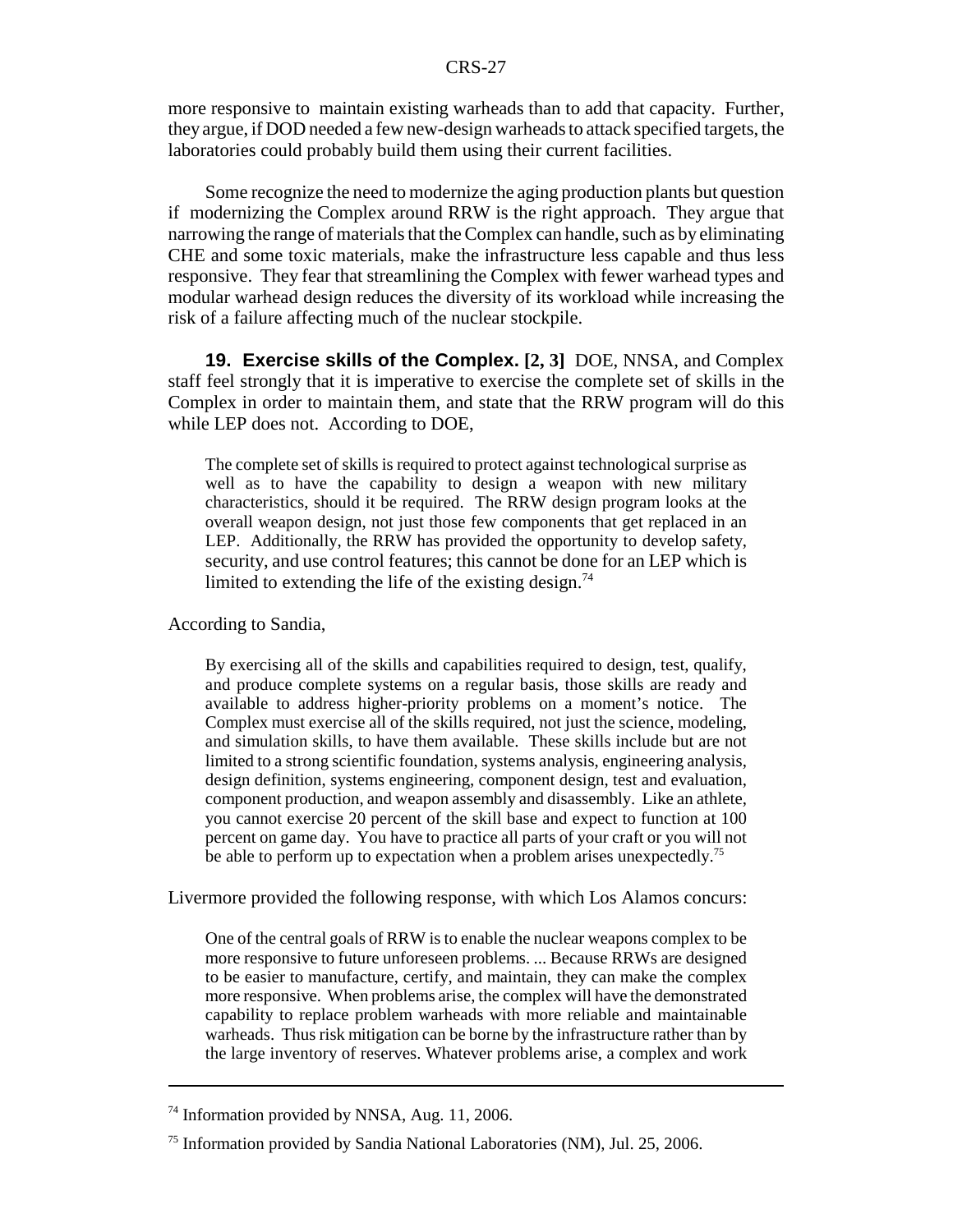force that is experienced and capable of producing and fielding warheads that meet the needs of the day rather than dedicated to perpetuating the designs of another era has a better chance of being able to respond.76

NNSA prefers a continuous cycle of design and deployment, as noted, in part to exercise Complex capabilities, rather than conducting LEPs of RRWs in the future. Similarly, a SEAB Task Force argued for an ongoing program of RRW design and production on a five-year cycles.<sup>77</sup> In discussions with CRS in September 2006, a task force member argued that this approach, by using the latest design and production methods rather than sustaining old technologies, would aid recruitment, retention, and capability development in the Complex workforce. LANL claims that RRW would exercise design skills better than LEP. Because RRW is a new design, designers must confront the full range of tradeoffs simultaneously, balancing yield, weight, ease of manufacture, cost, use control, safety, reduction of hazardous material, etc. In contrast, LANL argues, an LEP constrains choices for the nuclear explosive package because replication is required to minimize divergence from parameters that were validated by nuclear testing.

LEP's advocates offer several responses: (1) LEP also exercises design, assessment, and production expertise. Design expertise is needed to ensure that a minor change introduced by an LEP will not create a problem, such as a material incompatibility, elsewhere in the warhead. Production expertise is needed in the manufacture of replacement components and in exchanging new for old components. Certification expertise is needed to ensure that a life-extended warhead will meet safety, reliability, and other conditions required for its use in the stockpile. (2) Most warhead problems, they claim, will be discovered after several decades, and current warheads are very well understood, so the unforeseen problems are less likely for LEP than for RRW. (3) Retaining and maintaining many inactive warheads provides a more timely hedge than counting on a Complex in transition to produce enough RRWs. (4) An advantage claimed for RRW is that it would be easier to maintain over the long term. It is inconsistent for RRW supporters to argue that RRWs will have long service lives and that RRWs should be replaced on an ongoing basis.

LEP proponents argue that NNSA could maintain the ability to design and produce new warheads by designing new warheads, producing them in small quantities, and not deploying them, thereby avoiding reliability risks and production costs of introducing new warheads into the stockpile. RRW supporters respond that it would be costly to design new warheads and develop production and certification processes for small builds as a skill maintenance program. They see this approach as far less effective than a program to deliver actual warheads to DOD. LEP proponents point out that it would be less costly to build small rather than large lots, and that large builds would impose on DOD the cost to replace many warheads and on DOE the cost to dismantle or store returned warheads.

<sup>76</sup> Information provided by Lawrence Livermore National Laboratory, Jul. 26, 2006.

<sup>77</sup> U.S. Department of Energy. Secretary of Energy Advisory Board. Nuclear Weapons Complex Infrastructure Task Force. *Recommendations for the Nuclear Weapons Complex of the Future.* Jul. 13, 2005, p. 13.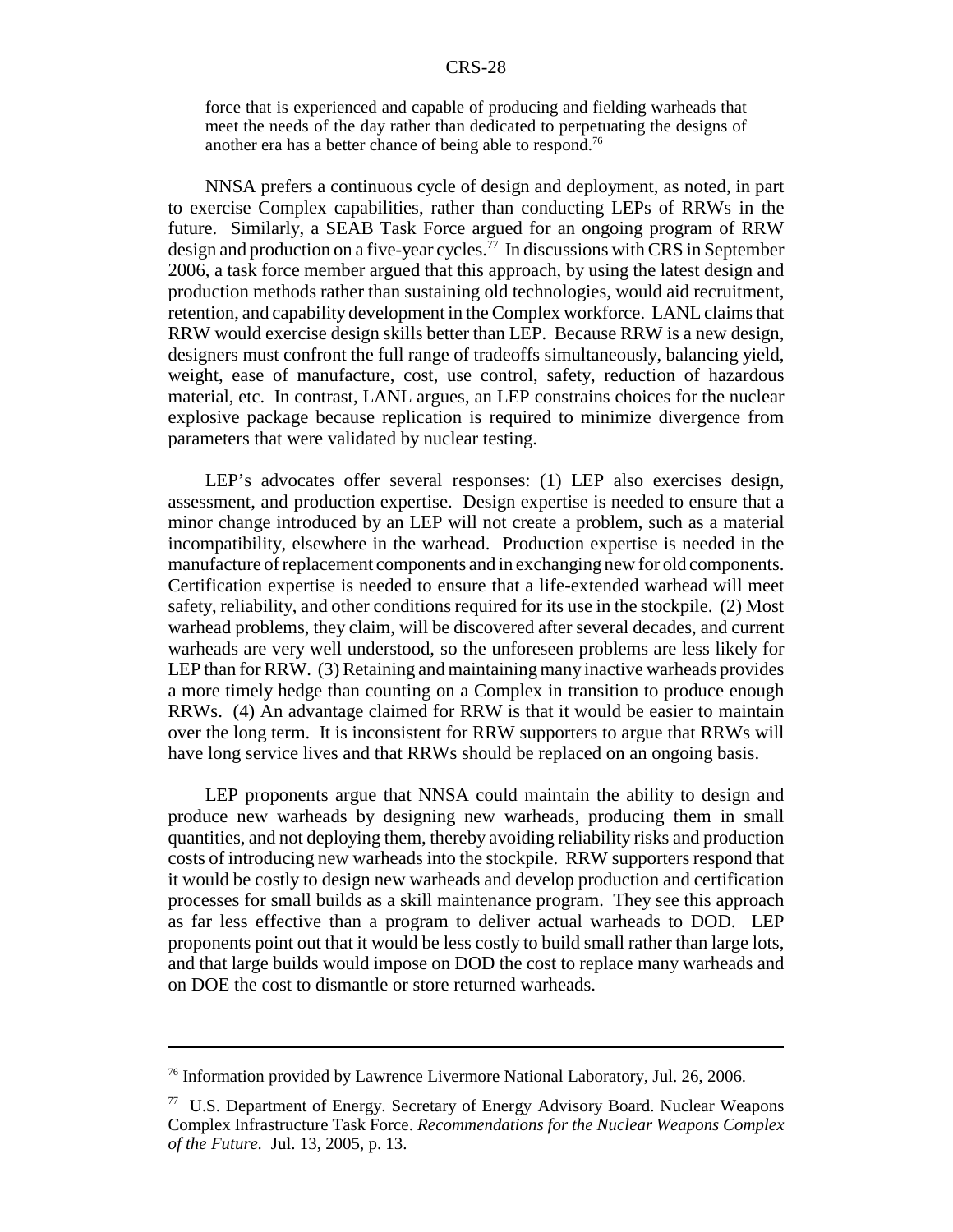### **Cost**

**20. Reduce life cycle cost. [2, 4, 5, 6, 7, 8]** There are no estimates for the total cost of the RRW program, or even for developing, manufacturing, and deploying the first RRW. Because the program is in early stages, there are many unknowns that will affect cost, such as design and production details and the number to be procured. Nonetheless, RRW's supporters assert that many aspects of the competing RRW designs are intended to reduce cost.

- The designs emphasize ease of manufacture and assembly, and use of safer and less costly materials.
- RRW should lower surveillance costs. The legacy stockpile consists of eight basic designs and many modifications within each design. Surveillance data for each are required. An RRW-based stockpile, it is argued, would have far fewer basic designs and modifications. Further, surveilling each warhead type would be less costly. The plan is to withdraw fewer units for surveillance, and embedded sensors, if used, could report on a warhead's condition without requiring disassembly.
- ! Enhanced use-control features would permit a modification of physical security practices, perhaps slowing the growth of security costs.
- Increased design margins should make RRWs more tolerant of design or manufacturing flaws, or of changes due to aging or other causes. As a result, designers might be able to judge that a corrective action was not needed to fix certain problems, lowering maintenance cost.
- Ease of disassembly and reduction of hazardous materials would reduce cost of final dismantlement and any disposal of components when an RRW is to be retired.
- RRW costs should be more predictable than those of LEPs because LEPs must use some archaic technologies that will become increasingly difficult to maintain, while RRWs would have all-new components.
- RRW, by permitting DOD to have fewer nondeployed warheads, would result in fewer units undergoing LEPs or routine maintenance.

LEP supporters counter that LEP costs are more predictable because LEP would maintain warheads with which the Complex has considerable experience. They argue that extending the life of existing warheads would reduce manufacturing costs, avoid costs of training and equipment needed to handle new warheads, and postpone for decades the retirement of thousands of warheads. They note that LEPs consume a small fraction of the total stockpile stewardship budget, for example \$238.7 million (requested), or 3.7 percent, for FY2008. Another program, Stockpile Systems, involves routine maintenance of warheads. Its FY2008 request is \$346.7 million, or 5.4 percent of the stewardship budget. LEP supporters doubt that RRW could reduce these costs by much, especially because they expect the large body of relevant experience to hold down costs for maintaining or life-extending current warheads.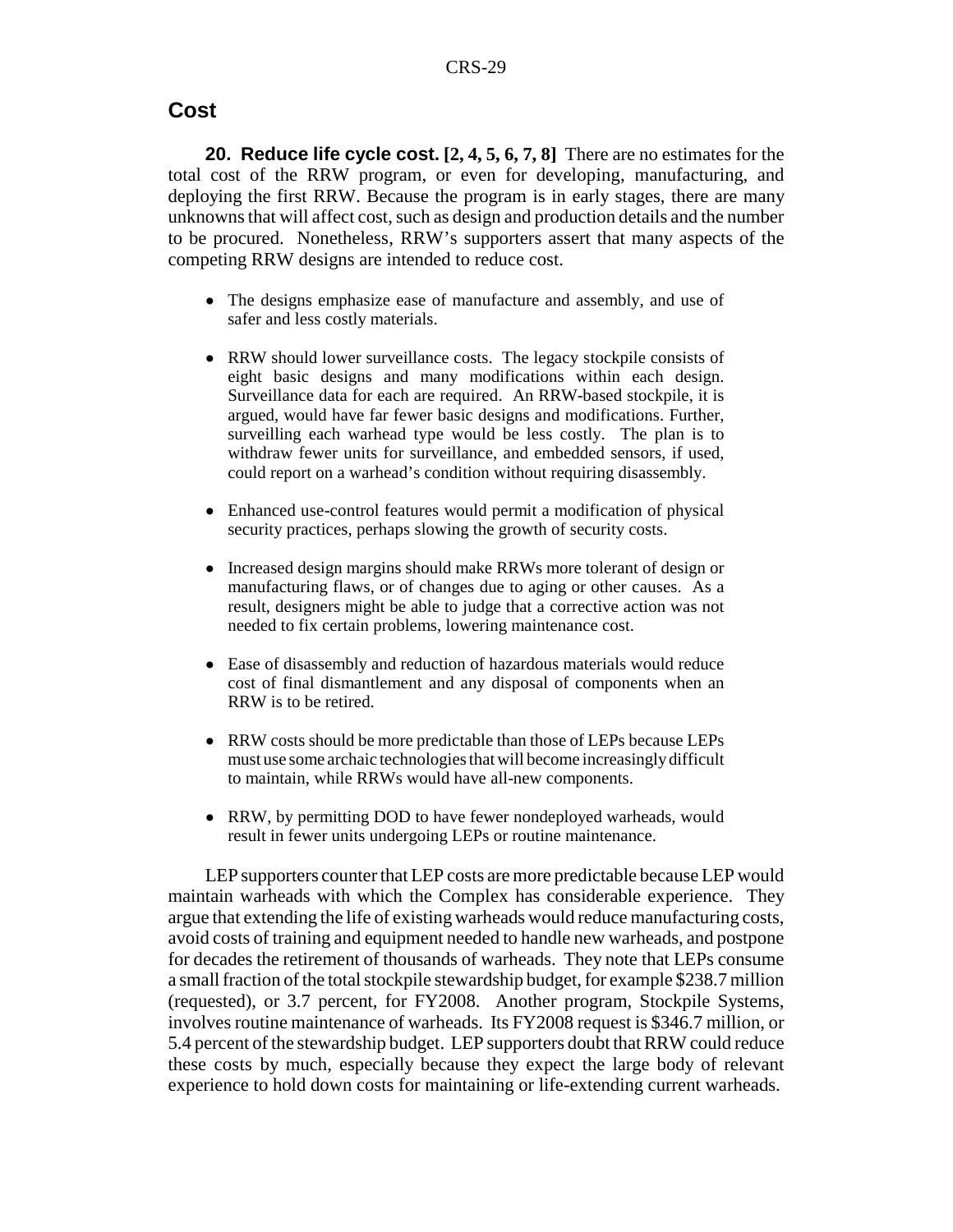Advocates of LEP wonder how many decades it would take for the savings that RRW might yield to offset the large investment costs. They see any savings from fewer nondeployed warheads as being at risk if more RRWs must be built to respond to unforeseen threats. They note that adjusting costs and savings for net present value, which takes into account the time value of money by placing heavier weight on costs and savings early in a project's life, would further delay reaching that point.78 A second LEP of a current warhead years hence might cost less cost than the first because the certification procedures, manufacturing processes, equipment, and materials needed for the first LEP could be used in subsequent LEPs if the items to be repaired were identical. They argue that RRW maintenance costs would be nonnegligible if RRW, like other new products, had "birth defects" in design or manufacture. They doubt that RRW's improved use-control features would lead Congress and the Administration to reduce physical security.

It does not appear that reducing the number of nondeployed warheads in storage would generate large savings for DOD. In response to a CRS question to the Air Force about the annual cost of maintaining its non-deployed warheads, the Air Force responded, "Most AF costs are associated with overall manpower, support equipment and facilities. The majority of these overhead costs do not vary directly in proportion to the quantity of weapons on hand."<sup>79</sup> A senior Air Force official stated that storage of nuclear weapons is a fixed cost, with the size of the security force driven by storing nuclear weapons, not by the number of weapons. Nor did this individual see RRW resulting in fewer storage sites.<sup>80</sup>

Cost will be a critical factor in the decision on LEP or RRW. Yet there are serious questions about the validity of any 30-year life-cycle projection, especially one with such great unknowns: what engineering details must be solved to move from a preliminary to a final RRW design, how many warheads must the Complex support, how would the Complex support a mixed force for decades while LEPs were being phased out and RRWs were being phased in, and what will the reconfigured Complex look like. Nonetheless, cost studies can be of value even if they are preliminary, or can provide only relative costs, or note uncertainties that must be resolved to produce a firmer cost estimate. The cost section of the RRW report that Congress mandated in the FY2006 National Defense Authorization Act (P.L. 109- 163, Section 3111) will thus merit close attention.

 $<sup>78</sup>$  For further information on net present value, see U.S. Department of Defense. Office of</sup> the Under Secretary of Defense for Acquisition, Technology, and Logistics. "Contract Pricing Reference Guides," at Defense Procurement and Acquisition Policy website, [http:// www.acq.osd.mil/dpap/contractpricing/vol2chap9.htm].

<sup>&</sup>lt;sup>79</sup> U.S. Air Force, "Answers to Questions from CRS on RRW," Sept. 25, 2006.

<sup>&</sup>lt;sup>80</sup> Information provided by a senior Air Force official, interview with the author, Sept. 26, 2006.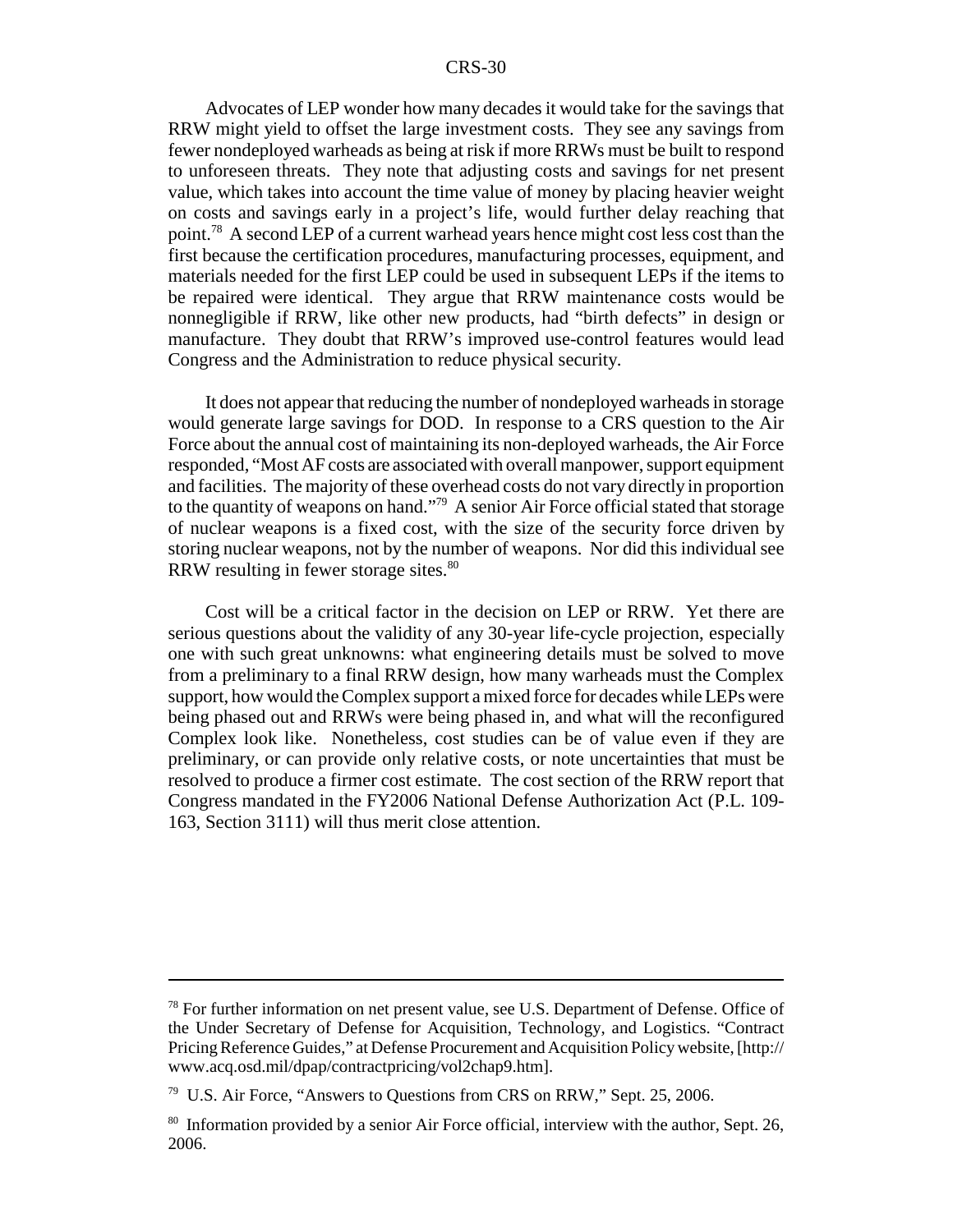# **Issues for Congress**

Several issues that bear on the future of the U.S. nuclear weapons enterprise cut across many of the goals listed above. This discussion presents some of them, along with questions that Congress may wish to consider.

**How much is enough?** Many of the 20 goals are of the "more is better" variety: more reliability, more longevity, more safety, more security, more ease of manufacture. Yet each goal, while beneficial, imposes costs. Incorporating multiple safety and use control features into RRWs would add costs. Some goals impose design constraints that make it harder to reach other goals. Safety and use-control features add to the complexity of CCRDs, which might slightly reduce reliability. In some cases, the benefits sought may be questioned. While the CCRDs avoid the Trinity exception, Congress may wish to ask how much weight should be given to that scenario. It has never led to an accidental nuclear detonation, but past performance does not guarantee future results. In other cases, benefits might be adequately achieved by means other than warhead design, such as features and systems external to the warhead. Congress may want to review some of the key design tradeoffs and whether current warheads are good enough. For example, the CCRDs demonstrate how much safety and use control can be obtained; as a separate matter, it is up to Congress, along with NNSA, the Air Force, Navy, and others to decide how much safety and use control they want and what tradeoffs they are willing to accept to obtain it.

**Will the Department of Defense accept RRWs?** DOD has seemed split in its support for RRW. DOD's 2006 Quadrennial Defense Review gave it a mild endorsement:

The Department is working with the Department of Energy to assess the feasibility and cost of the Reliable Replacement Warhead and, if warranted, begin development of that system. This system could enable reductions in the number of older, non-deployed warheads maintained as a hedge against reliability problems in deployed systems, and assist in the evolution to smaller and more responsive nuclear weapons infrastructure.<sup>81</sup>

In contrast, the U.S. Strategic Command (USSTRATCOM), which operates U.S. nuclear forces, strongly supports RRW. General James Cartwright, USMC, Commander of USSTRATCOM, testified in 2006:

USSTRATCOM supports the Reliable Replacement Warhead (RRW) as the key to transforming our aging Cold War nuclear weapons stockpile. RRW will enhance our long-term confidence in the stockpile and reduce the need to retain high numbers of hedge weapons while exercising the people, science, technology base and facilities required for sustaining the nuclear weapons enterprise.<sup>82</sup>

<sup>81</sup> U.S. Department of Defense. *Quadrennial Defense Review Report,* Feb. 6, 2006, p. 49.

<sup>&</sup>lt;sup>82</sup> General James Cartwright, Commander, U.S. Strategic Command, "Statement Before the Strategic Forces Committee, Senate Armed Services Committee, on Global Strike Plans and (continued...)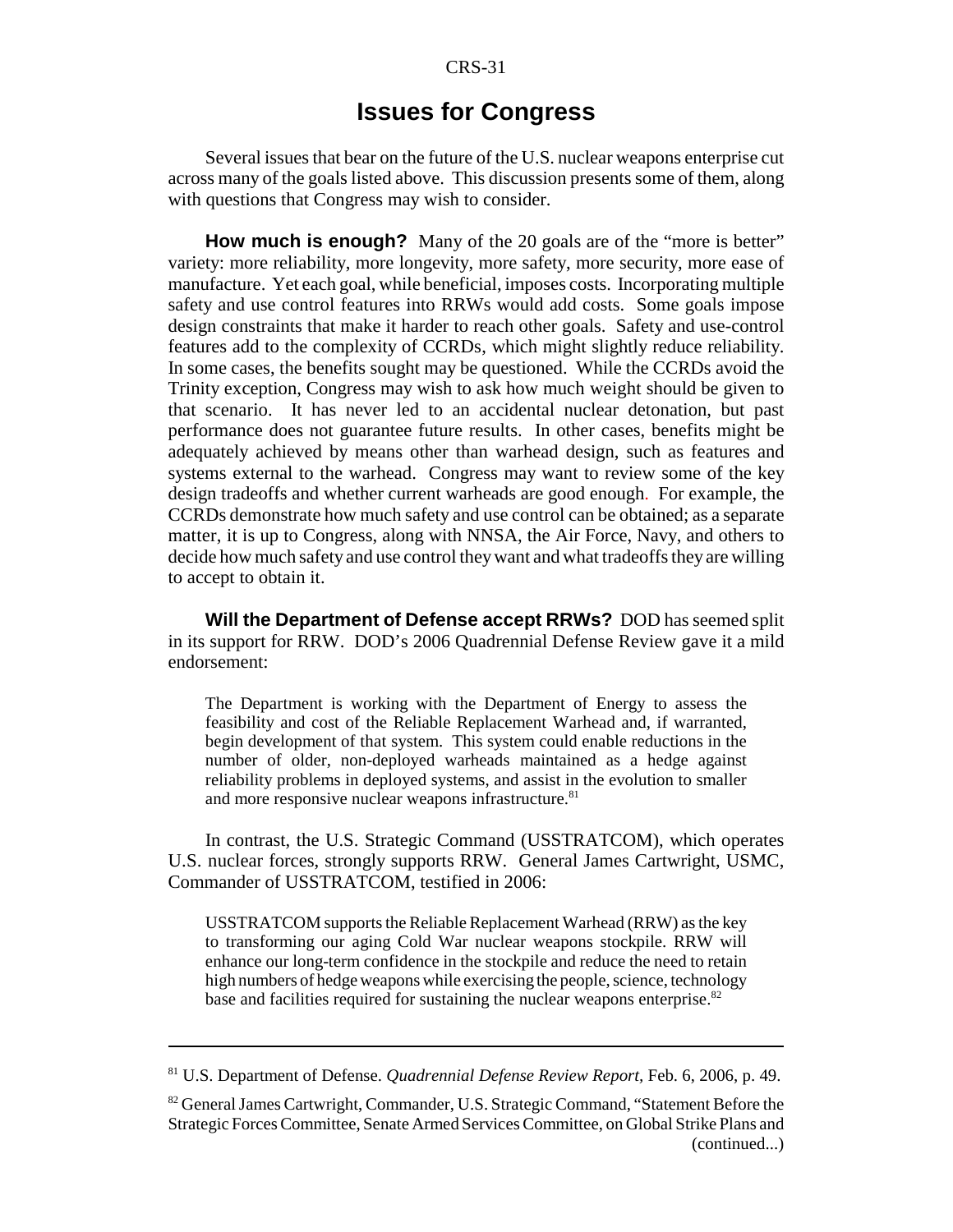Some concerns raised by DOD components are that handling and maintenance procedures, aeroshells, and links between missile and warhead that have been developed for current warheads might have to be changed if RRWs are introduced. Current warheads have been tested and are certified to work, and LEPs are expected to extend warhead life by 20 to 30 years. Why incur the added burden imposed by RRW? Others feel that RRWs will reduce this burden once they are deployed. Congress may wish to determine if DOD leadership strongly supports RRW at present, and if not why not.

**Will LEP or RRW better maintain warheads for the long term without nuclear testing, or is a return to testing required?** As noted earlier, RRW advocates argue that minor changes from LEPs may reduce confidence in current warheads over the long term, whereas RRW designs should provide high confidence because they stay well within parameters defined by nuclear test data and have wider margins than current warheads. LEP advocates respond that current warheads have extensive nuclear test pedigrees, SSP has greatly improved understanding of weapons science, and NNSA states that LEPs can extend the life of current warheads by 20 to 30 years. In contrast, they feel that RRW breaks the link between testing and certification. Still others maintain that neither LEP nor RRW can provide confidence that warheads will work. In this view, both break the link to testing, LEP because of the many changes inevitably introduced and RRW because it will not be validated by testing. The only way to have confidence in the stockpile, this position holds, is to resume nuclear testing. A fourth possible view is that either LEP or RRW, despite their differences, could maintain weapons for the long term. At any rate, a mixed RRW-LEP force would be inevitable for some years if the United States moved to an all-RRW stockpile; having two types of warheads designed decades apart to meet different requirements would lower the risk that a single failure could put at risk much of the stockpile. CRS is aware of no advocates for this fourth position.

Congress may wish to examine competing methods for maintaining a reliable stockpile, problems that might arise in deploying a mixed LEP/RRW force and how they might be addressed, and ramifications of maintaining a test moratorium or of resuming testing.

**Might there be gaps between current RRW designs and actual RRWs?** It is easy to think of the current designs as actual warheads. However, the designs are preliminary, with considerable detailed design work remaining. Some components might prove difficult to manufacture. Design defects might emerge. Congress may wish to ask NNSA about where gaps between the current designs and actual warheads might arise, and what the historical record indicates.

**How do pit issues bear on the choice between RRW and LEP?** A pit is the fissile core of a modern thermonuclear weapon. It typically consists of a hollow plutonium shell and other metal shells surrounded by chemical explosives.

 $82$  (...continued)

Programs," Mar. 29, 2006, p. 18; available at [http://armed-services.senate.gov/statemnt/ 2006/March/Cartwright%20SF%2003-29-06.pdf].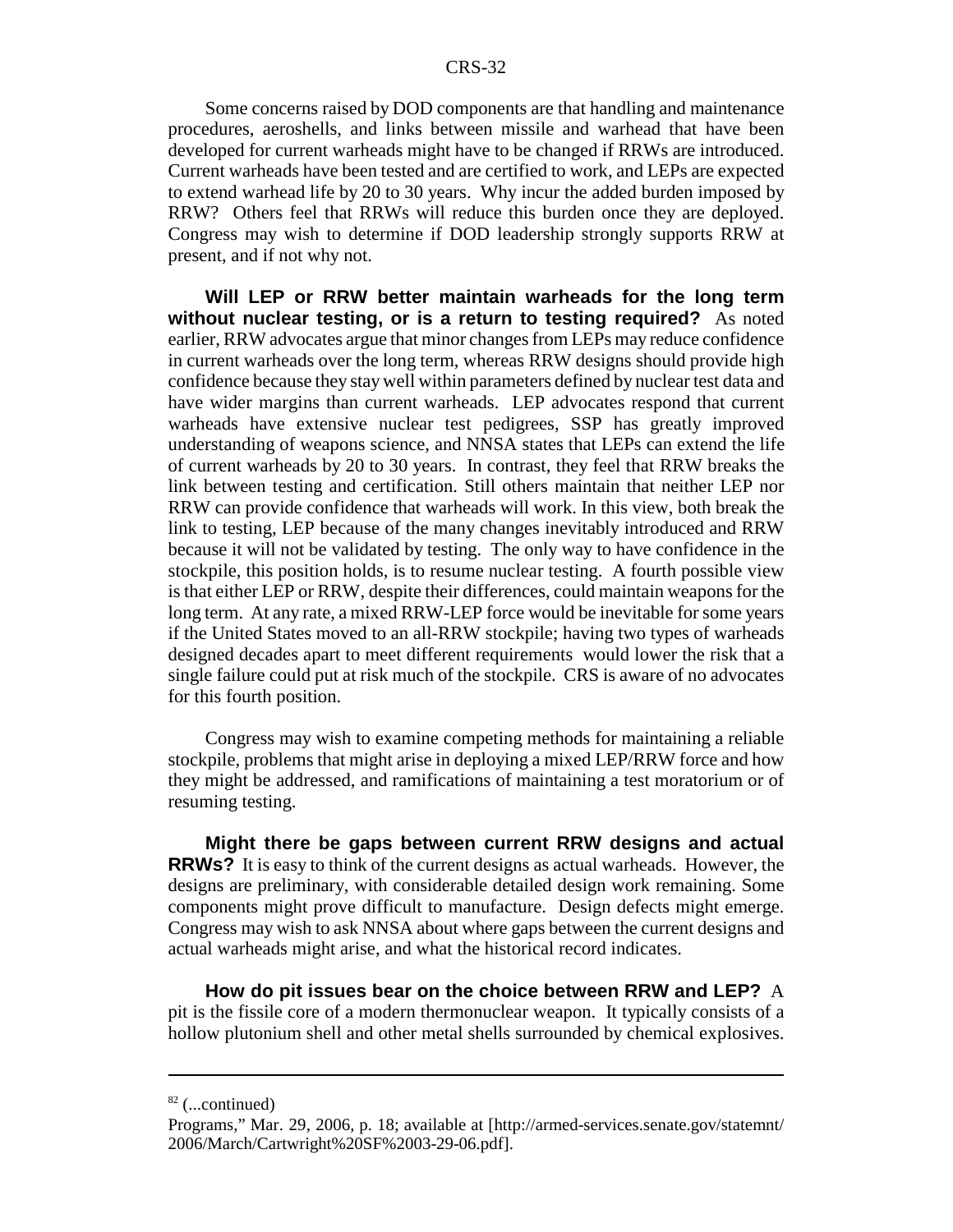The plutonium shell is by far the most difficult and costly pit component to make, and is the only one discussed here.

For many years, Rocky Flats Plant (CO) was the only site that made pits certified for the stockpile, but it stopped making pits in 1989. NNSA has not made certified pits since then. At present, the PF-4 (plutonium facility-4) building in LANL's Technical Area 55 (TA-55) is producing W88 pits at a low rate, with a capacity of 10 pits per year expected by the end of  $FY2007$ .<sup>83</sup> The first pits are expected to be certified in FY2007. NNSA plans to complete work in FY2012 to increase PF-4's RRW pit production capacity to 50 certified pits per year, but does not plan to increase PF-4's capacity beyond that level.<sup>84</sup>

Pit life bears on the choice between RRW and LEP. Plutonium decays radioactively in ways that may eventually impair pit performance. Until recently, NNSA's best estimate of pit life was 45-60 years. However, a November 2006 study extended that estimate considerably. The study, by the JASON scientific advisory group, reviewed an assessment of pit life by LANL and LLNL and found:

The assessment demonstrates that there is no degradation in performance of primaries of stockpile systems [i.e., warheads] due to plutonium aging that would be cause for near-term concern regarding their safety and reliability. Most primary types have credible minimum lifetimes in excess of 100 years as regards aging of plutonium; those with assessed minimum lifetimes of 100 years or less have clear mitigation paths that are proposed and/or being implemented.<sup>85</sup>

This pit life "extension" would seem to favor LEP. Pits of current warheads are difficult and costly to build, involve hazardous materials, and require elaborate safety and security precautions. It is difficult to certify a remanufactured pit of current design without nuclear testing; for example, LANL has spent several hundred million dollars and many years to certify the nuclear performance of the W88 pits that PF-4 is manufacturing. If existing pits could remain in the stockpile for decades to come, then there would be high confidence in them. DOD could have high confidence in life-extended warheads, and fewer pits would have to be manufactured for many decades, reducing LEP costs.

<sup>&</sup>lt;sup>83</sup> "Statement of Thomas P. D'Agostino, Deputy Administrator for Defense Programs, National Nuclear Security Administration, Before the House Armed Services Committee, Subcommittee on Strategic Forces," Apr. 5, 2006, p. 7.

<sup>&</sup>lt;sup>84</sup> To deliver these pits, PF-4 would need a production rate of 80 per year. This excess capacity would allow for pits rejected because of defects, disassembled for inspection during production, retained for future surveillance, and held as spares. Information provided by NNSA, Sept. 19, Oct. 4, and Nov. 2, 2006, and U.S. Department of Energy. "Notice of Intent to Prepare a Supplement to the Stockpile Stewardship and Management Programmatic Environmental Impact Statement — Complex 2030," in U.S. National Archives and Records Administration. Office of the Federal Register. *Federal Register,* Vol. 71, No. 202, Oct. 19, 2006, p. 61734.

<sup>85</sup> R.J. Hemley et al., *Pit Lifetime,* JSR-06-335, MITRE Corp., Nov. 20, 2006, p. 1, available at [http://www.nukewatch.org/facts/nwd/JASON\_ReportPuAging.pdf].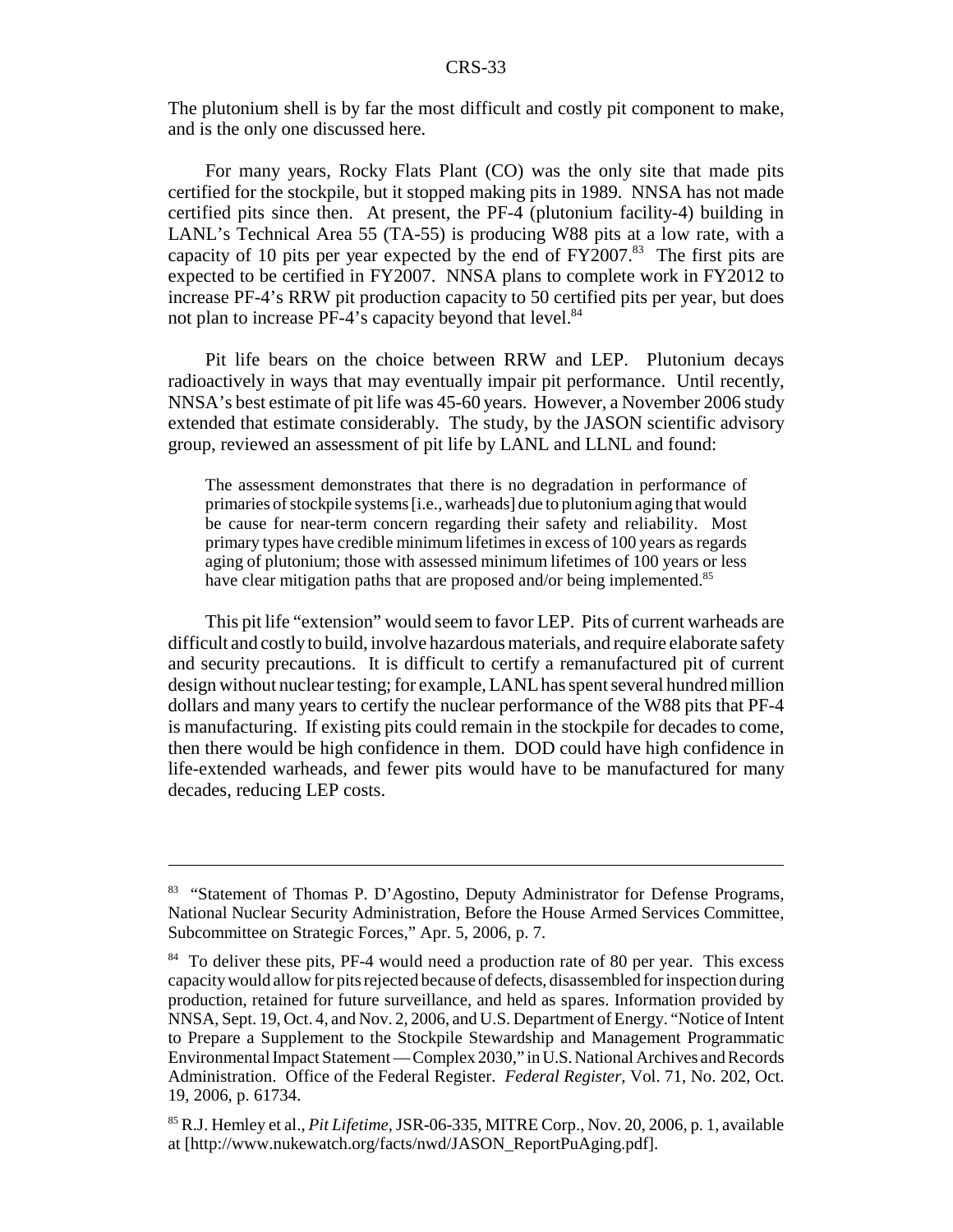RRW's supporters respond that RRW offers many advantages over LEP, such as in safety, use control, and skill maintenance, as discussed earlier, independent of pit life. They argue that wide margins will increase DOD's confidence in RRW pits, and that RRW pits will cost less to manufacture than pits for LEPs.

Pit life also bears on an issue that Congress has grappled with for years, pit production capacity and the need for a new production facility. In the FY2006 budget cycle, Congress deleted funds for a Modern Pit Facility, with a capacity of 125 pits per year. NNSA argues that it needs more capacity than PF-4 offers. To that end, its preferred Complex, "Complex 2030," includes a Consolidated Plutonium Center (CPC) with a capacity of 125 pits per year. John Harvey, Director of NNSA's Policy Planning Staff, explained why that capacity is needed despite the pit life findings:

First, even with longer lifetimes, as the stockpile ages, we will need to replace considerable numbers of pits in stockpiled warheads. Second, even if pits were to live forever, we will require substantial production capacity in order to introduce, once feasibility is established, significant numbers of RRW warheads into the stockpile by 2030. We should not assume that RRW could employ pit reuse and still provide important efficiencies for stockpile and infrastructure transformation. Finally, at significantly smaller stockpile levels than today, we must anticipate that an adverse change in the geopolitical threat environment, or a technical problem with warheads in the operationally-deployed force, could require us to manufacture and deploy additional warheads on a relatively rapid timescale.<sup>86</sup>

LEP supporters challenge each point. (1) The JASON study implies that NNSA would not need to replace large numbers of pits of current warheads for many decades. (2) LEP supporters recognize that the competing RRW designs use pits of new design and would require pits of new manufacture, and that production of 50 pits per year would hold deployment of RRWs to an extremely slow pace. However, they see this reasoning as self-justifying: the assumption that RRW will be introduced justifies a new pit facility, and a new pit facility makes it possible to introduce RRWs at an acceptable pace. In the view of LEP supporters, LEP, especially if existing pits are retained, permits the United States to delay a decision on RRW for decades. (3) LEP supporters see this argument as circular. RRW permits a reduction in the stockpile, while the possibility of a technical or geopolitical problem requires a larger pit capacity to build more RRWs if needed. Instead, LEP supporters would retain current warheads and maintain them with LEP and Stockpile Systems programs, thereby avoiding the need for RRW and a new pit facility while hedging against technical risks and geopolitical threats. They see these reductions in cost and risk as outweighing any benefits that might arise from having fewer nondeployed warheads.

RRW supporters advance other reasons for a new pit facility. More capacity would permit production of more than one pit type at a time, so NNSA could respond to problems that require rebuilding pits out of the planned sequence and to threats that require new-design pits. In contrast, it would be hard to manufacture several pit types concurrently in PF-4, and if a problem were discovered in a pit type in the stockpile, PF-4 might be unable to replace pits in time to prevent withdrawing some

<sup>86</sup> Email to "possibly interested folks," Nov. 29, 2006.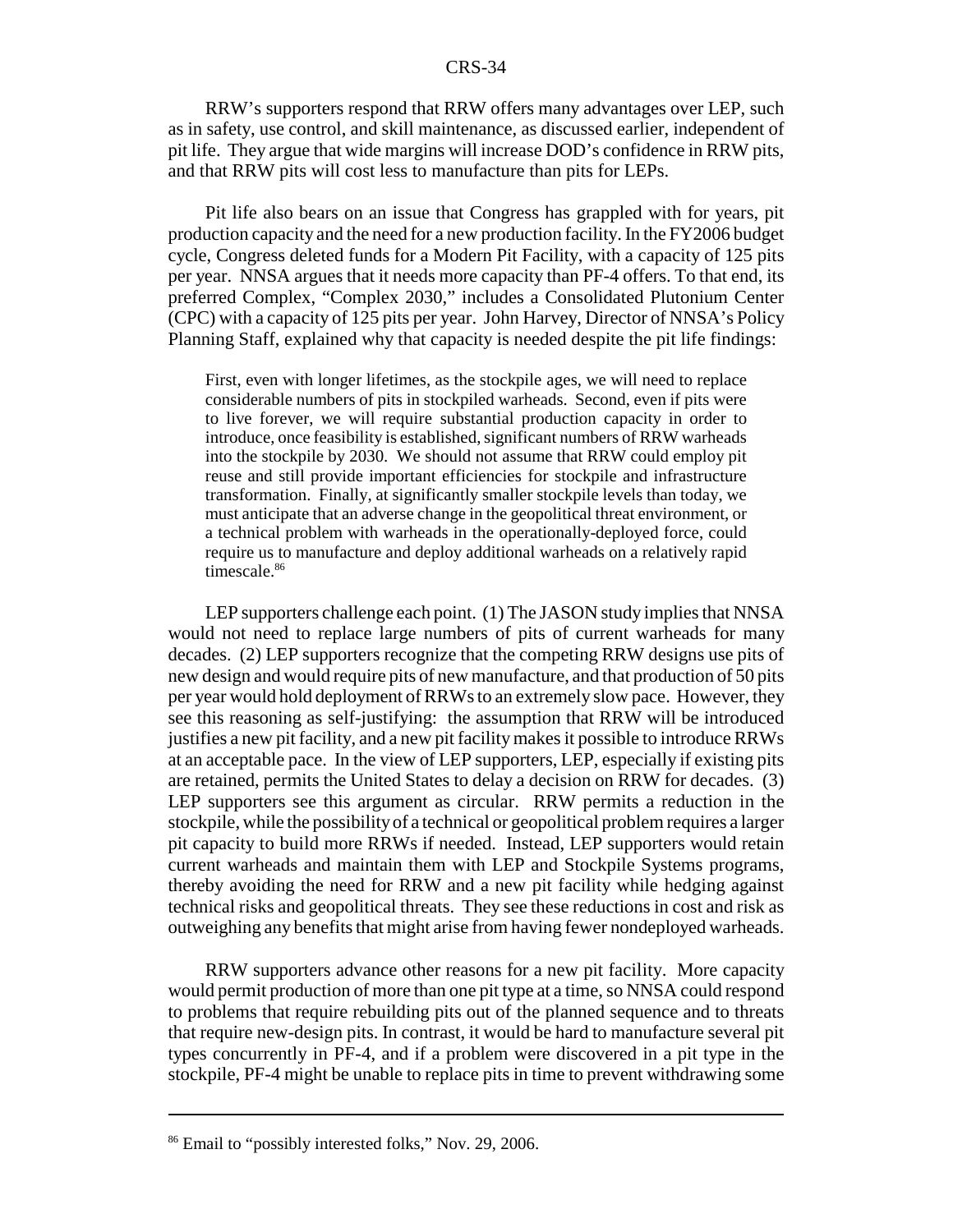weapon systems from deployment. Since PF-4 was completed in 1978, it might prove less costly to build a new facility than to upgrade PF-4, as a recent example from industry indicates.87 They doubt that PF-4 could accommodate increasingly stringent safety and security requirements, and note that TA-55 has problems meeting current standards.<sup>88</sup> Pit production capacity is critical for RRW regardless of pit aging. Since the first RRW will use new pits, production of 50 pits per year would make for a slow deployment of RRWs; converting the stockpile to RRWs would take decades.

RRW supporters argue that using certified pits from retired warheads in RRWs would permit faster introduction of RRWs whether NNSA uses PF-4 or CPC. LANL saw pit reuse as desirable for RRW in theory because it would avoid most problems and capacity limits of pit production and would save large sums. Nonetheless, it ruled out pit reuse for missile warheads because existing pits could not accommodate all the safety and use-control features in the RRW designs and because they would be harder to certify than RRW pits. Pit reuse might, however, be possible for an RRW bomb. Because bombs are larger and heavier than warheads, they permit a wider range of design tradeoffs to improve margin, safety, and use control. Reusing pits would make all the limited pit production capacity of PF-4 available for the first RRW, rather than having to divide it between two warhead types.<sup>89</sup>

Regarding pit reuse, Thomas D'Agostino, Acting Administrator of NNSA, said,

And what we would like to do is examine those pits [currently in storage from dismantled warheads], those small numbers of pits as potential pits that would be used in future reliable replacement warhead concepts. For example, if we were looking at providing reliable replacement concepts into a bomb, we would look primarily to one of those pits that we already know has these features. And assuming the shape is not a problem, then we would use that particular pit in that system because it would have, again, offset further expense. A warhead on top of a ballistic missile is a little bit different animal because of the constraints associated with the size. And therefore, we had to kind of start from the ground up on that particular system. And we didn't have enough of those old other pits.<sup>90</sup>

<sup>87</sup> A *Wall Street Journal* article found that Toyota was able to achieve a considerably lower cost per vehicle by building an automobile assembly plant from scratch, as compared to an older General Motors plant. Lee Hawkins, Jr., and Norihiko Shirouzu, "A Tale of Two Auto Plants — Pair of Texas Factories Show How Starting Fresh Gives Toyota an Edge over GM," *Wall Street Journal,* May 24, 2006, p. B1.

<sup>88</sup> See, for example, U.S. Defense Nuclear Facilities Safety Board. "Memorandum for J. Kent Fortenberry, Technical Director, from C.H. Keilers, Jr., subject Los Alamos Report for Week Ending August 25, 2006," Aug. 26, 2006, 1 p., at  $[http://www.dnfsb.gov/$ pub\_docs/lanl/wr\_20060825\_la.pdf].

<sup>&</sup>lt;sup>89</sup> Information provided by a senior Air Force official, interview with the author, Sept. 26, 2006.

<sup>&</sup>lt;sup>90</sup> Testimony of Thomas D'Agostino, Acting Under Secretary for Nuclear Security and Administrator, NNSA, in U.S. Congress. House. Committee on Armed Services. Subcommittee on Strategic Forces. Hearing on DOE's Atomic Energy Programs, March 20, 2007.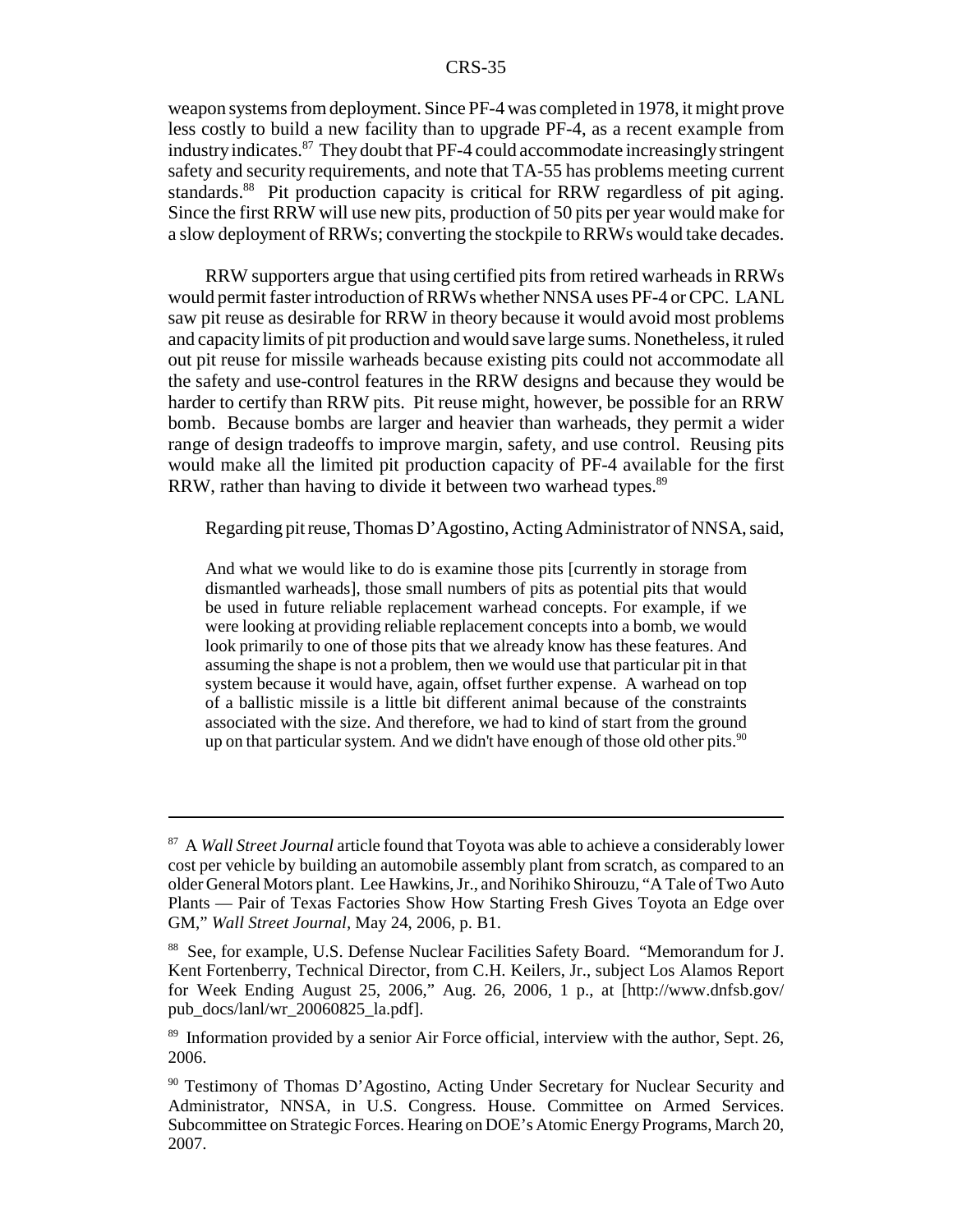Some opponents of a new pit facility hold that PF-4's capacity could be increased beyond 50 per year. Some equipment could be removed, including that used to fabricate plutonium-238 components for powering deep space probes. Production equipment now in PF-4 was set up as a pilot project. Reconfiguring it and adding new equipment could arguably support larger-scale production, though pit production would likely have to be suspended to accommodate that effort.

**Risks of RRW vs. Risks of LEP.** Warheads put into the stockpile in the past have had unanticipated problems. RRWs could have a similar experience, just as there are recalls with cars and with laptop batteries. Significant Finding Investigations (SFIs) illustrate issues that need to be addressed. Significant Findings are defects discovered during surveillance of a warhead. If a defect is serious, an SFI is launched by the laboratory responsible for that defect to determine its cause and remedy.91 A review of SFIs completed in the mid-1990s showed that significant defects were found one to two decades after the first production unit of a warhead entered the stockpile. There are two conflicting interpretations. One is that the defects arose because of aging, such as deterioration of plastics or explosives. Another is that it may take two decades to find the final few percent of significant defects in a warhead type. That is, some flaws may be there all along, and it takes time and improved knowledge to discover them.

Congress may wish to inquire about each interpretation. Regarding RRW, why deploy it now, after the bugs have been shaken out of current warheads? Why spend large sums deploying a new warhead when it will arguably have reduced reliability with respect to SFI-type issues that may take decades to identify? Might RRW, which involves a new approach to design, introduce new risks and defects into the stockpile? Regarding current warheads, what assurance can there be that SFIs and surveillance have wrung out all the defects? Might serious defects be found in the future because they develop with age or because advances in weapons science reveal them? Congress might direct NNSA to update the 1996 SFI review to learn how warhead aging and responses have developed in the past decade.

**What actions might the 110th Congress take?** The choice between LEP, RRW, or some combination will set the course for U.S. nuclear weapons for decades to come. However, the  $110<sup>th</sup>$  Congress will not need to make a final decision. That decision will come due if NNSA requests funds to begin full-scale development, which by current plans is expected to be around FY2010. In the meantime, unless it is prepared to reject RRW, Congress would be well served to gather additional information to bound the many unknowns. Cost is important to the decision, yet long-term cost projections are notoriously unreliable. There are technical uncertainties, such as whether the winning RRW design can be turned into a functioning warhead. The future Complex has yet to be determined, along with how it might differ depending on whether the United States pursues LEP or RRW and how it would handle a transition to an all-RRW stockpile. Stockpile numbers decades out are unknowable, yet a Complex would spend money unnecessarily if

<sup>&</sup>lt;sup>91</sup> See U.S. Department of Energy. Office of Inspector General. Office of Audit Services. *Audit Report: Management of the Stockpile Surveillance Program's Significant Findings Investigations.* DOE/IG-0535, December 2001, p. 1.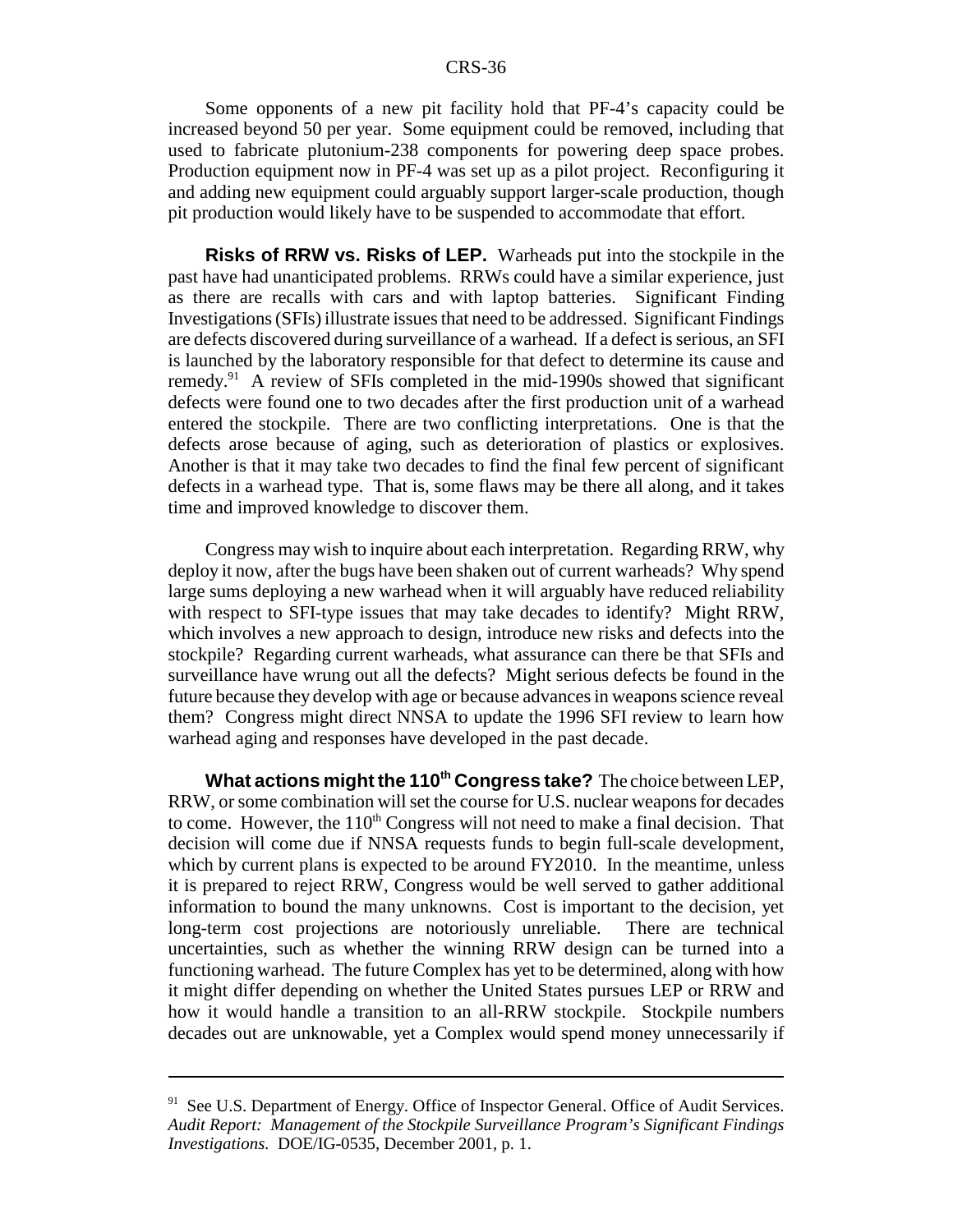sized too large and could not support requirements if sized too small. A commenter noted that while claims are made that RRW is cheaper, safer, more reliable, etc., than LEP, or vice versa, in many cases "no numbers exist to substantiate the claim. The proponents of either approach, in many cases, while implying a measurable effect are really saying 'believe me.'" $92$ ' Congress may wish to use the time before it faces a decision on full-scale development to gather data on technical and strategic issues, cost, and Complex alternatives.

<sup>&</sup>lt;sup>92</sup> Personal communication, Sept. 7, 2006.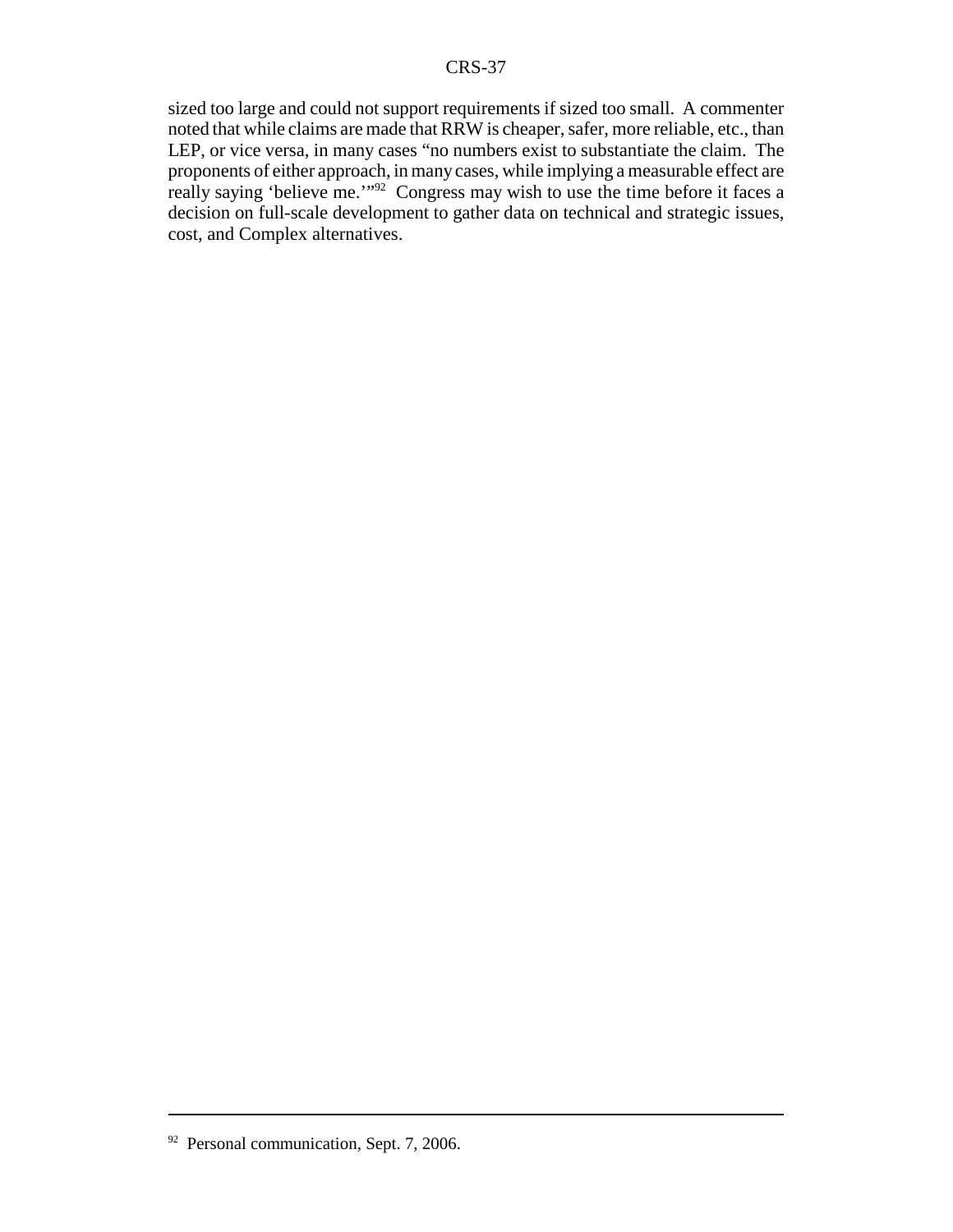# **Appendix A. Nuclear Weapons, Nuclear Weapons Complex, and Stockpile Stewardship Program**

This report refers to nuclear weapons design, operation, and production throughout. This Appendix describes key terms, concepts, and facilities as an aid to readers not familiar with them.

Current strategic (long-range) and most tactical nuclear weapons are of a twostage design.<sup>93</sup> The first stage, the "primary," is an atomic bomb similar in principle to the bomb dropped on Nagasaki. The primary provides the energy needed to trigger the second stage, or "secondary."

The primary has at its center a "pit," a hollow core containing fissile material (typically plutonium) and containment shells of other metals. It is surrounded by chemical explosive shaped to generate a symmetrical inward-moving (implosion) shock front. When the explosive is detonated, the implosion compresses the plutonium, increasing its density so much that it becomes supercritical and can sustain a runaway nuclear chain reaction. A neutron generator injects neutrons into the plutonium. The neutrons drive this reaction by splitting (fissioning) plutonium atoms, repeatedly doubling the number of neutrons released. But the chain reaction can last only the briefest moment before the force of the nuclear explosion drives the plutonium outward so that it becomes subcritical and can no longer support a chain reaction. To increase the fraction of plutonium that is fissioned, boosting the yield of the primary, another system injects "boost gas" — a mixture of deuterium and tritium (isotopes of hydrogen) gases — into the pit before the explosive is detonated. The intense heat and pressure of the fission chain reaction cause this gas to undergo fusion. While the fusion reaction generates energy, its purpose is to generate a great many neutrons and thus "boost" the fission chain reaction to a higher level.

A metal "radiation case" channels the energy of the primary to the secondary, which contains fission and fusion fuel. The energy ignites the secondary, which releases most of the energy of a nuclear explosion. The primary, radiation case, and secondary comprise the "nuclear explosive package." Thousands of "nonnuclear" components are also needed to make the nuclear explosive package into a militarily usable weapon, such as an arming, firing, and fuzing system, an outer case, and electrical and physical connections linking a bomb to an airplane or a warhead to a missile.

Nuclear weapons were designed, tested, and manufactured by the nuclear weapons complex, which is composed of eight government-owned contractoroperated sites: the Los Alamos National Laboratory (NM) and Lawrence Livermore National Laboratory (CA), which design nuclear explosive packages; Sandia National Laboratories (NM and CA), which designs nonnuclear components; Y-12 Plant (TN), which produces uranium components and secondaries; Kansas City Plant (MO),

<sup>93</sup> U.S. Department of Energy, *Final Programmatic Environmental Impact Statement for Stockpile Stewardship and Management,* DOE/EIS-0236, Sept. 1996, summary volume, p. S-4. That page contains further information on nuclear weapon design and operation.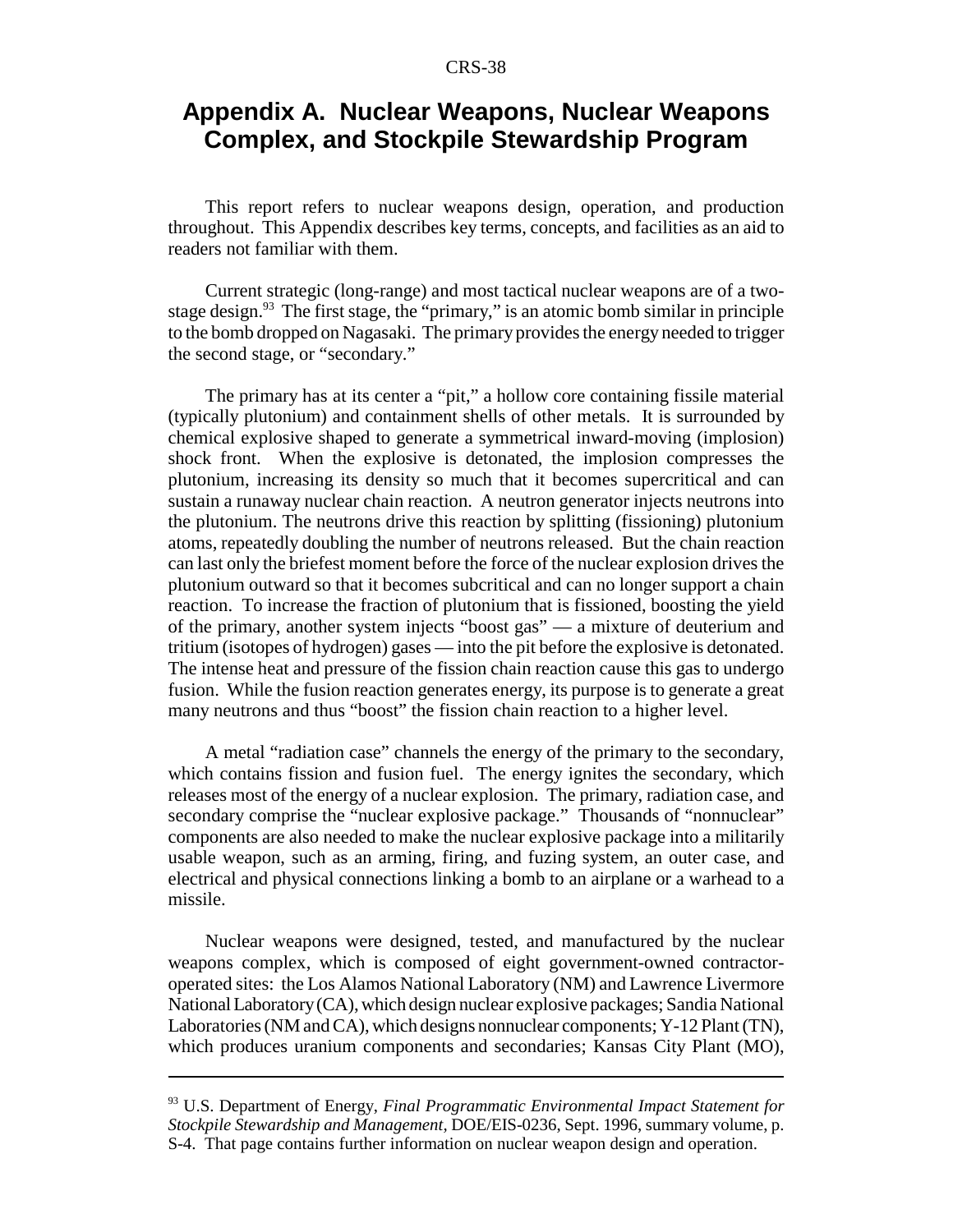which produces many of the nonnuclear components; Savannah River Site (SC), which processes tritium from stockpiled weapons to remove decay products; Pantex Plant (TX), which assembles and disassembles nuclear weapons; and the Nevada Test Site, which used to conduct nuclear tests but now conducts other weaponsrelated experiments that do not produce a nuclear yield. These sites are now involved in disassembly, inspection, and refurbishment of existing nuclear weapons. The National Nuclear Security Administration (NNSA), a semiautonomous part of the Department of Energy, manages the nuclear weapons complex and program.

NNSA maintains nuclear weapons and associated expertise through the Stockpile Stewardship Program (SSP), which Congress created in the FY1994 National Defense Authorization Act (P.L. 103-160, section 3138). The legislation specified that the goal of SSP is "to ensure the preservation of the core intellectual and technical competencies of the United States in nuclear weapons" through "advanced computational capabilities," "above-ground experiments" (experiments not requiring nuclear testing), and construction of large experimental facilities. SSP has three main elements. Directed Stockpile Work involves work directly on nuclear weapons in the stockpile, such as monitoring their condition, maintaining them through refurbishment and modifications, R&D in support of specific warheads, and dismantlement. It includes the Life Extension Program and the RRW program. Campaigns provide focused scientific and engineering expertise in support of Directed Stockpile Work, in such areas as pit manufacturing and certification, computation, and study of the properties of materials. Readiness in Technical Base and Facilities funds infrastructure and operations at the nuclear weapons complex sites. While the legislation did not specify that SSP was not to involve nuclear testing, that goal seems clear from the history, and has become a goal of the program. NNSA does not rule out the possible need for testing, such as if a problem were to emerge in a warhead type that could not be remedied in any other way.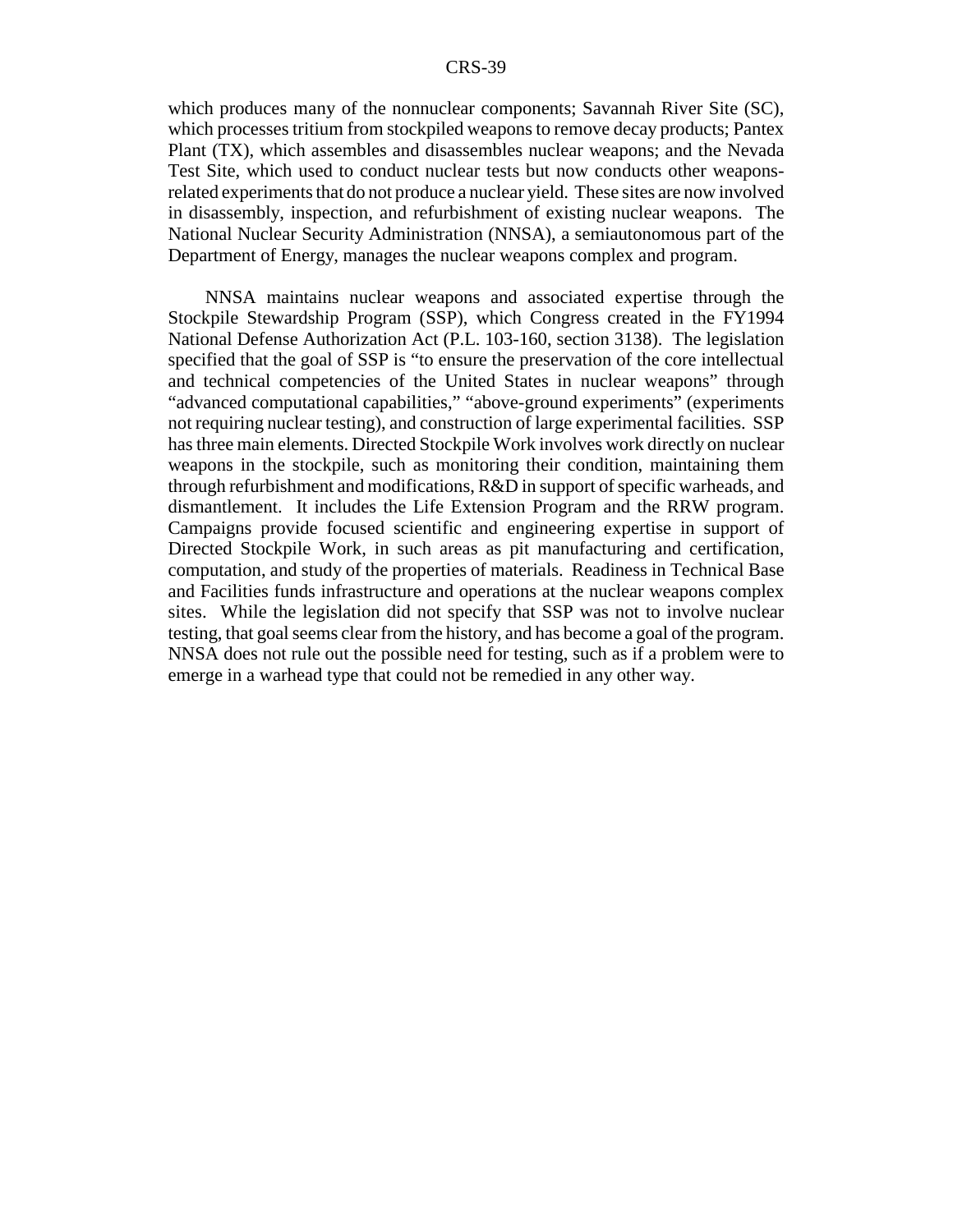# **Appendix B. Congressional Language Setting Goals**

Congress has set forth many goals for the RRW program.

**[1]** That program originated as a funded activity in the conference report on the FY2005 Consolidated Appropriations Act, when conferees stated that \$9.0 million "is made available for the Reliable Replacement Warhead program to improve the reliability, longevity, and certifiability of existing weapons and their components."94 This was RRW's Washington debut; NNSA had not requested funds for it, and the relevant congressional reports had not mentioned it.

**[2]** P.L. 109-163, the FY2006 National Defense Authorization Act, Section 3111, sets seven requirements for the program. (The text includes quotation marks because the requirements add a new Section 4204a, Reliable Replacement Warhead Program, to the Atomic Energy Defense Act, Division D of P.L. 107-314.)

(a) Program Required. — The Secretary of Energy shall carry out a program, to be known as the Reliable Replacement Warhead program, which will have the following objectives:

- (1) To increase the reliability, safety, and security of the United States nuclear weapons stockpile.
- (2) To further reduce the likelihood of the resumption of underground nuclear weapons testing.
- (3) To remain consistent with basic design parameters by including, to the maximum extent feasible and consistent with the objective specified in paragraph (2), components that are well understood or are certifiable without the need to resume underground nuclear weapons testing.
- (4) To ensure that the nuclear weapons infrastructure can respond to unforeseen problems, to include the ability to produce replacement warheads that are safer to manufacture, more cost-effective to produce, and less costly to maintain than existing warheads.
- (5) To achieve reductions in the future size of the nuclear weapons stockpile based on increased reliability of the reliable replacement warheads.
- (6) To use the design, certification, and production expertise resident in the nuclear complex to develop reliable replacement components to fulfill current mission requirements of the existing stockpile.
- (7) To serve as a complement to, and potentially a more cost-effective and reliable long-term replacement for, the current Stockpile Life Extension Programs.

**[3]** For FY2006, the House Armed Services Committee set forth many goals for RRW. Those not in the preceding text include the following:

The committee understands that by designing and replacing components and warheads in our existing arsenal, the nuclear weapons complex can take full advantage of modern design techniques, more environmentally safe materials,

<sup>94</sup> U.S. Congress. Committee of Conference. *Making Appropriations for Foreign Operations, Export Financing, and Related Programs for the Fiscal Year Ending September* 30, 2005, and for Other Purposes, conference report to accompany H.R. 4818, 108<sup>th</sup> Cong., 2nd sess., H.Rept. 108-792, 2004, p. 951.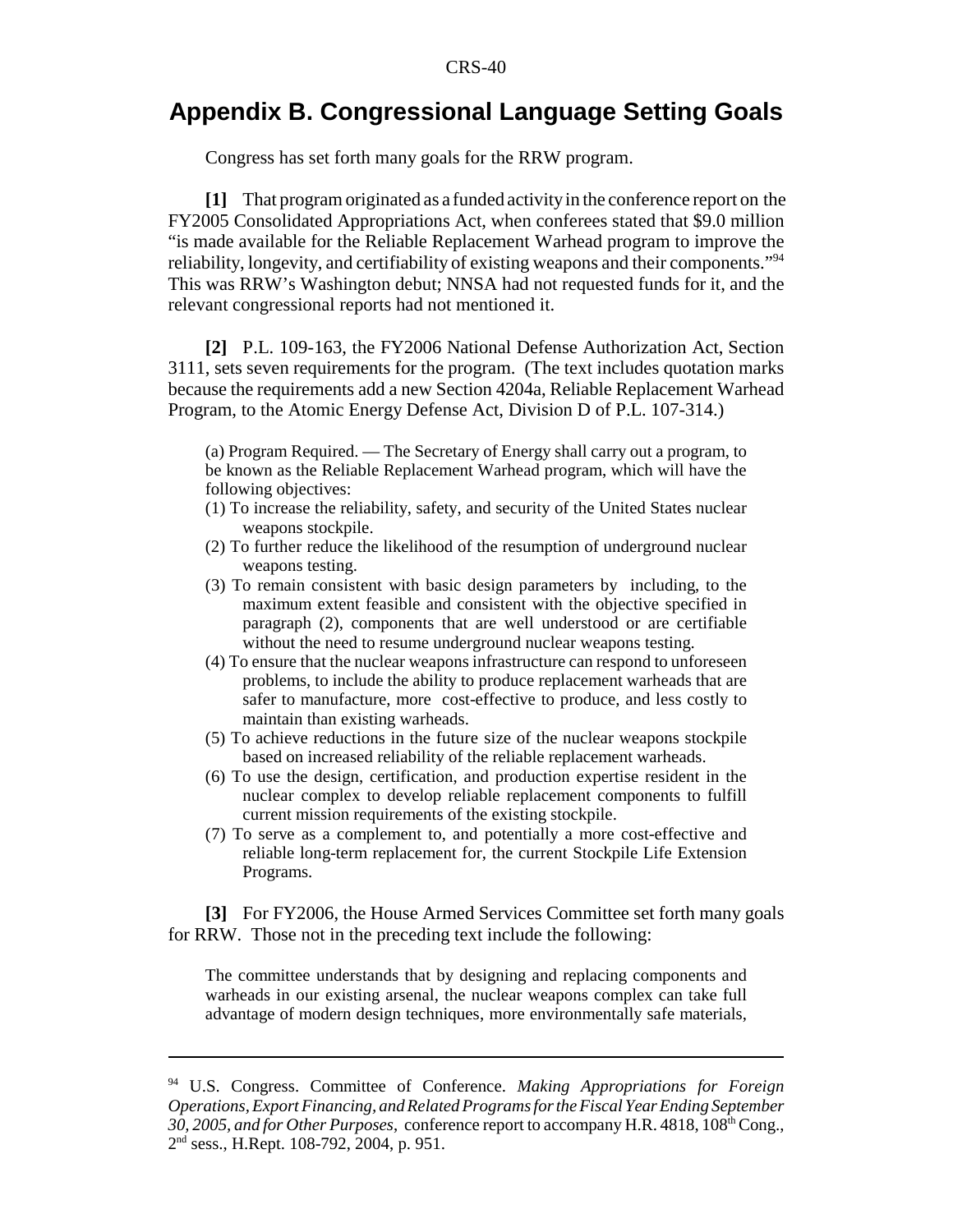and efficient manufacturing processes in a way that can make our arsenal more reliable, safe, and secure. ... the committee encourages the Department of Defense and the Department of Energy to focus initial Reliable Replacement Warhead efforts on replacement warheads for Submarine Launched Ballistic Missiles. ... A second objective of this program is to further reduce the likelihood of the resumption of nuclear testing by increasing warhead design margin and manufacturability. ... [A sixth goal is] ensuring that the human capital aspect is not neglected. The nuclear complex is rapidly losing its design and production expertise, a concern highlighted by several studies in the past decade. The Reliable Replacement Warhead program will help train and sustain the weapons designers and engineers whose expertise is essential in ensuring the stockpile remains, reliable, safe and secure into the future.<sup>95</sup>

**[4]** The Senate Armed Services Committee set goals in its FY2006 report:

The committee understands from the testimony of the Administrator of the National Nuclear Security Administration (NNSA) that the goals of this program are: (1) to increase the security and reliability of the nuclear weapons stockpile; (2) to develop replacement components for nuclear warheads that can be more easily manufactured with more readily available and more environmentally benign materials; (3) to develop replacements that can be introduced into the stockpile with assured high confidence regarding their effect on warhead safety and reliability; (4) to develop these replacements on a schedule that would reduce the possibility that the United States would ever be faced with the need to conduct a nuclear test in order to diagnose or remedy a reliability problem in the current stockpile; (5) to reduce infrastructure costs needed to support the stockpile, while increasing the responsiveness of that infrastructure; and (6) to increase confidence in the stockpile to a level such that significant, additional reductions in numbers of non-deployed `hedge' warheads can be made.

The committee supports these goals and this modest investment [\$9.4 million] in feasibility studies ... with the goal of substantially increasing the safety, security, and reliability of the nuclear weapons stockpile and with the ultimate objective of achieving the smallest stockpile consistent with our nation's security.<sup>96</sup>

**[5]** Most House Armed Services Committee Democrats presented their goals for the program in a statement of additional views in the committee's FY2006 report:

In our opinion, the RRW program is only worth $[y]$  of support if it:

- Truly reduces or eliminates altogether the need for nuclear testing;
- Leads to dramatic reductions in the nuclear arsenal, including complete dismantlement of the weapons and safe disposal of fissile components;
- Does not introduce new mission or new weapon requirements, particularly for tactical military purposes;

<sup>95</sup> U.S. Congress. House. Committee on Armed Services. *National Defense Authorization Act for Fiscal Year 2006.* H.Rept. 109-89, on H.R. 1815, 109<sup>th</sup> Cong., 1<sup>st</sup> sess., 2005, p. 464.

<sup>96</sup> U.S. Congress. Senate. Committee on Armed Services. *National Defense Authorization Act for Fiscal Year 2006.* S.Rept. 109-69 to accompany S. 1042, 109<sup>th</sup> Cong., 1<sup>st</sup> sess., 2005, p. 482.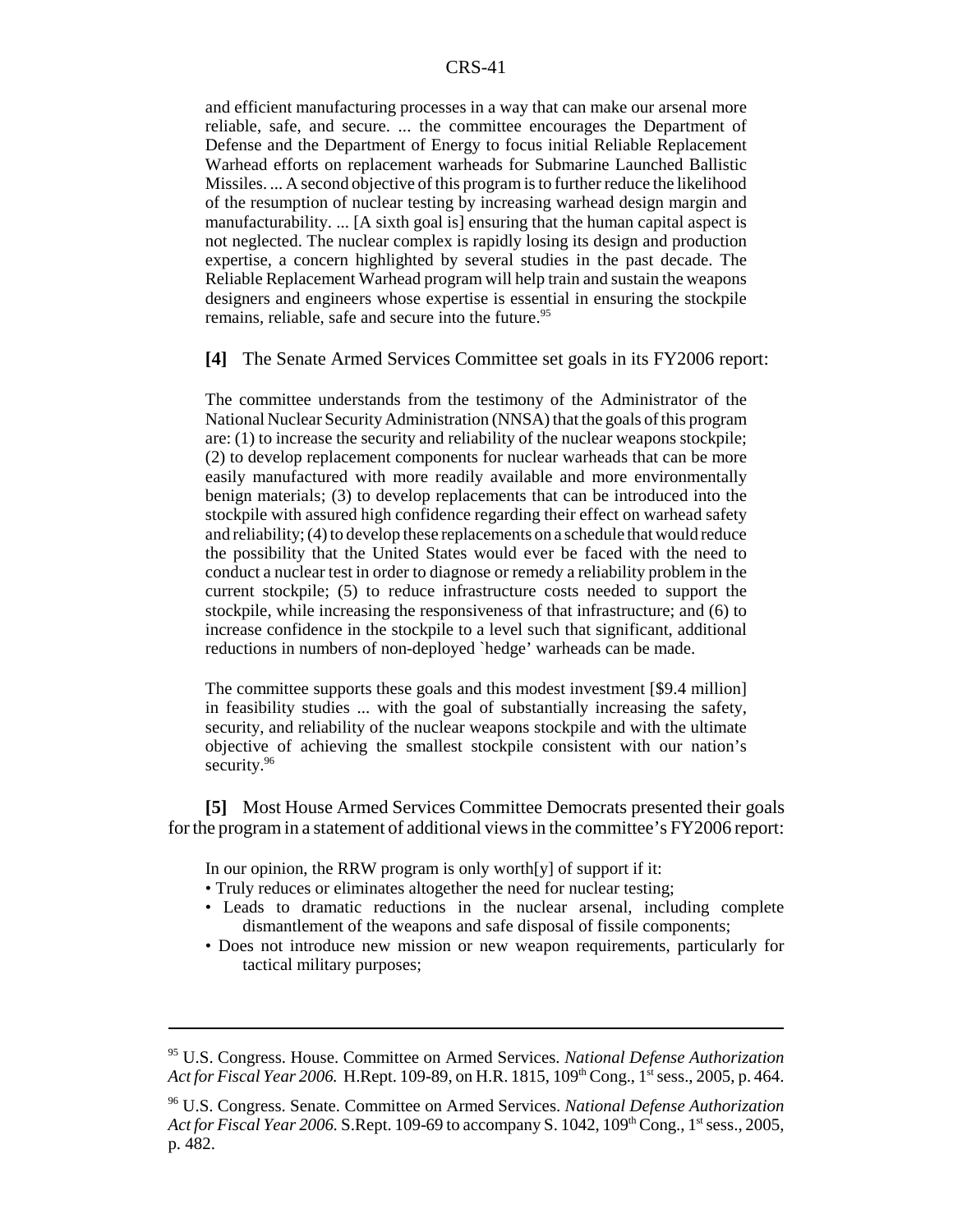- Reduces the reliance of the U.S. on nuclear weapons and deemphasizes the military utility of nuclear weapons;
- Significantly reduces the cost of maintaining our nuclear weapon complex, to include avoiding the need to build a modern pit facility;
- Increases nuclear security and decreases the risk of unauthorized or accidental launch and/or detonation; and
- Leads to ratification and entry into force of the Comprehensive Test Ban Treaty.<sup>97</sup>

**[6]** The House Appropriations Committee, in its report on FY2006 energy and water development appropriations, listed various requirements for RRW:

The Committee is supportive of the Administration taking an accelerated approach to implement a new nuclear weapons paradigm that ensures the continued moratorium on nuclear testing and results in a dramatically smaller nuclear weapons stockpile in the near future. The RRW weapon will be designed for ease of manufacturing, maintenance, dismantlement, and certification without nuclear testing, allowing the NNSA to transition the weapons complex away from a large, expensive Cold War relic into a smaller, more efficient modern complex. A more reliable replacement warhead will allow long-term savings by phasing out the multiple redundant Cold War warhead designs that require maintaining multiple obsolete production technologies to maintain the older warheads. The Committee's qualified endorsement of the RRW initiative is based on the assumption that a replacement weapon will be designed only as a re-engineered and remanufactured warhead for an existing weapon system in the stockpile. The Committee does not endorse the RRW concept as the beginning of a new production program intended to produce new warhead designs or produce new weapons for any military mission beyond the current deterrent requirements. The Committee's support of the RRW concept is contingent on the intent of the program being solely to meet the current military characteristics and requirements of the existing stockpile.<sup>98</sup>

**[7]** The Senate Appropriations Committee's report on FY2006 energy and water development appropriations stated:

NNSA is undertaking the RRW Program to understand if warhead design constraints imposed on Cold War systems (e.g. high yield to weight ratios that have typically driven `tight' performance margins in nuclear design) are relaxed, could replacement components for existing stockpile weapons be more easily manufactured with more readily available and more environmentally benign materials, and whose safety and reliability could be assured with high confidence, without nuclear testing. This effort does not call into question the safety or reliability of the current stockpile but acknowledges the long-term sustainability of the legacy stockpile will be difficult. Implementation of RRW should also result in reduced life-cycle costs for supporting the stockpile.<sup>99</sup>

<sup>97</sup> U.S. Congress. House. Committee on Armed Services. *National Defense Authorization Act for Fiscal Year 2006.* H.Rept. 109-89, on H.R. 1815, 109<sup>th</sup> Cong., 1<sup>st</sup> sess., 2005, p. 512.

<sup>98</sup> U.S. Congress. House. Committee on Appropriations. *Energy and Water Development Appropriations Bill, 2006.* H.Rept. 109-86 to accompany H.R. 2419, 109<sup>th</sup> Cong., 1<sup>st</sup> sess., 2005, p. 130.

<sup>99</sup> U.S. Congress. Senate. Committee on Appropriations. *Energy and Water Appropriations* (continued...)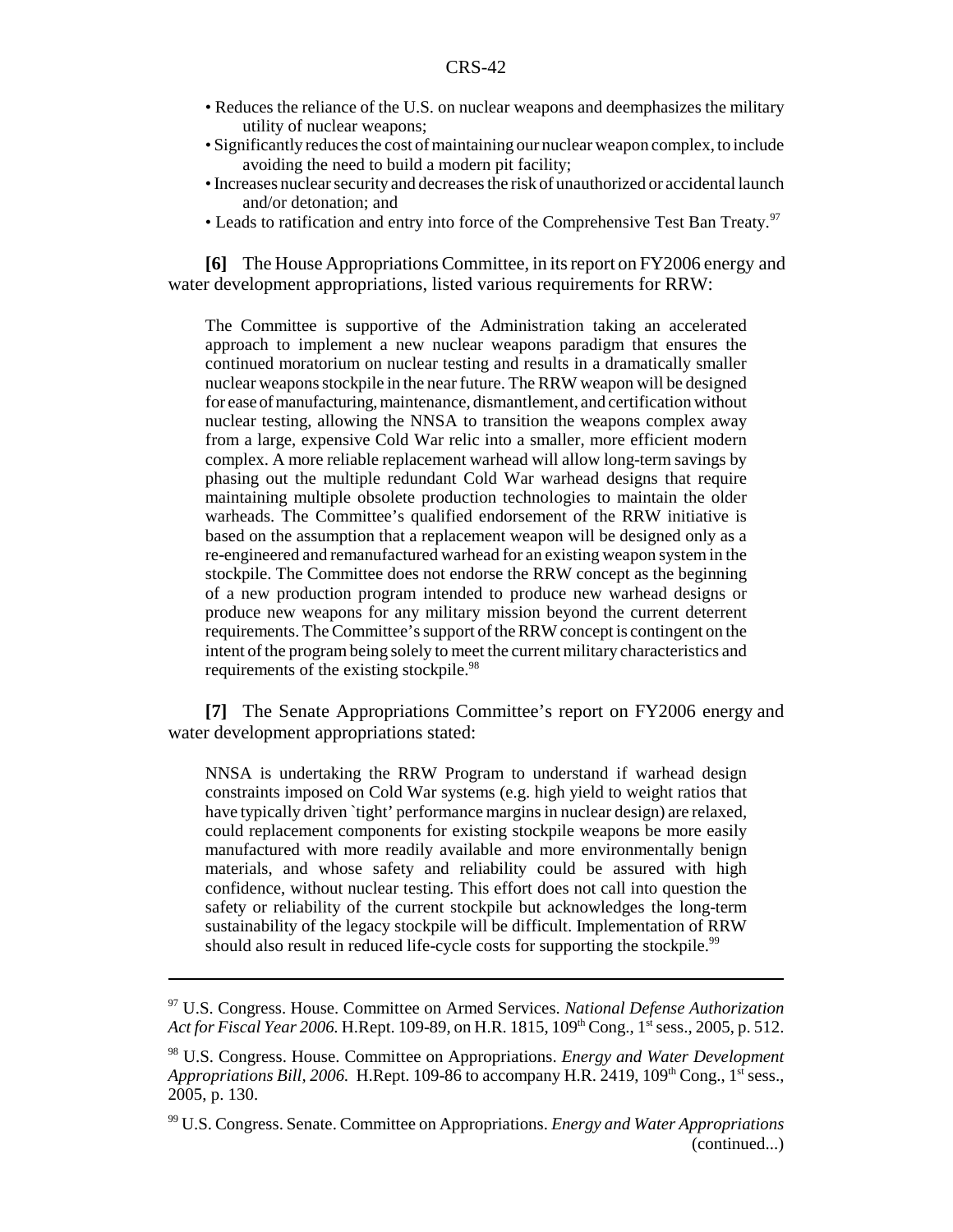#### **[8]** The FY2006 energy and water conference report stated:

The conferees reiterate the direction provided in fiscal year 2005 that any weapon design work done under the RRW program must stay within the military requirements of the existing deployed stockpile and any new weapon design must stay within the design parameters validated by past nuclear tests. The conferees expect the NNSA to build on the success of science-based stockpile stewardship to improve manufacturing practices, lower costs and increase performance margins, to support the Administration's decision to significantly reduce the size of the U.S. nuclear stockpile.<sup>100</sup>

The FY2007 committee reports were released after the preliminary RRW designs were completed, and did not add requirements for RRW design.

 $99$  (...continued)

*Bill, 2006.* S.Rept. 109-84 to accompany H.R. 2419, 109<sup>th</sup> Cong., 1<sup>st</sup> sess., 2005, p. 155.

<sup>100</sup> U.S. Congress. Committee of Conference. *Making Appropriations for Energy and Water Development for the Fiscal Year Ending September 30, 2006, and for Other Purposes.* H.Rept. 109-275 to accompany H.R. 2419,  $109<sup>th</sup>$  Cong.,  $1<sup>st</sup>$  sess., 2005, p. 159.